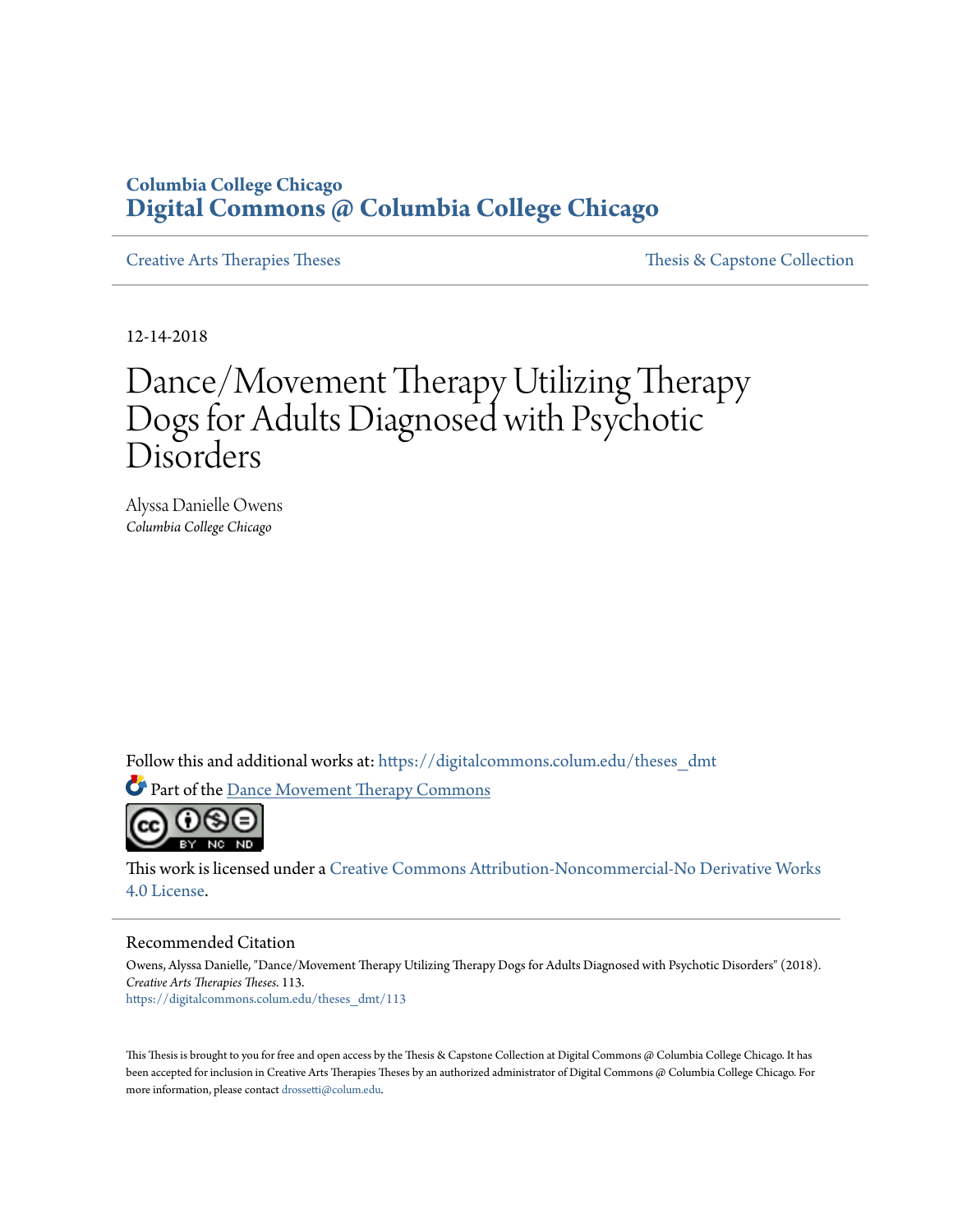# DANCE/MOVEMENT THERAPY UTILIZING THERAPY DOGS FOR ADULTS DIAGNOSED WITH PSYCHOTIC DISORDERS

Alyssa Danielle Owens

Thesis submitted to the faculty of Columbia College Chicago

in partial fulfillment of the requirements for

Master of Arts

in

Dance/Movement Therapy & Counseling

Department of Creative Arts Therapies

December 2018

Committee:

Susan Imus, MA, BC-DMT, LCPC, GL-CMA Chair, Creative Arts Therapies Department

Laura Downey, EdD, BC-DMT, LPC, GL-CMA Research Coordinator

Jessica Young, MA, BC-DMT, LCPC, GL-CMA Thesis Advisor

Andrea Brown, MA, BC-DMT, LCPC, GL-CMA Thesis Reader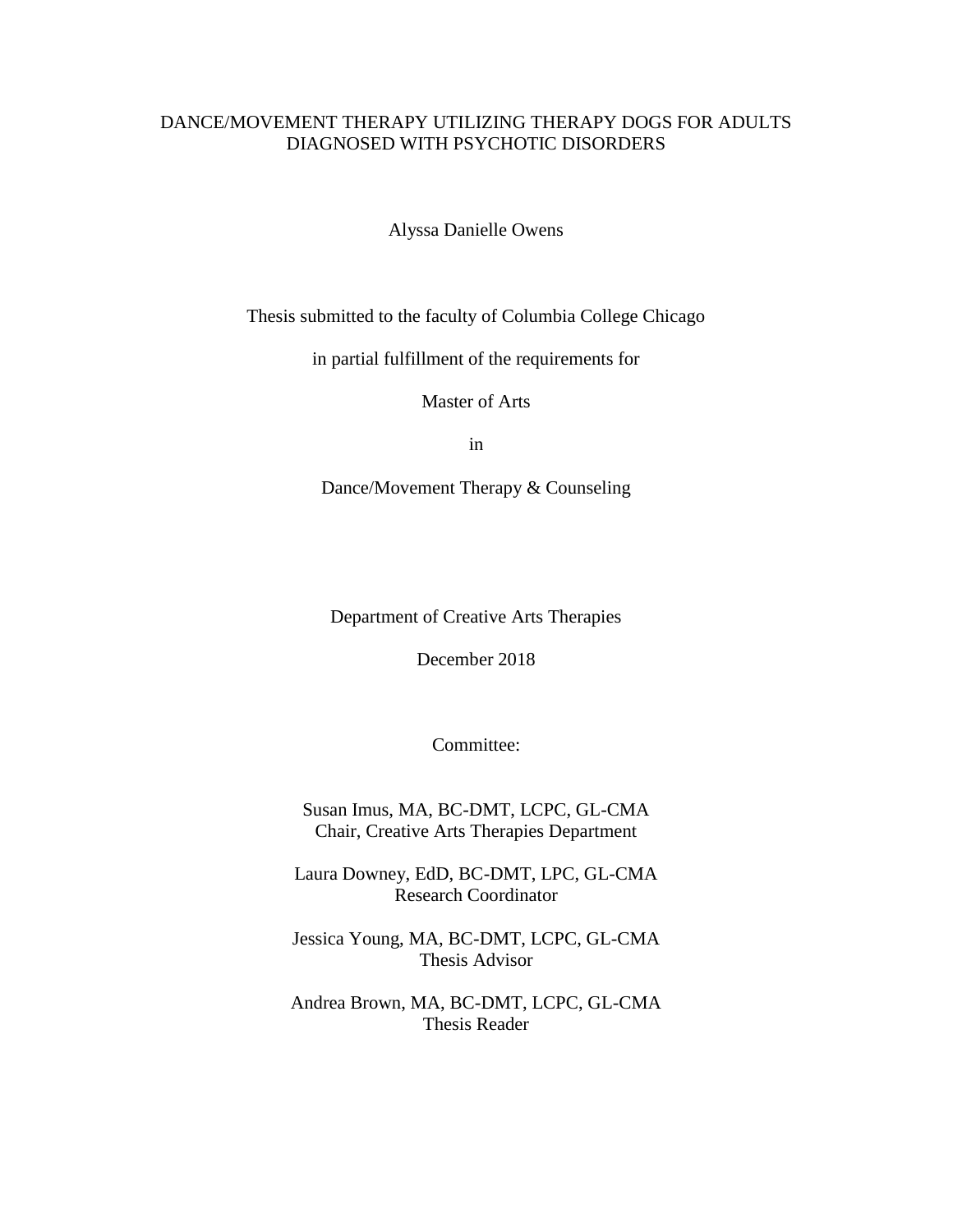# **Abstract**

The purpose of this project was to develop dance/movement therapy (DMT) interventions incorporating therapy dogs with the goal of increasing present moment awareness in adults diagnosed with psychotic disorders. Individual interviews were held with two therapy dog handlers who served as consultants for the purpose of obtaining information regarding therapy dogs and how they are used in sessions. These individual interviews were audio recorded and transcribed to inform the development of three DMT interventions in collaboration with the dog handlers. A version of the Delphi Method was utilized in order to systematically organize the data obtained from the interviews (Hsu & Sandford, 2007). After development and review of the interventions, an implementation trial was held. This implementation trial consisted of five dance/movement therapy students, the two consultants, one volunteer therapy dog handler, myself as the facilitator, and three therapy dogs. This implementation trial served the purpose of obtaining feedback to incorporate into the final development of the dance/movement therapy interventions utilizing therapy dogs.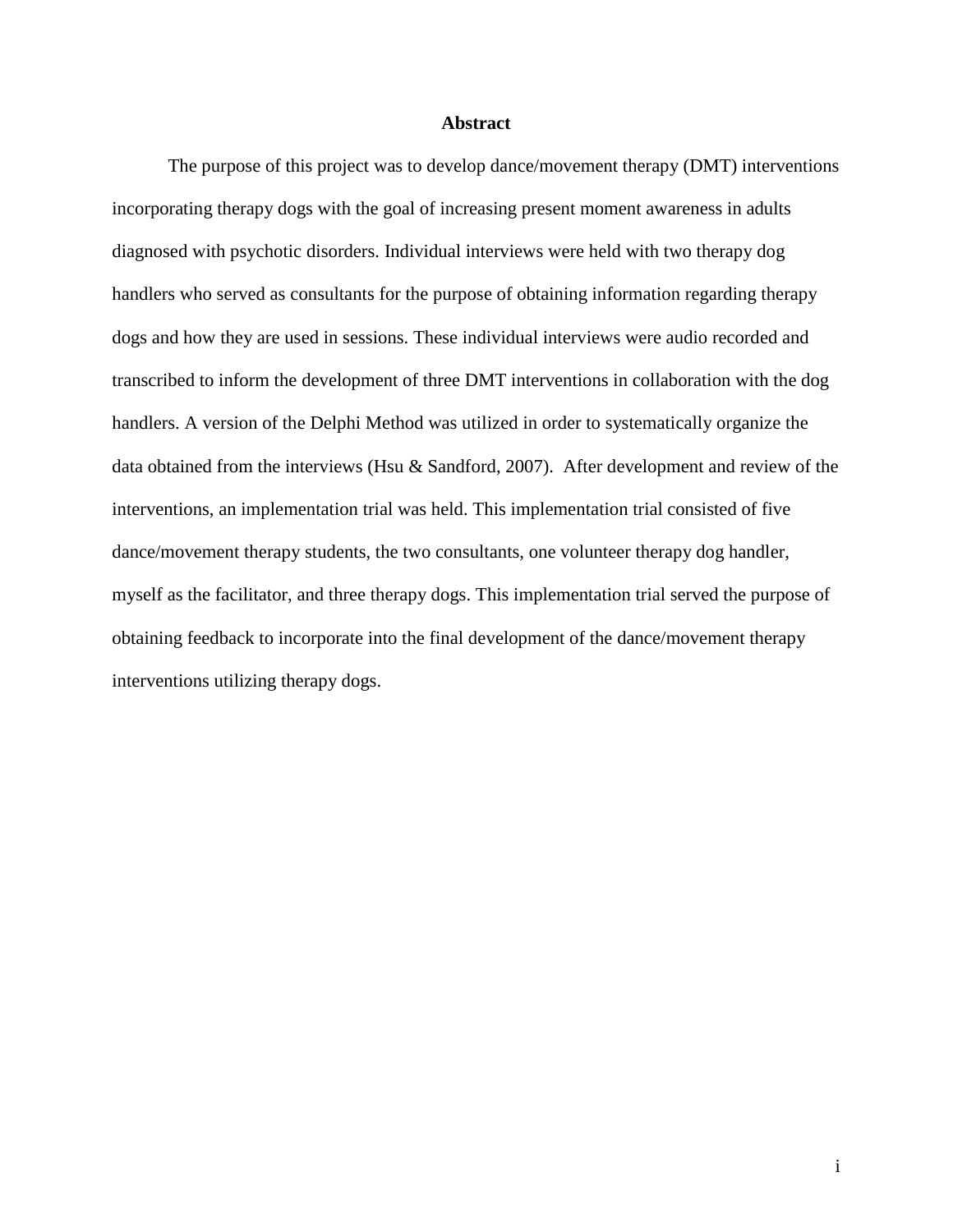# **Acknowledgements**

This thesis process was a long but fulfilling process that I hope to develop into my life's work as I continue forward in the dance/movement therapy world. This journey would not have been possible without the support, love, warmth, guidance, and push from my family and friends. I am forever grateful for my time at Columbia College Chicago for providing me with the gift of education in dance/movement therapy and counseling. I will forever cherish the guidance from the faculty of the Creative Arts Therapies Department for their incredible dedication and hard work that was put into my education and experience.

A very special thank you to mom and dad for your never-ending love and support- I do not know where I would be without you. Thank you for allowing me to have all of my animals growing up and for supporting my love and passion of dance. Without these two very special experiences, I would not have had the opportunity to develop this thesis. To my brother, thank you for always being there and protecting me no matter how far the distance. I want to thank my roommates for always being there to listen and encourage me through the tough times. To my Bobcats back in Ohio, thank you for always being the light and recuperation needed throughout this thesis process. I want to make a very special thank you to my consultants for putting forth your time and energy in making this thesis possible. I want to give a special thank you to Jessica Young for being there through it all and leading me through this journey until the end- You are remarkable. Thank you to Laura Allen for aiding me in the beginning of this thesis process. I want to thank my editor, Stephanie Terrell for working very hard in ensuring this thesis reached its potential. Thank you , Kris Larsen, for your healing energy and words of wisdom. Lastly, I want to thank Andrea Brown for your time and energy serving as a reader for this thesis.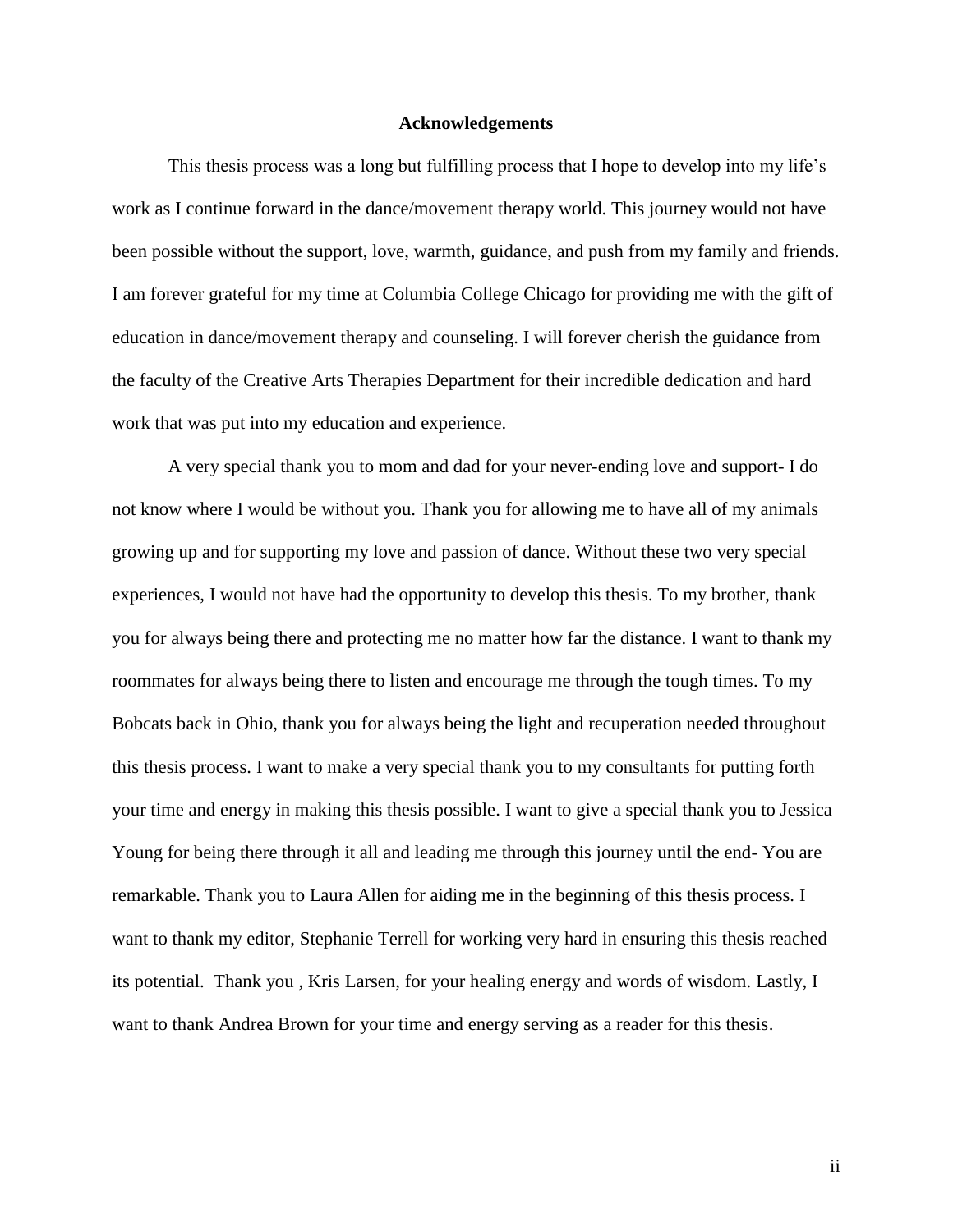# **Table of Contents**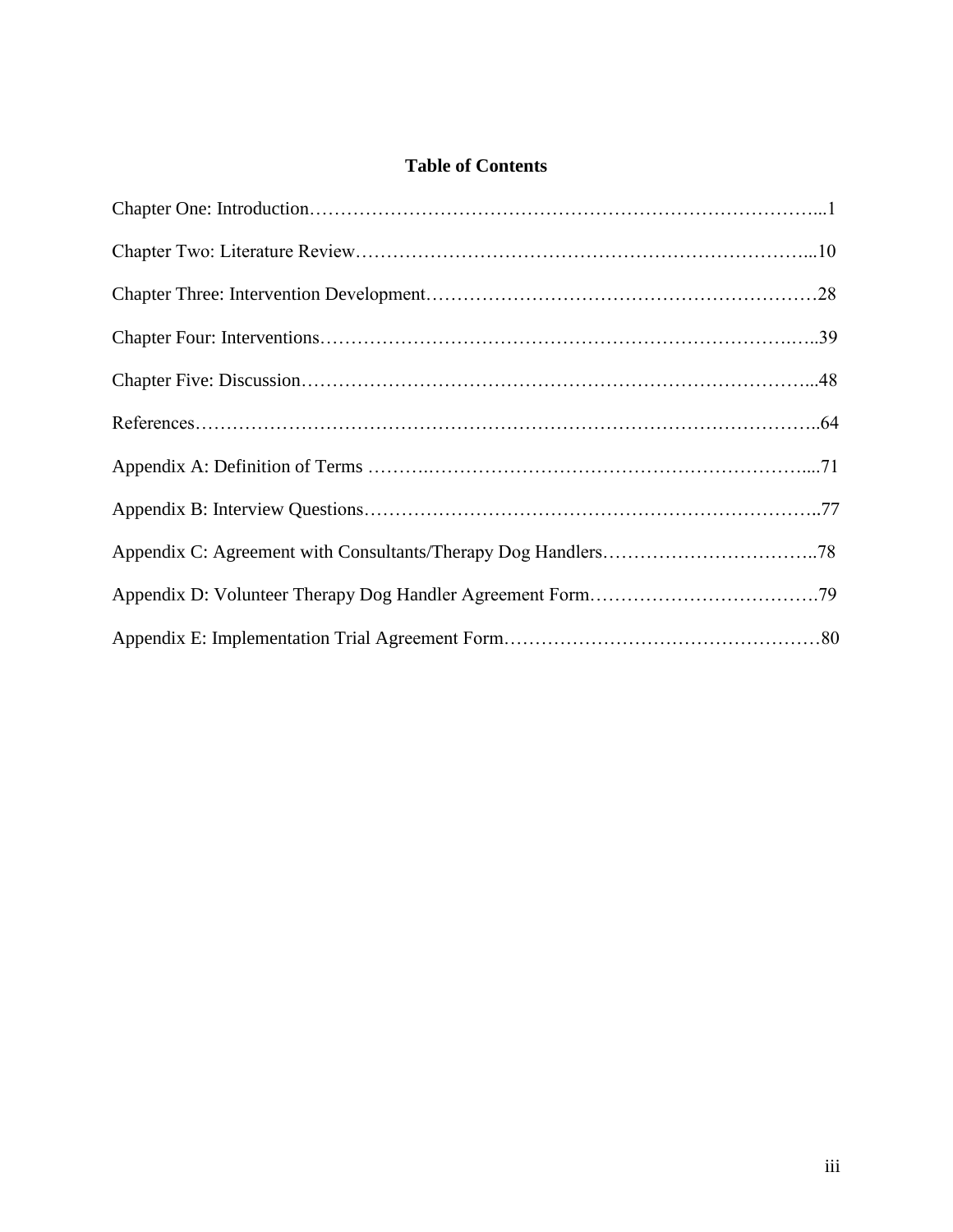# **Chapter One: Introduction**

This thesis project originated from my love and passion for animals and the field of dance/movement therapy. As a young child, I did not have many social connections because I grew up in rural Ohio where there were few children my age living nearby, which left me feeling isolated. However, animals were always a constant presence in my life and my connections with them were indescribable. Connection with them provided opportunities for play, growth, and building relationship and connection. I remember camping with my dogs in my parents' backyard, eating breakfast on the front porch with two cats and two dogs surrounding me at all times, or even riding my bike while holding onto one leash in each hand with a dog on the end of both. My dogs were the first to greet me when I walked up our driveway from getting off the school bus, and they were the last ones I would say goodbye to when I left for the day. My parents could see my strong connection with animals, and thankfully, supported these relationships which is why we always had dogs, cats, guinea pigs, hamsters, fish, rabbits, gerbils, and even a frog or two.

My animals were my friends and supporters. Growing up as an introverted and shy child, I always felt that I could be myself around animals. There was something about simply having an animal near me, sitting together in the quiet, no words needing to be said, no judgement being made, no thoughts of anticipation for what to say or do next. Being in the present moment with another was the most powerful feeling of being fully comfortable with myself. As I grew older and enrolled in school, life became significantly busier. I joined dance groups and sports teams, and my circle of friends and social connections grew. My introversion and shyness started to dissipate and other parts of me began to come forward. However, through all of these changes within myself, I always returned back to the quiet moments with an animal and continue to do so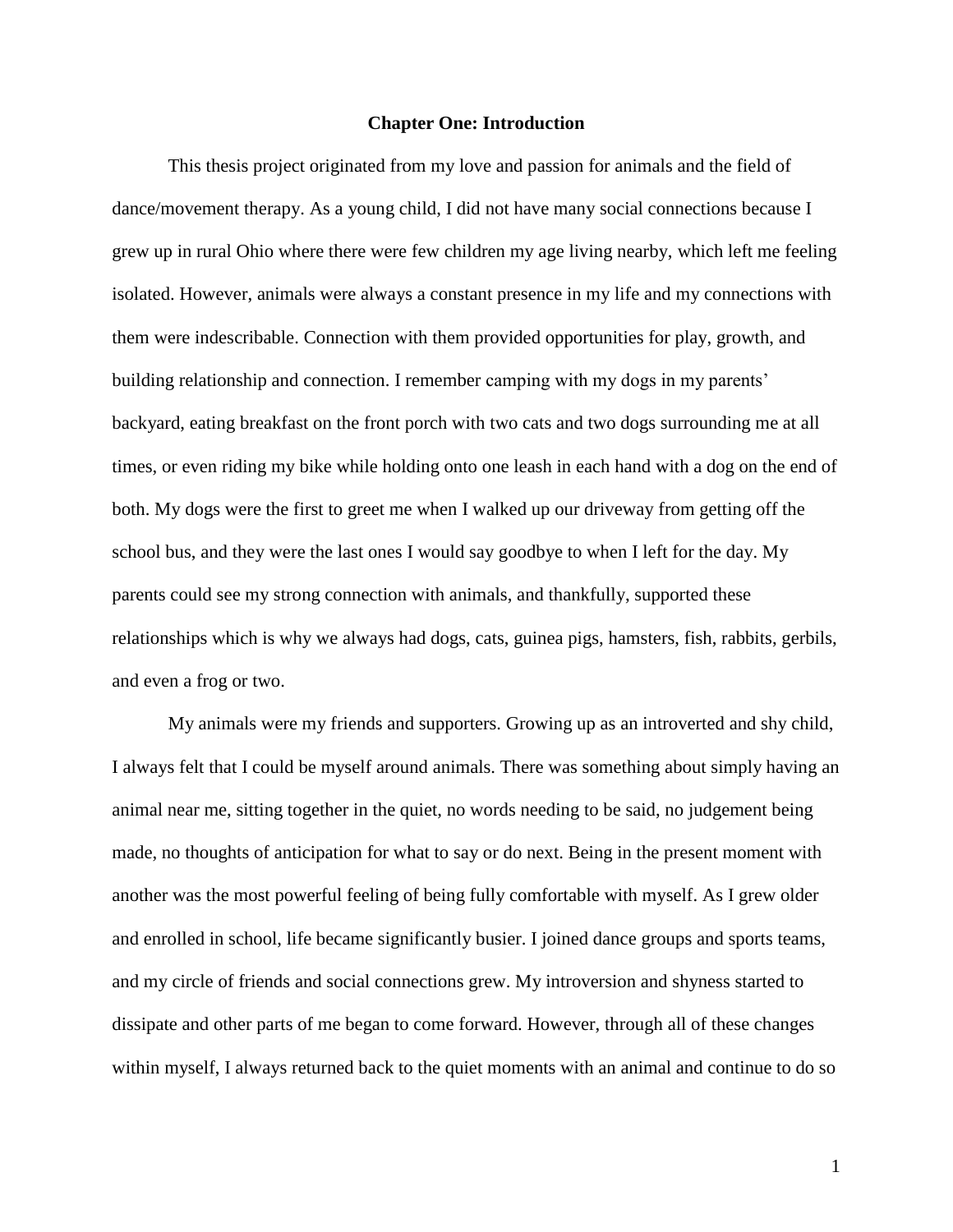when life becomes overwhelming and stressful. Even small moments of laying and breathing together and being in the here and now help me find moments of peace, comfort, normalcy, happiness, stillness, calm, and recuperation.

Dance has also been a constant in my life; a creative outlet that offered a means of expression, creativity, and celebration, individually or as a shared process. This led me to research dance/movement therapy (DMT) after witnessing the power of movement and dance to affect positive emotional changes among residents in a nursing home setting. I enrolled in the graduate program at Columbia College Chicago, which led me to this thesis project. Dance, movement, and my love for working with people were all apparent in my life as a graduate student, but there needed to be more. I thought back to my relationship with animals and began to wonder if animals could be integrated into my professional life to fulfill my professional self as a working dance/movement therapy candidate.

Before I was a dance/movement therapy student at Columbia College Chicago, I had the opportunity to volunteer with a behavioral health hospital in Ohio. I worked primarily with individuals diagnosed with schizophrenia spectrum and other psychotic disorders. One of the primary features of these disorders is that individuals experience a disconnect from our shared reality (American Psychiatric Association [APA], 2013), and a consequence of that disconnect can be difficulty with interpersonal interactions (APA, 2013). I noticed my own desire to move toward these individuals in relationship, honoring that their reality may be different from my own. In these moments I was reminded of the support I received from animals when I was also struggling to connect interpersonally as a child. I started to become curious about how my own experiences of tranquility, understanding, and belonging while in relationship with animals could transfer to adults diagnosed with psychiatric disorders. Through dance and DMT I found similar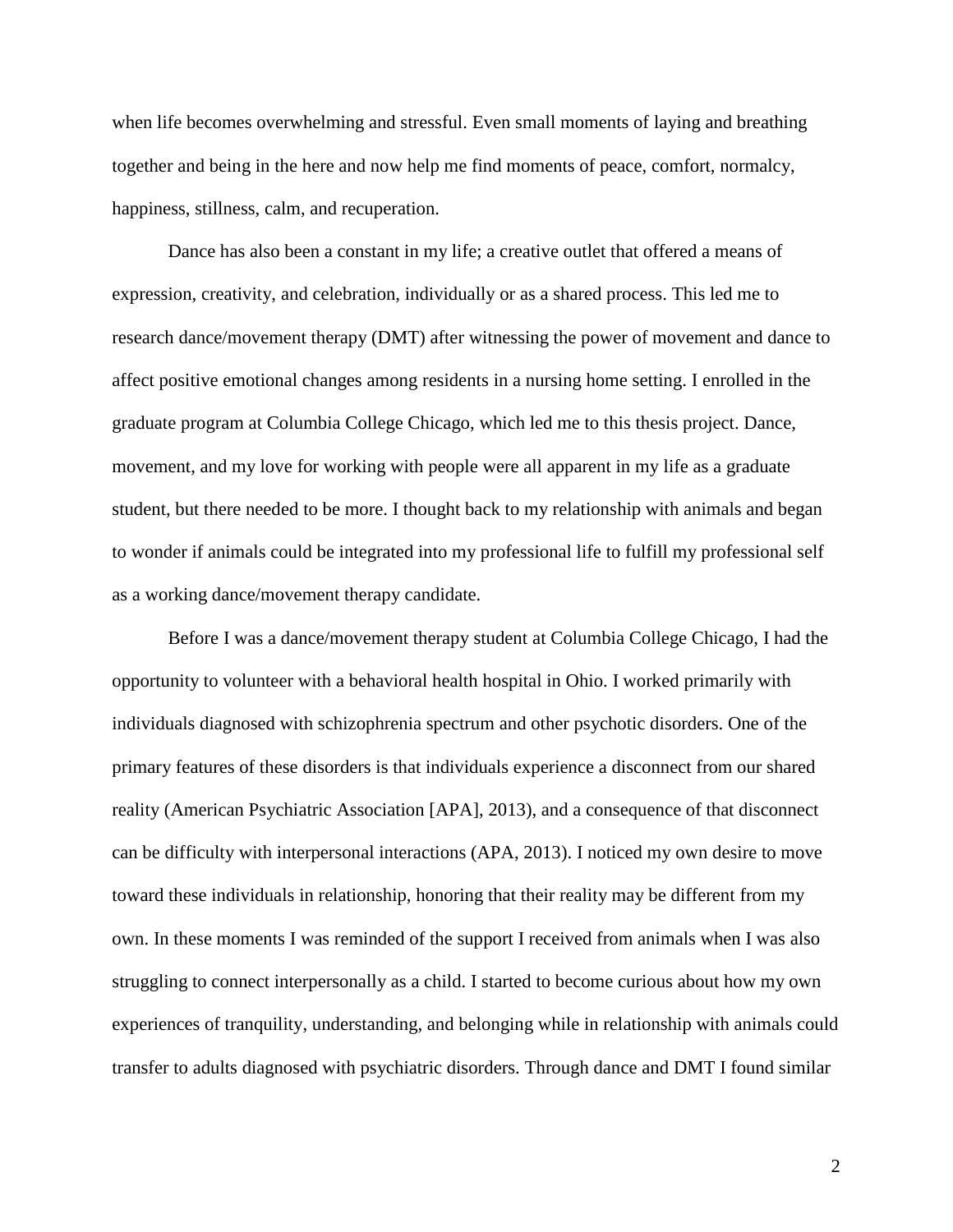experiences of peace that I gained while in relationship with animals which was another driving factor to integrate my two passions of animals and DMT together.

This curiosity led me to a clinical field placement at an inpatient psychiatric hospital. During my field placement, I noticed the same relational disconnection happening between clients that I did back at the hospital in Ohio. Often this disconnect presented as a difficulty with awareness. Clients did not know each other's names, they seemed unaware of sharing space, and most importantly they seemed disconnected from the present moment. For the purpose of this thesis, present moment awareness (PMA; see Appendix A) is defined as a moment where patients are able to tolerate their psychotic symptoms in order to orient to person, time, and space. This involves clients noticing one another, and understanding who they are in relation to another and their environment. Although research supports DMT increasing PMA (Sandel et al., 1993), my hope is that therapy dogs may be an additional intervention to use with DMT to increase PMA for individuals with psychotic disorders. I wonder if the use of therapy dogs may help ease vulnerability that individuals may experience in relationship to using their bodies and movement to increase PMA.

# **Purpose of the Project**

The purpose of this thesis project was to develop three dance/movement therapy interventions incorporating therapy dogs with the goal of increasing PMA in adults diagnosed with psychotic disorders. Interventions were created through collaboration with two therapy dog handlers and designed for use in therapy settings such as psychiatric hospitals, behavioral health centers, outpatient, or inpatient residential facilities. I was drawn specifically to individuals diagnosed with psychotic disorders because of the struggle with PMA that comes along with experiencing symptoms like delusions and hallucinations. Although there are many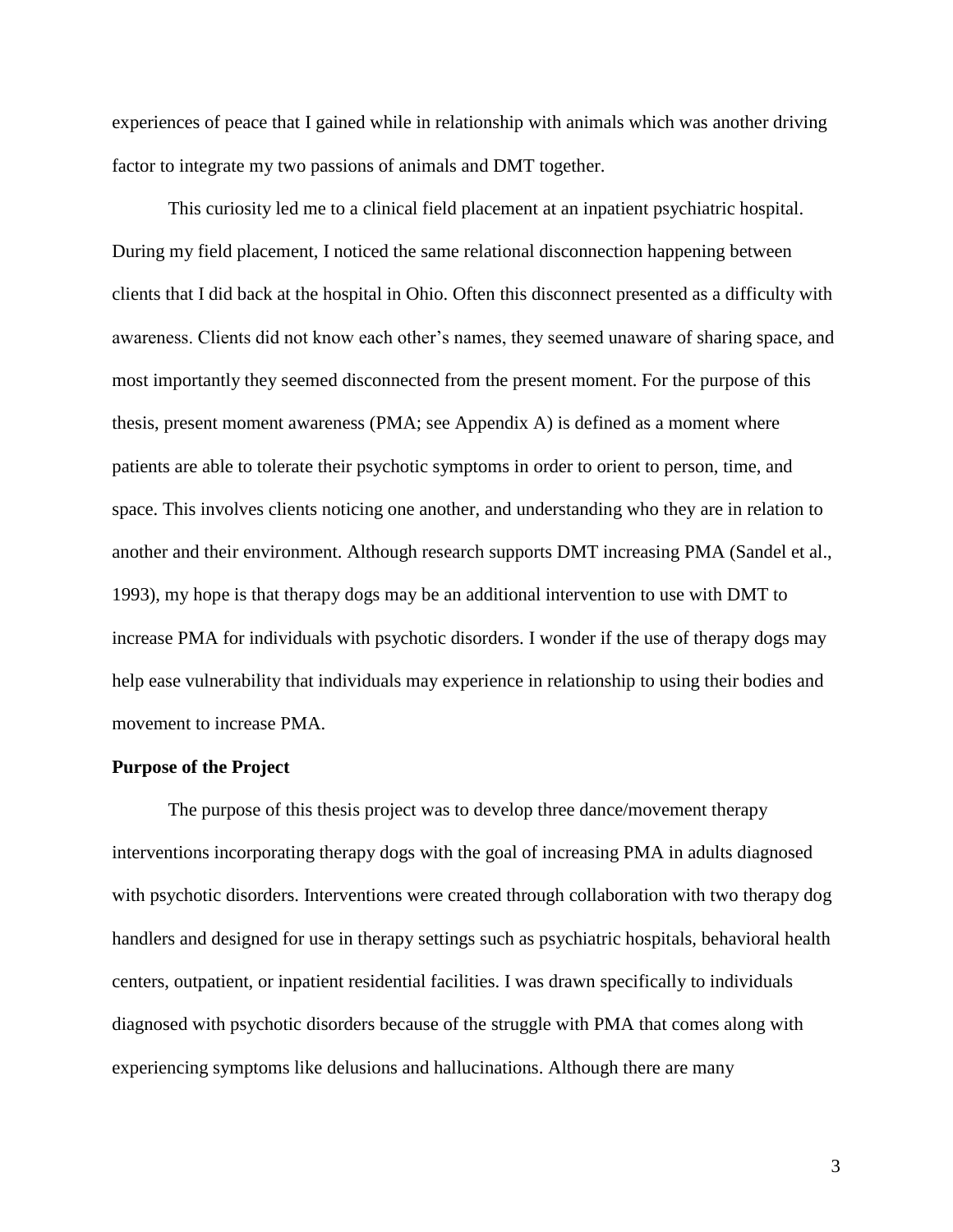dance/movement therapy interventions that may be utilized for assisting individuals in entering present moment awareness (Sandel et al., 1993), I wondered if these could be expanded by the use of therapy dogs.

The use of imagery and symbolism are key elements that are utilized in a Chace approach (Sandel et al., 1993). Chace discovered that the use of imagery moves a client's experience from concrete thinking to more symbolic, abstract thinking. When a client is led through imagery, behavior and action transforms into symbolic communication, and this symbolic communication can be shared among group members, thus increasing PMA through awareness and communication with others (Sandel et al., 1993). Sandel and colleagues (1993) stated, "As images emerge from more deeply held levels, patients may become more aware of behaviors or feelings which they have not yet consciously experienced." Therapy dogs may be used as a tool to increase imagery and symbolism in clients to deepen their awareness and enhance their present moment experience. Fine (2015) found, through her work of utilizing therapy animals with various populations, that animals influence discussion regarding client's internalized emotions through providing comfort, trust, and safety (Fine, 2015). Therapy dogs may be used as a tool to help clients feel more comfortable and willing to be led through imagery and symbolism in the therapy setting to aid in increasing PMA.

Therapy dogs have been traditionally utilized for comfort and support for clients in psychiatric facilitates as part of their treatment process (Chandler, 2017). My curiosity led me to the foundation of this support and comfort, which is PMA (Butler, 2004). Through using the therapy dog as an intervention to instill comfort and support, discussion may be held with clients in how they can carry these feelings over into their everyday lives. Chandler described the need for trust and relationship between therapy dog and client in order for clients to achieve their therapy goals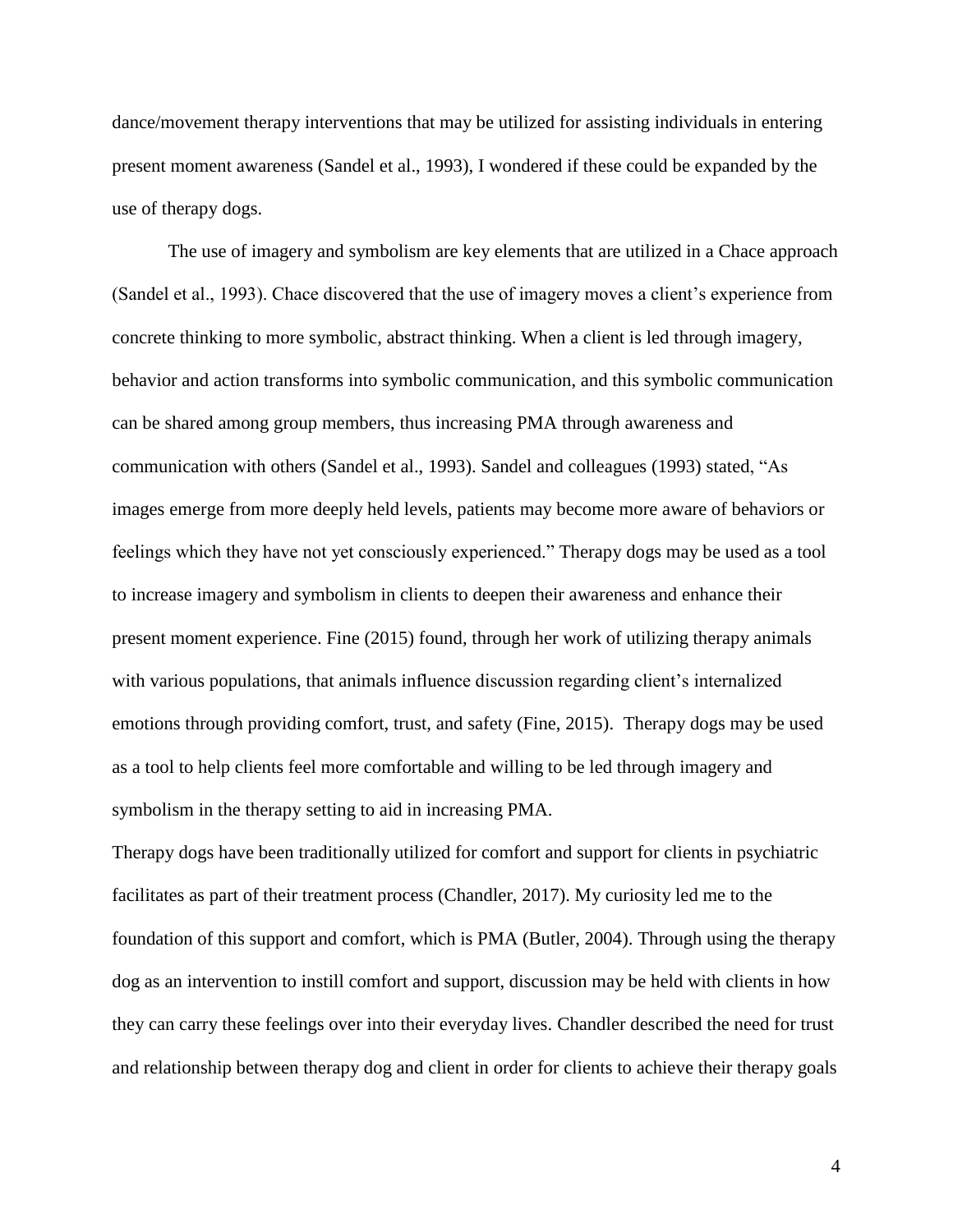(Chandler, 2017). Chandler (2017) differentiated the *human-animal bond* ( see Appendix A) from the *client-therapy animal relationship* (see Appendix A). The human-animal bond describes the bond that occurs between a pet and their owner that involves an on-going relationship that is voluntary and benefits both sides (Tannenbaum, 1995). The client-therapy animal relationship is a social connection that is formed through the human-animal attachment process. "The therapy pet can facilitate the client's exploration of interpersonal relational dynamics and move the client toward greater functionality in relationships (Chandler, 2017).

Zilcha-Mano et al. (2011) shared similar beliefs. They questioned if the therapy animal in the room fulfilled the role of an attachment figure, since the relationship with a therapy animal is restricted due to time and boundaries which differ from an owner to therapy animal. However, Chandler (2017) found that clients may benefit from experiencing and witnessing the humananimal bond that may occur between the therapist and their therapy animal, because this relationship demonstrates to clients what trust and relationship exemplify. Some therapists believe that trust and the establishment of relationship are key for enhancing a client's treatment outcome (Yalom, 2005). The foundation for establishing trust and a *therapeutic relationship* (see Appendix A) may begin with maintaining PMA. This is why the potential for integrating therapy dogs into DMT interventions may be one step in deepening and developing the client's experience of their treatment process.

In the current body of literature, there has been minimal use of DMT incorporating therapy dogs. This project offers a new approach to DMT through the integration of therapy dogs. My hope for this innovative project is that researchers and clinicians find this integrated approach useful and expand upon the interventions developed. I intend to build upon the use of integrating therapy dogs in the therapy setting as another in-road to connection with individuals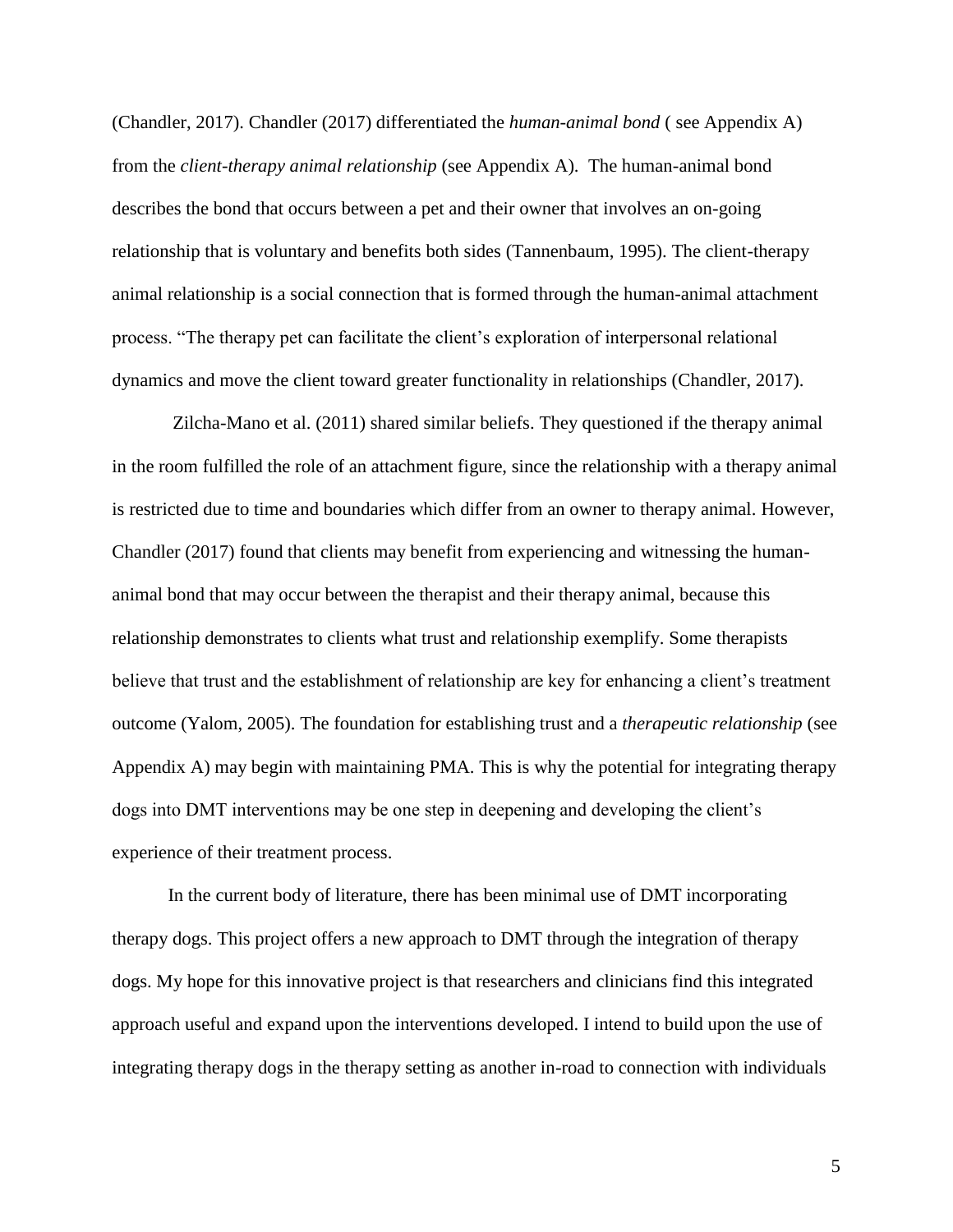diagnosed with psychotic disorders. My hope is that such an approach will similarly aid other dance/movement therapists. This project follows guidelines of Animal-Assisted therapy (AAT) and its frameworks when working with adults diagnosed with schizophrenia and other psychotic disorders (Chandler, 2017). An AAT approach aligns with my humanistic/existential theoretical approach with slight influences from cognitive-behavioral and solution-focused therapy.

# **Theoretical Approach**

Ivey et al. (2012) explained that the humanistic-existential approach holds respect for individual clients and highlights the need for clients' relationships with others. Yalom (2005) captures this when discussing group therapy, stating that an indication of a strong, cohesive relationship in the therapy setting is the best outcome for treatment. This includes, but is not limited to, feeling understood by peers, sharing similar experiences as one's peers, and instilling hope in one another (Yalom, 2005). "Often the most effective antidote to demoralization is the presence of others who have recently been in similar straits and discovered a way out of despair" (Yalom, 2005, p. 109). Furthermore, in a group setting, the therapist influences communication patterns between group members, requiring a here and now approach to facilitation.

Within the humanistic-existential paradigm, existential components place value on clients being responsible for their own actions (Ivey et al., 2012). I found moments of this being shown during my time working on the inpatient unit. Inpatient hospitalization may challenge clients by confronting them with limitations such as being confined to close quarters on the milieu, remaining in one room for the majority of the day, hindering their ability to freely roam the hospital or inhale fresh air. Another challenge clients face in the inpatient setting is that external resources may be depleted; their support system has failed them or they failed to utilize their support system such as therapists, friends, and family. This approach can be empowering for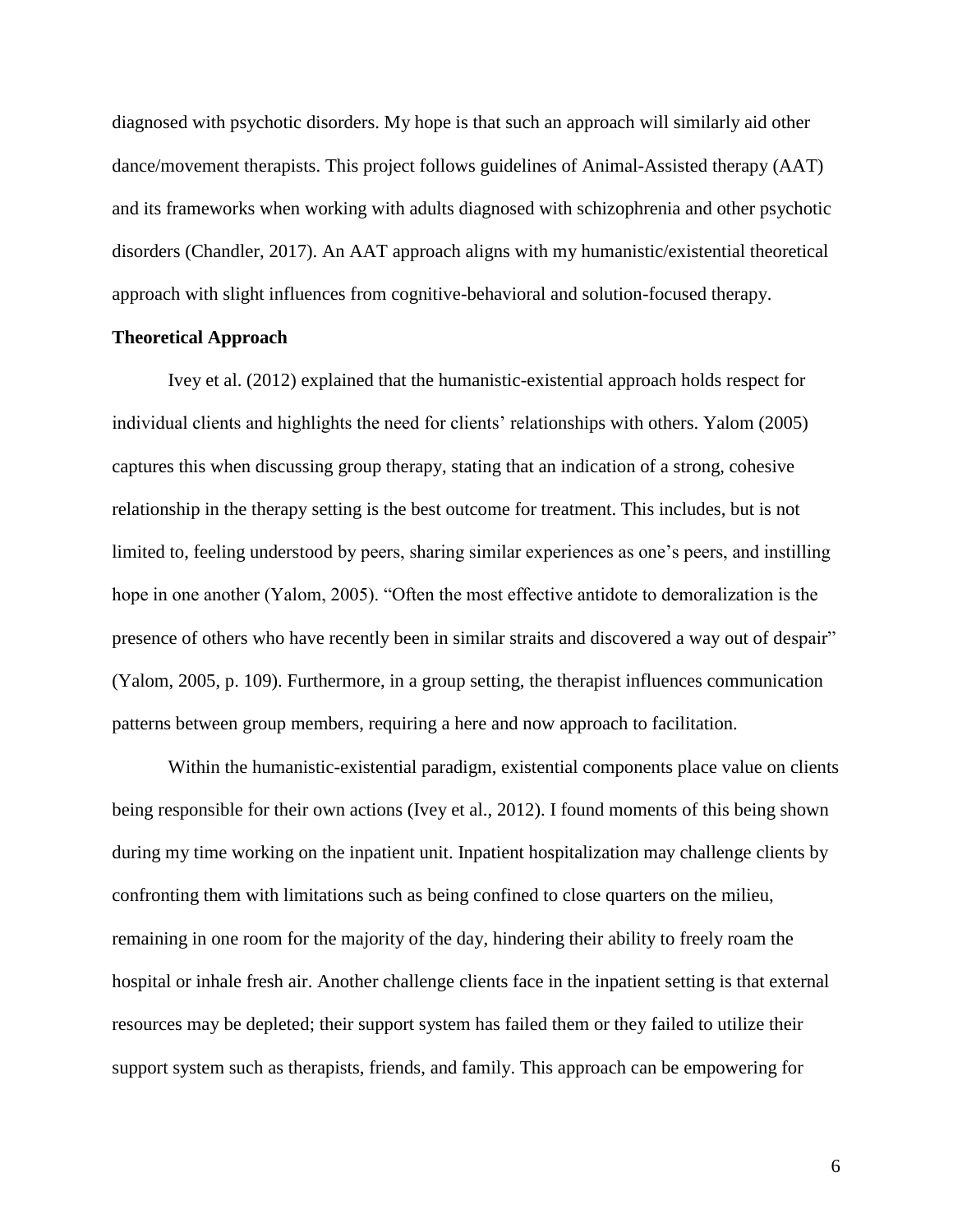clients, especially when their external resources may have been depleted and they need to utilize more internal resources.

This humanistic approach is also reflected in the Chace methodology (Sandel, et al., 1993) that I incorporated in the intervention development. A Chace approach includes a clear beginning, middle, and end to a session, which may be helpful in orienting clients into the PMA. It begins with a warmup, which includes mirroring and expanding client's movement repertoire, developing the theme of the group, and *group rhythmic activity* (see Appendix A). The middle of the session, also known as theme development, involves further integration and understanding of the body by clients expanding beyond their movement preferences cued by the therapist. Theme development also includes clients recognizing and understanding their body language in relation to others, and clients being led through guided imagery and symbolism for deeper processing. Clients verbalizing their thoughts, feelings, and emotions throughout theme development are encouraged by the therapist (Levy, 2005). Lastly, the closure of the session involves coming together in a circle for shared movements, expression of self including thoughts, feelings, and emotions, and discussion of what occurred in the group (Levy, 2005). This approach felt fitting for this thesis project, because the structure of a Chace group, incorporation of group rhythmic activity, and emphasis on group cohesion can aid in increasing PMA (Sandel et. al., 1993).

The humanistic-existential paradigm holds similar values of solution-focused therapy, which is an approach used widely by animal-assisted therapists (Pichot & Coulter, 2007). Pichot and Coulter (2007) explained that in their therapy setting, they "spend [their] time building solutions and seeking to understand who the client is, how the client sees the world, and therefore what the client views as the most appropriate solution" (p. 28). Such an approach can support empowering clients, which may aid them in advancing their treatment process, and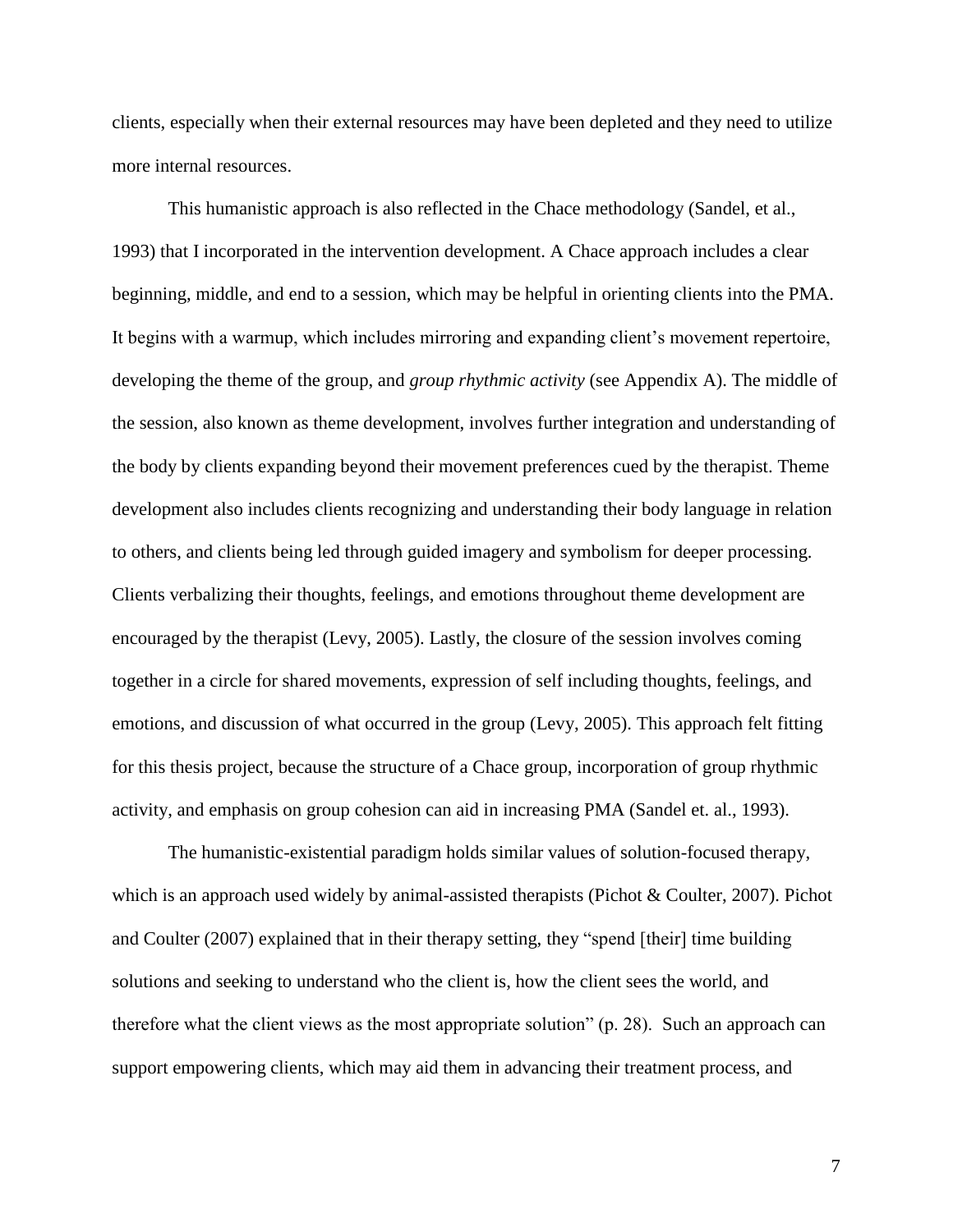accessing PMA. Like the Chace methodology, solution-focused therapy places an emphasis on symbolism. Walter and Peller (1992) believe that solution-focused therapy highlights the need for questioning client's problem to aid clients in identifying the solution needed to achieve success in their growth during treatment. This begins with the client identifying their goal for beginning treatment, identifying when their problem occurs, and finally asking, "If the problem were resolved, what would you be doing differently?" (Walter & Peller, 1992, p. xii). This question is important in solution-focused therapy because it guides the client to imagine what their life could be like if the problem were fixed, which begins with identifying a problem in the first place. If therapy dogs are integrated into solution-focused dance/movement therapy, clients may feel more comfortable and safe when identifying and resolving their problems (Fine, 2015).

Chandler (2017) also holds value to the use of solution-focused therapy while utilizing therapy dogs. Similar to Yalom (2005), Chandler finds that the therapeutic relationship holds great value in the outcome of a client's treatment goals. Chandler reports that solution-focused AAT techniques promote rapport in the therapeutic relationship and increase trust and safety in the therapy setting. Chandler (2017) stated, "With solution-focused counseling there is an emphasis on here-and-now situations rather than on the past, and client-therapy animal interactions can be helpful with clients' focus, attention, concentration, and skill building" (p.175). Relationships with therapy animals can provide opportunities for clients to practice new relational skills and find solutions that work best for them.

This project also drew upon cognitive behavioral therapy (CBT) The symptoms of psychotic disorders include a vast range of difficulties with cognitive, behavioral, emotional, and interpersonal functioning, which impact each individual differently (APA, 2013). A cognitive behavioral approach to treatment is fitting for this thesis project, because it has been proven to be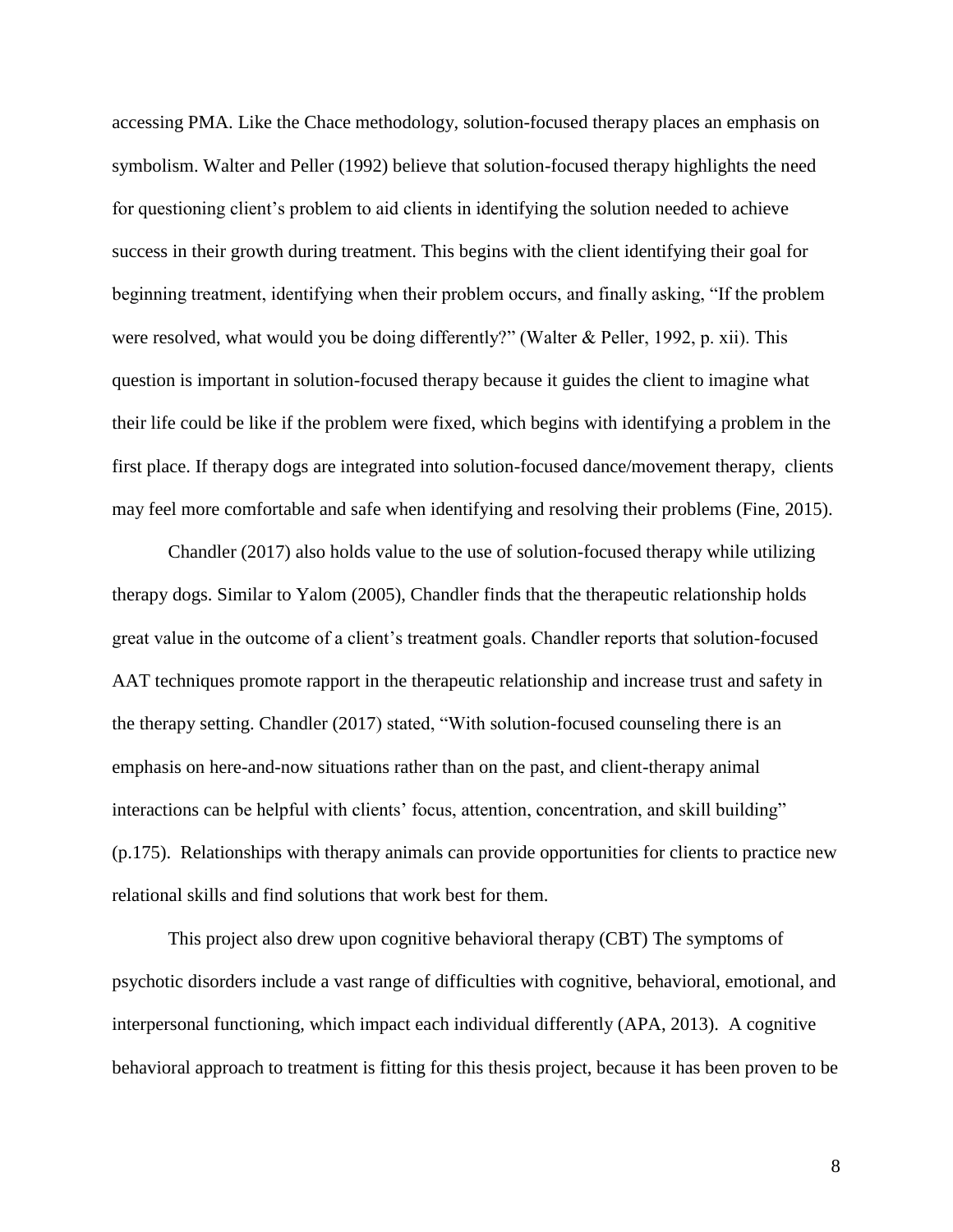the most prominent and effective treatment for adults diagnosed with psychotic disorders (Turkington, Dudley, Warman, & Beck, 2006). Ivey and colleagues (2012) stated that CBT focuses on clients' behaviors and responses that are observable. CBT is based on the premise that clients are born as "blank slates," which means that all behavior is a result of the environment (Ivey et al., 2012). Behavior that is praised will have a greater chance of being repeated, and behavior that is negatively received is less likely to be repeated. (Ivey et al., 2012). Beck and colleagues agree that CBT can provide teaching moments for clients diagnosed with psychotic disorders. CBT can aid in monitoring negative and automatic cognitions, and recognizing connections in cognitions, affect, and behavior (Beck, et al., 1979). CBT, DMT, and PMA call for a present moment experience. It may be easier for the client to connect to the here and now if the therapist is able to describe their own observations of what is currently happening.

Integrating therapy dogs into a DMT setting is not only a passion of mine, but it is also supported through the literature that discusses the various ways in which DMT and therapy dogs can be utilized to address PMA with adults experiencing psychosis.The humanistic-existential and solution focused theories both call for empowering the client which deems fitting when integrating therapy dogs into DMT, since they are widely used as a support tool to aid in empowering and supporting clients through their treatment (Fine, 2015). Both theories, in addition to CBT, focus clients' present moment experience in order to work towards their therapy goals, through recognizing their problem and finding solutions to their situations.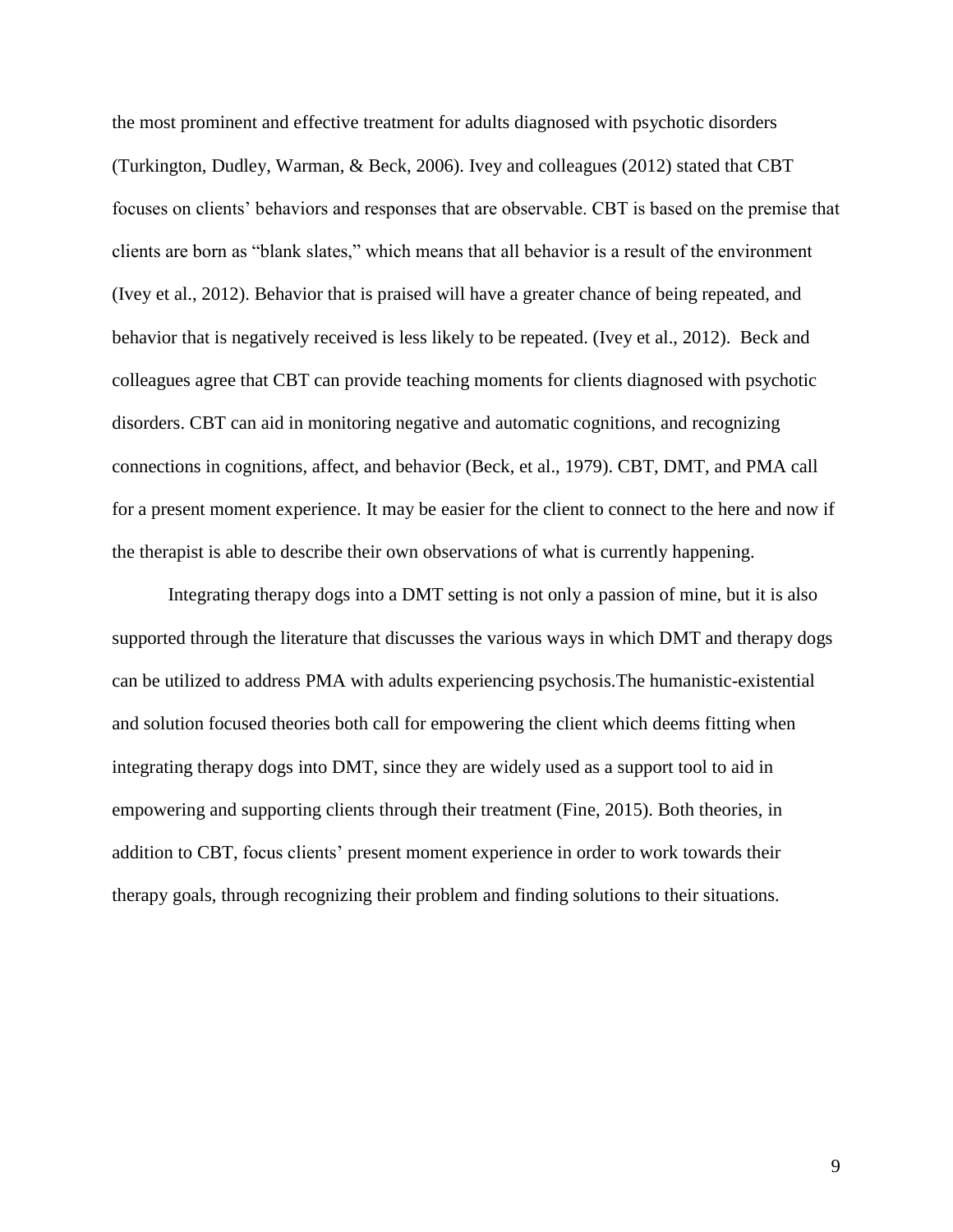#### **Chapter Two: Literature Review**

This literature review examines the history, symptomology, and counseling approaches used as treatment for psychotic disorders. It also examines the importance of present moment awareness (PMA) when treating adults diagnosed with psychotic disorders. Further, it supports how Animal-Assisted Therapy (AAT), therapy dog use, and dance/movement therapy (DMT) could be utilized as means of treatment for adults diagnosed with psychotic disorders.

# **History of Psychotic Disorders**

The first written description of schizophrenia was given by John Haslam in 1810 from the Bethlem Hospital in London. Haslam described a patient who seemed to suffer from delusional symptoms (Carpenter, 1989). Around fifty years later, Benedict Morel, a Belgian psychiatrist, reported psychotic symptoms from one of his patients who was a thirteen-year-old boy (Butcher, Mineka, & Hooley, 2013). Morel reported that this once brilliant, driven boy seemed to lose cognitive abilities such as memory and physical executive functioning and became increasingly lethargic, withdrawn, isolated, and silent.

Using the Latin version of Morel's term, *dementia praecox*, Kraeplin described a patient who appeared weary of others surrounding him, believed his food was poisoned, feared the police were following him, and thought his body was being influenced from exterior forces (Butcher, Mineka, & Hooley, 2013). Then, in 1911, Swiss psychiatrist Eugen Bleuler coined the term schizophrenia which comes from the Greek roots of *sxizo* meaning to split or crack, and *phren*, meaning the mind (Butcher, Mineka, & Hooley, 2013). "…He believed the condition was characterized primarily by disorganization of thought processes, a lack of coherence between thought and emotion, and an inward orientation away (split off) from reality" (Butcher, Mineka & Hooley, 2013, p. 453).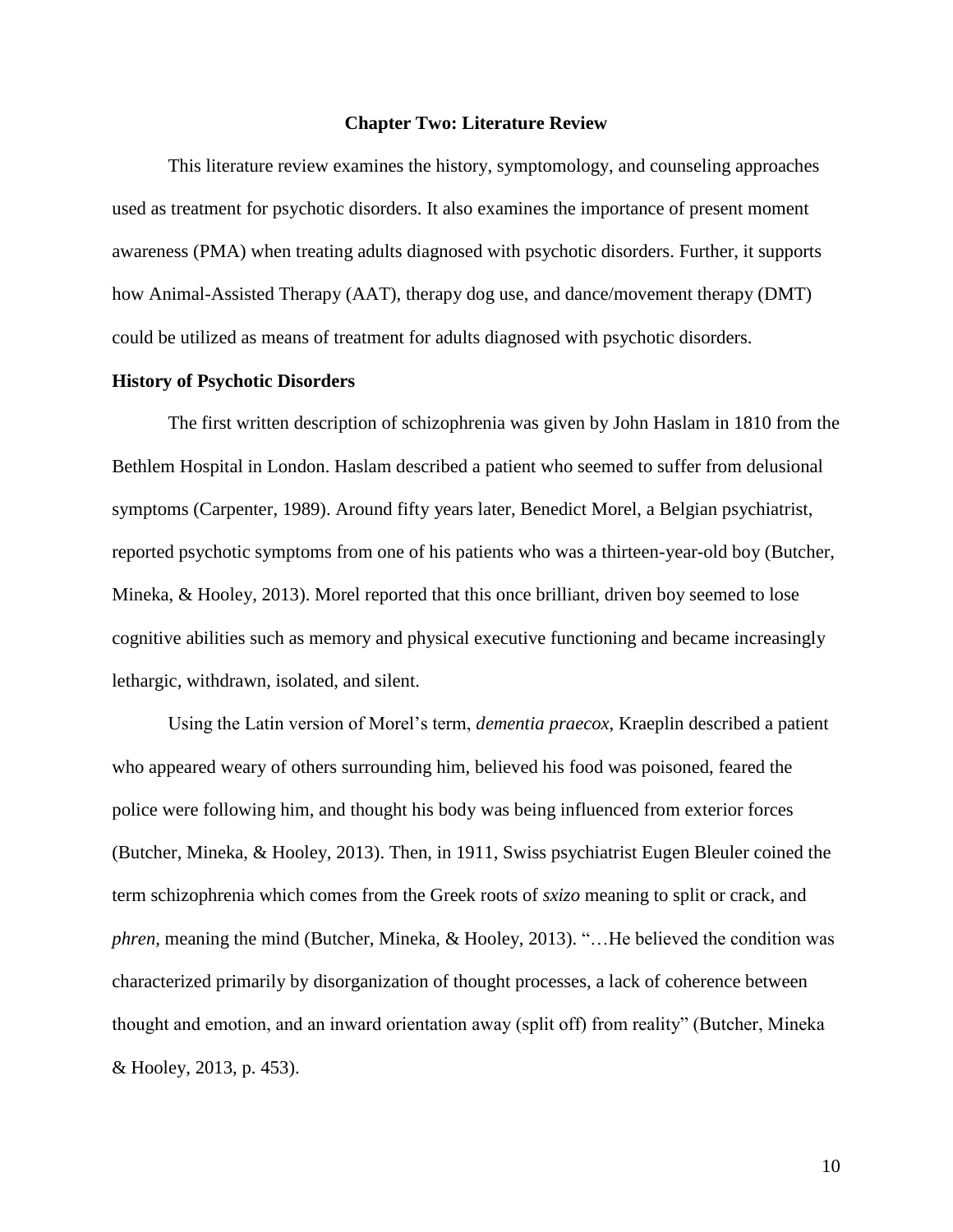Although the history and symptomology of schizophrenia and other psychotic disorders has been documented for hundreds of years, relapse remains high. According to Reichenberg and Seligman (2016), approximately 50% of people hospitalized with schizophrenia will experience relapse within two years of their first episode, and around 78% of people will relapse within five years of their first episode. Deterioration of the brain and personality tend to progress over time, increasing after each relapse (Reichenberg & Seligman, 2016). This thesis project may be one contributing element in aiding relapse prevention in adults diagnosed with psychotic disorders, as well as contributing to the wealth of knowledge when treating these individuals.

# **Symptomology of Psychotic Disorders**

The DSM-5 describes psychotic disorders as having several key features: Schizophrenia spectrum and other psychotic disorders include schizophrenia, other psychotic disorders, and schizotypal (personality) disorder. They are defined by abnormalities in one or more of the following five domains: delusions, hallucinations, disorganized thinking (speech), grossly disorganized or abnormal motor behavior (including catatonia), and negative symptoms (American Psychiatric Association [APA], 2013, p. 87).

Delusions are fixed beliefs that individuals are unable to change, even with reality-based evidence (APA, 2013). Hallucinations are involuntary, vivid, and clear experiences that occur without external stimuli. When individuals experience hallucinations, they appear and feel real (APA, 2013). Disorganized speech may include: loose association where the individual may quickly switch between topics, tangential speech where the individual may respond to a stimulus that is completely unrelated, or incoherence where the individual's speech is so disorganized that their sentencing does not make sense to another (APA, 2013). Grossly disorganized or abnormal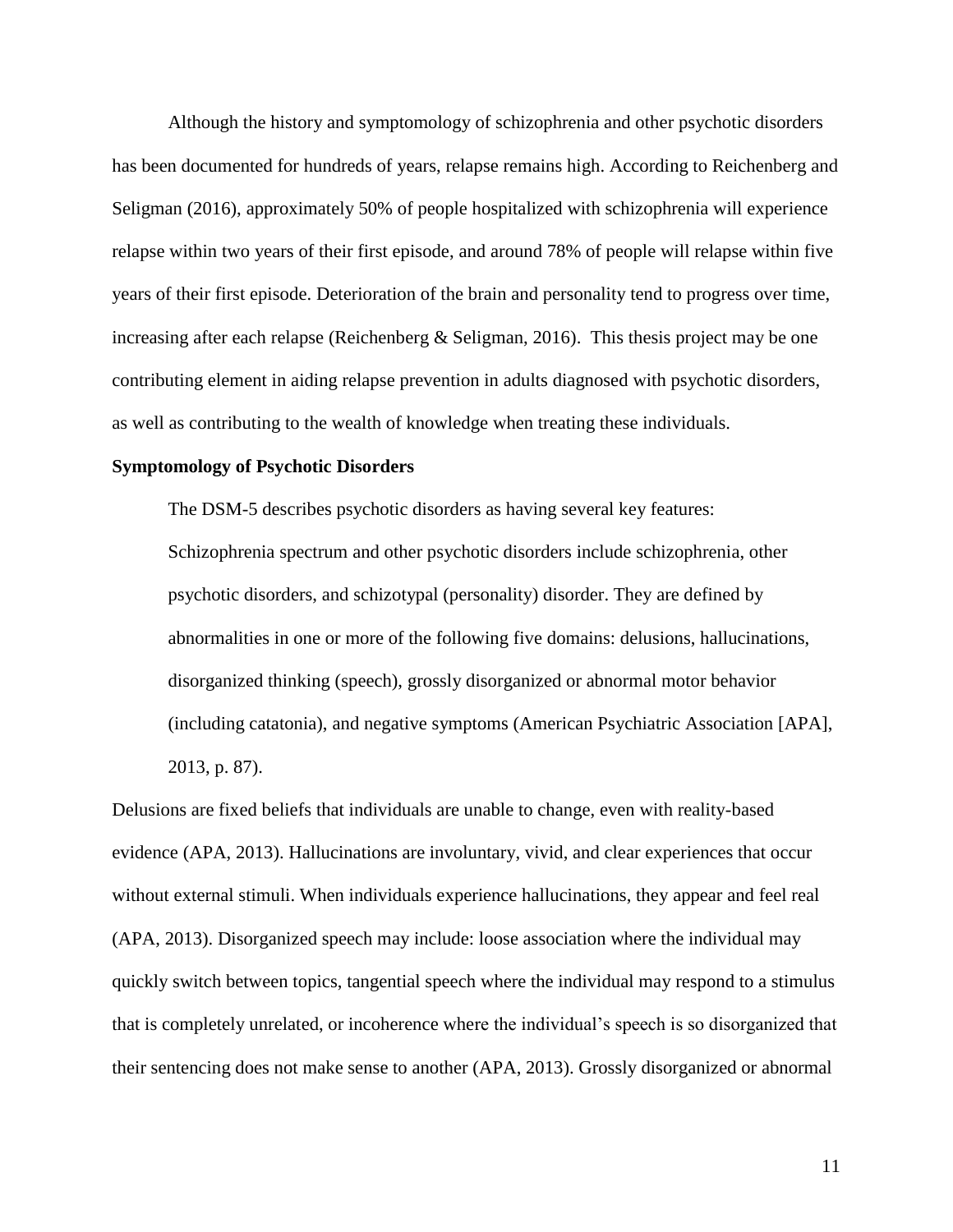motor behavior has a wide range of symptoms which can include unforeseeable frustration, silliness, outbursts, and involuntary movements (APA, 2013). Lastly, negative symptoms, such as flat affect and avolition are commonly associated with schizophrenia, but are less common in the other psychotic disorders. Flat affect is where the individual may show little to no emotion. Avolition means that the individual shows decreased activity, which may look like laziness; however, the individual could be still for hours upon hours and exhibit minimal interest in joining activities (APA, 2013).

#### **Treatment of Psychotic Disorders**

Medications and psychosocial interventions are currently being used in the treatment of schizophrenia and other psychotic disorders (Caponigro et al., 2014). Antipsychotic medications are utilized to aid in reducing some positive symptoms of schizophrenia; however, these medications are less effective in reducing negative symptoms (Caponigro et al., 2014). While the treatment of schizophrenia has improved significantly over time, many therapists believe there is room for greater improvement, more specifically, involving client's emotional well-being.

Chien and researchers (2013) created a literature review to identify the most used therapy approaches and psychosocial interventions used for individuals diagnosed with schizophrenia. They found the most common forms of treatment are psychoeducation, family intervention, CBT and cognitive remediation therapy, and assertive community treatment (Chien et al., 2013). Psychosocial interventions have been shown to effectively relieve clients' psychotic symptoms while improving their functionality in their day to day living (Chien et al., 2013). However, evidence supporting long term treatment of schizophrenia is lacking. Chien and colleagues call for improvement of future treatment strategies focusing on identifying risks in client's behavior, early treatment assessment, the use of person-centered therapy, establishment and use of client's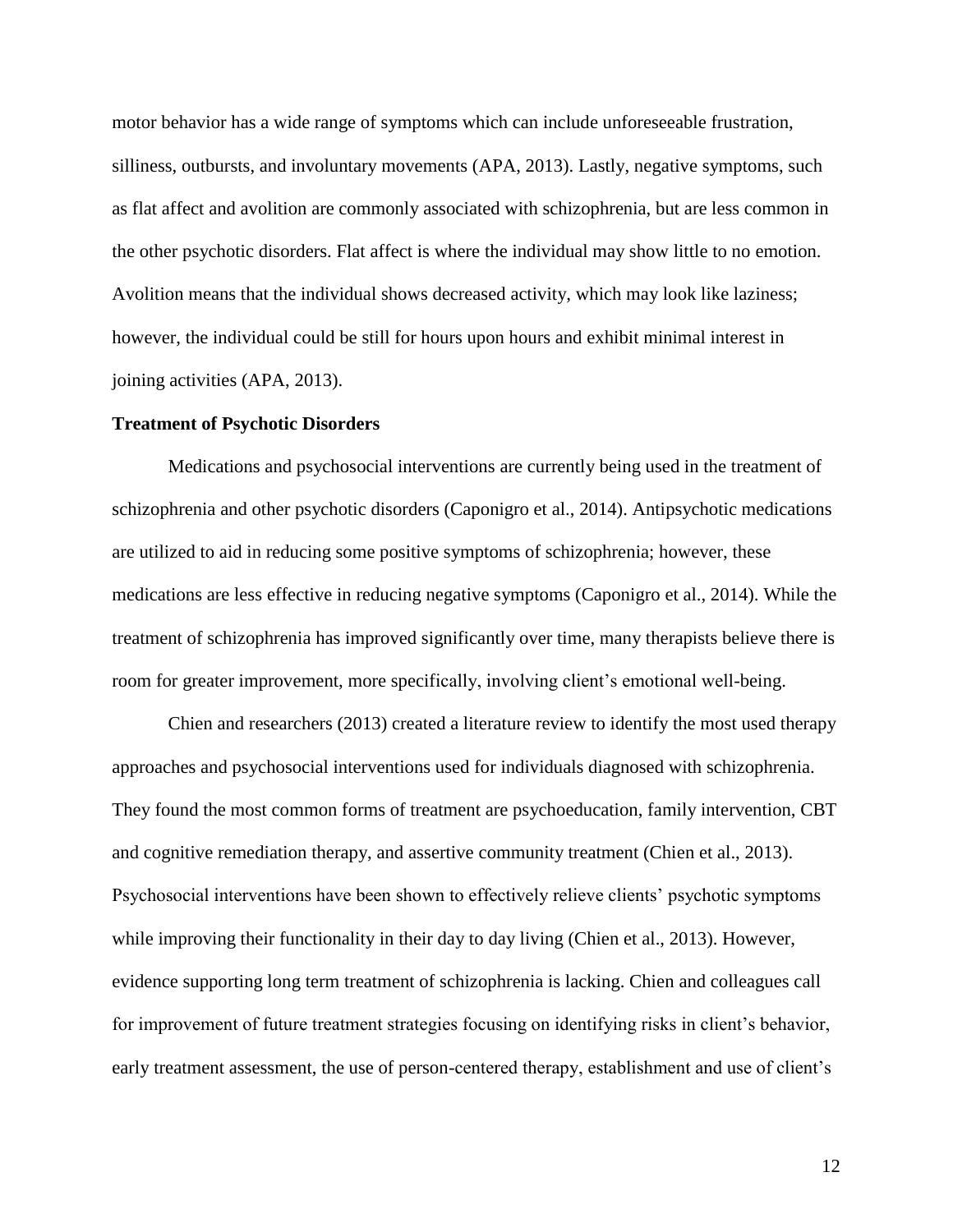support systems, and combining evidenced-based psychosocial interventions into services already in place (2013).

Meditation practices have been an effective technique used in treatment for adults diagnosed with psychotic disorders in maintaining PMA (Shonin, Gordon, & Griffiths, 2013). Specifically, concentration meditation involves bringing one's focus to a single point. Each time the mind wanders, individuals are cued to bring their awareness to the wandering thoughts, let them diminish, and bring attention back to the object (Gaiam, 2018). Practicing the process of concentration meditation improves one's ability to concentrate, thus, improving the ability to increase PMA (Gaiam, 2018). "...The goal of meditation is no goal. It's simply to be present" (Gaiam, 2018).

A study conducted by Johnson and colleagues (2011), focused on clients emotional wellbeing. Participants with schizophrenia attended six meditation sessions focused on love and kindness. Participants reported a reduction of their negative symptoms and an increase in overall satisfaction with their lives, self-acceptance, and positive, optimistic emotions (Johnson et al., 2011). Another study completed by Louise, Russell, and Thomas aimed at finding the potential benefits of utilizing mindfulness-based interventions for adults experiencing auditory hallucinations (2018). Participants included 14 adults diagnosed with schizophrenia spectrum and other psychotic disorders. They completed pre and post-intervention tests that measured levels of engagement in the sessions, frequency of auditory hallucinations, frequency of feeling distracted, and levels of depressive symptoms. After four weeks of practicing the Mindfulness Program for Voices, results indicated that participants experienced high levels of engagement, and reduction of auditory hallucinations, depressive symptoms, and distractions (Louise, Russell, & Thomas, 2011). Similarly, Laithwaite and colleagues (2009) conducted a study on adults in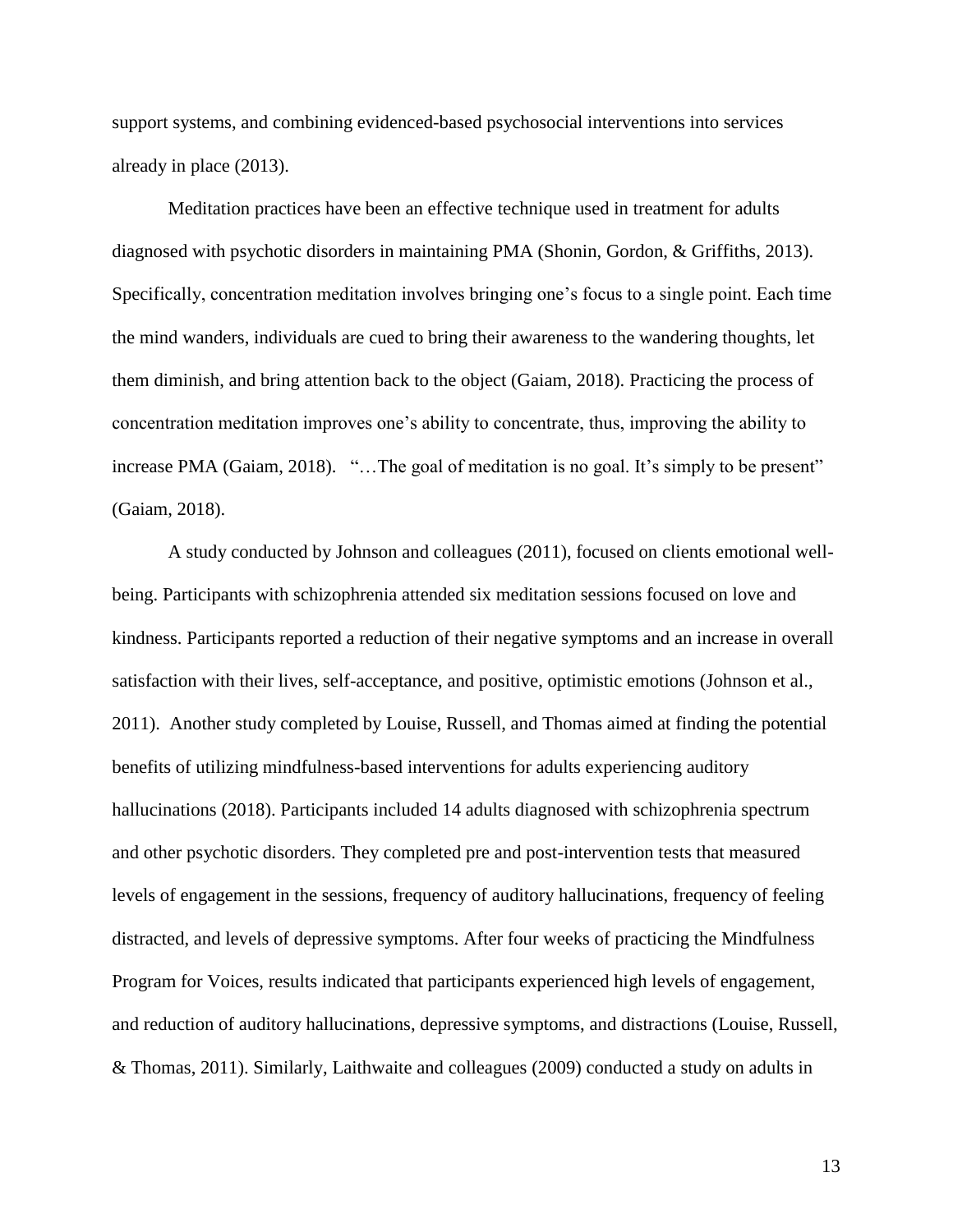high security facilities that involved compassion-focused therapy where treatment focused on self-compassion. Results indicated that clients showed reduction of their depressive and psychotic symptoms, and notable improvements of their self-esteem.

Caporigo and researchers (2014) concluded that individuals living with schizophrenia experience similar positive emotions as someone who does not have schizophrenia and appear to benefit from interventions that are specific to enhancing overall well-being. In their study, they wanted to find if clients diagnosed with schizophrenia or schizoaffective disorder would be motivated to attend a group focused on emotions, and if they would partake in the skills learned in the group. Caporigo and colleagues used the intervention Awareness and Coping with Emotion in Schizophrenia (ACES) which was developed by Moskowitz and colleagues (2011). This intervention uses a CBT approach with a skills-based style. Participants of this study were adults ages 18-60 who attended six, 90 minute sessions where they learned eight CBT skills proven to increase well-being in individuals diagnosed with schizophrenia or schizoaffective disorder (Caporigo et al., 2014; Moskowitz, 2010). Results indicated that participants who regularly attended the well-being group showed interest and engagement in it, and the majority of participants practiced the skills learned in group, which were reported to be moderately to highly beneficial (Caporigo et al., 2014).

Dixon and researchers (2016) have found person-centered care as a successful approach to treatment for adults diagnosed with psychotic disorders. Person-centered care emphasizes that each client's goals and life experiences are unique, and involves a sharing of decisions regarding their treatment plan (Dixon, Holoshitz, & Nossel, 2016). They identified that young adults who have already experienced their first psychotic episode are harder to engage in treatment. Without psychoeducation on the benefits of seeking treatment for psychotic disorders, relapse and re-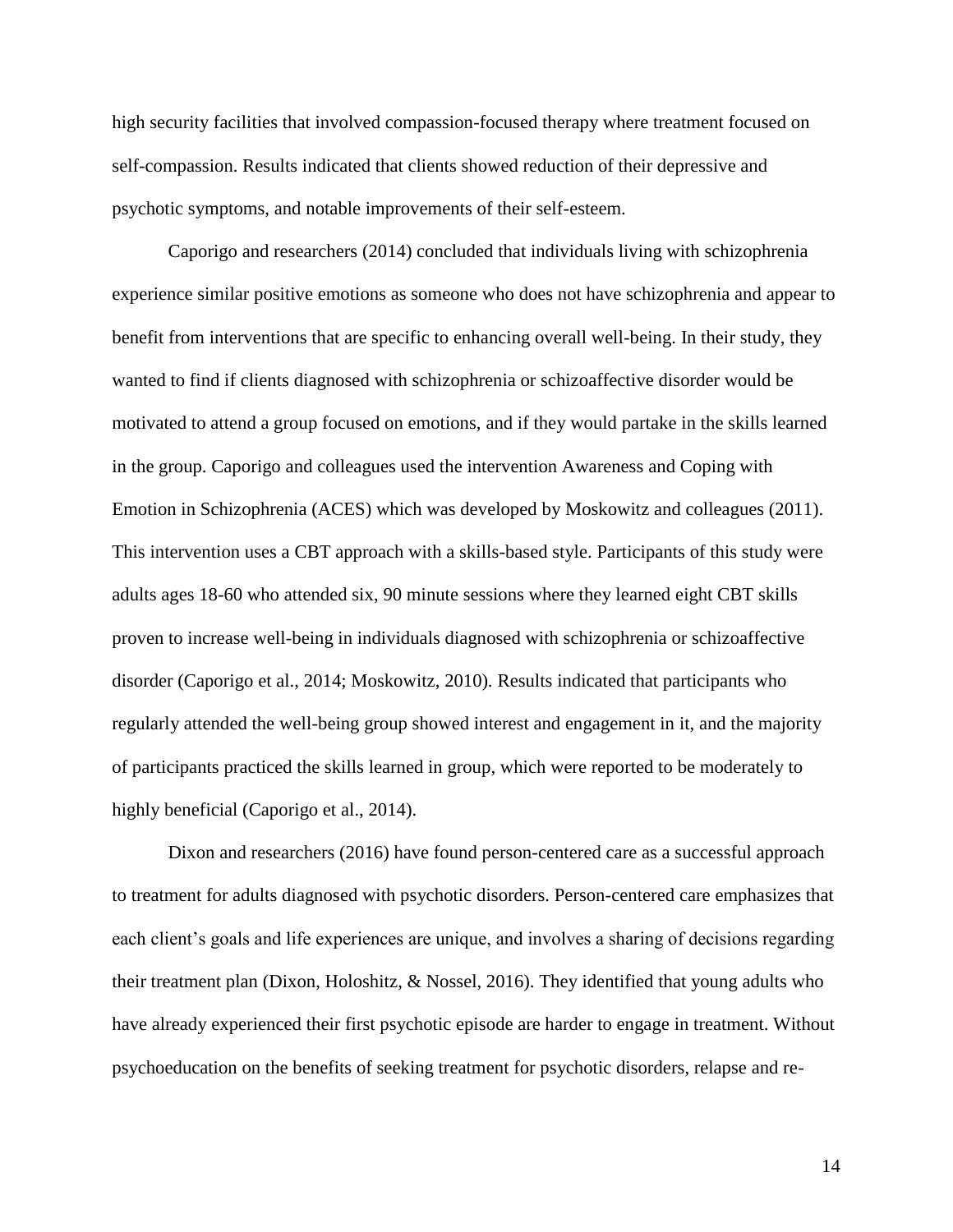hospitalization are more likely to occur (Dixon, Holoshitz, & Nossel, 2016). In order to engage and maintain clients in treatment, Dixon and colleagues (2016) call for newer treatment strategies, including the use of electronics and technology, peer providers, and the Cultural Formulation Interview - a system used to provide insight into each client's unique, cultural background utilizing person-centered care. Similar to Yalom (2005), and Reichenberg and Seligman (2016), Dixon and colleagues (2016) call for the development of the therapeutic relationship as an in-road to successful treatment for adults diagnosed with psychotic disorders.

Reichenberg and Seligman (2016) described that early assessment and treatment is best when treating schizophrenia and other psychotic disorders. They highlight a CBT approach in which the therapist role should portray optimism and warmth, but also be direct and consistent. Once a therapeutic relationship is established, small doses of reality testing aids clients in addressing delusional beliefs. Therapists who use CBT for people experiencing delusions should utilize interventions that aim at the trigger for the delusional belief rather than the actual delusions themselves (Reichenberg & Seligman, 2016). As cited in Waller and colleagues, a study was conducted by O'Conner and colleagues where CBT was found to aid in reducing how strongly clients experienced the delusions and diminishing thoughts of worry and anticipation (Waller, Freeman, Jolley, Dunn, & Garety, 2011). However, while surveys of CBT have shown it to be a helpful framework for treatment, there is little evidence of its effectiveness in long term treatment (Reichenberg & Seligman, 2016).

**Therapy animals aiding treatment.** Strategies for long-term treatment of psychotic disorders is lacking; perhaps the integration of therapy animals in the treatment setting is one inroad to the maintenance and success of treatment (Chandler, 2017). There is a large amount of research that explains why the use of animals enhances a person's experience, not only in the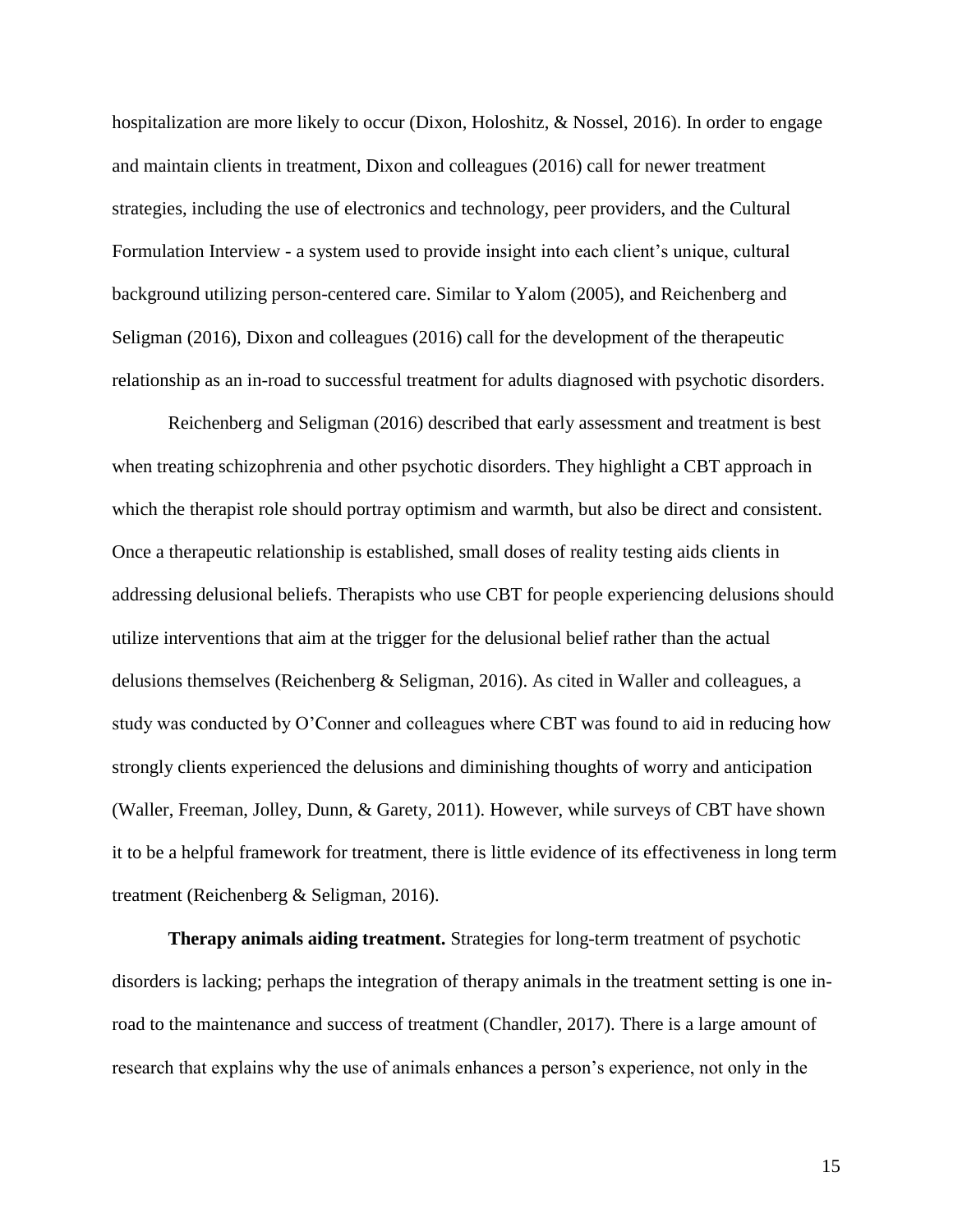therapy setting, but in a variety of contexts (i.e. Chandler, 2017; Fine, 2015; & Wesley, 2007). In his dissertation, Wesley (2007) wrote, "Domesticated animals have played a significant role in the lives of humans for thousands of years" ( p. 9). As cited in Wesley, Cantanzaro described how the people of Gheel, Belgium in the ninth century utilized animals as uplifting tools while providing care for people with disabilities (Wesley, 2007). The first written record about animals in the therapy setting was the York Retreat for the Differently Abled Minds in the late 1700s where animals were utilized to provide comfort to the patients (Tuke, 1964). In a time when most people with a disability or mental illness were admitted to asylums, which engaged in the use of harsh punishments and mistreatment, animals were used instead to aid patients in becoming more oriented and reality- based (McCulloch, 1986; Wesley, 2007). Today, animal assisted therapy is a formalized approach to clinical mental health treatment.

Boris Levinson was the first to coin the term pet therapy. Working as a therapist, he brought his dog, Jingles, into his therapy sessions at a residential treatment facility and noted tremendous improvements in his adult clients with various diagnoses, such as anxiety reduction, social expansion, and behavioral improvements (Levinson, 1964). His experience of pet therapy served as a potential for AAT. The first documentation of AAT occurred in Washington D.C. at St. Elizabeth's Hospital. In 1919, Franklin Lane, the Secretary of Interior, suggested using dogs with psychiatric patients in their therapy settings (Hooker, Freeman, & Stewart, 2002). As far back as 1867, a treatment facility in Bethel, Germany invited various animals such as cats, birds, horses, and dogs, for patients to care for and interact with them (Wesley, 2007). The animals had a positive effect on the patients such as increasing their motivation, increasing their desire for more connection, and increasing their overall well-being. (Netting, Wilson, & New, 1987; Wesley, 2007). An additional use of therapy animals occurred at Pawling Air Force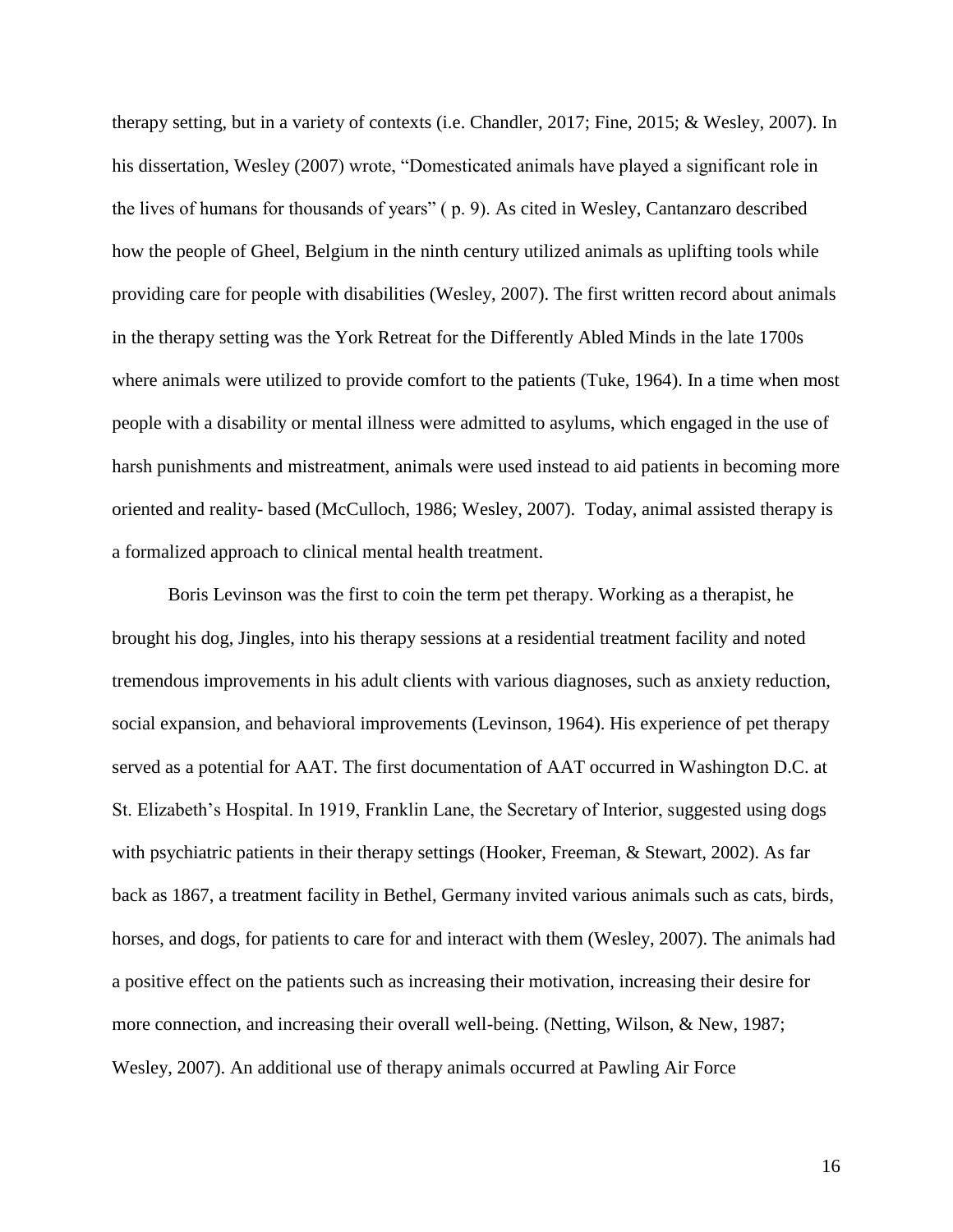Convalescent Hospital (Davis, 1988). Several animals were used in World War II to motivate those serving to partake in therapy and enhance the therapeutic relationship as they recuperated from both physical and emotional trauma (Davis, 1988).

Chandler (2017) describes animal-assisted therapy (AAT) as a tool used in an existing therapy setting where the therapist is able to use the therapy animal in the clinical lens they already utilize. It can be used in group therapy or individual therapy settings and can be utilized among various participants, including all ages and varying abilities. AAT is a goal-directed therapy that can play a part in the individual's treatment plan. Therapy dog handlers and their therapy animals have to be screened, properly trained, and pass various tests and retests. In order for the work to be considered AAT, the therapist must be credentialed, therapeutic goals are to be developed, and the therapist is expected to facilitate interactions between therapy animals and clients, observe and document progress toward goals, and to offer process commentary in sessions (Chandler, 2017). A few common goals for individuals working with therapy dogs are: improving social skills, learning appropriate touch, improving ability to trust another, addressing grief and loss, reducing anxiety, and improving concentration and attention (Chandler, 2017).

Furthermore, Chandler (2017) stated that social connections are necessary for survival and the use of therapy animals may be one inroad to achieving social connection. It has been found that after a couple minutes of a positive interaction with a dog, levels of oxytocin, endorphins, and dopamine rise significantly in both the dog and human (Chandler, 2017; Odendall & Meintjes, 2003). Chandler (2017) reported that oxytocin releases in the brain during times of relationship building and social bonding. Similar rises in oxytocin can be found in mothers who are breastfeeding, which stimulates emotional bonding between mother and baby (Uvans-Moberg, 2010). Due to its pleasurable properties, it creates a reward system in our brains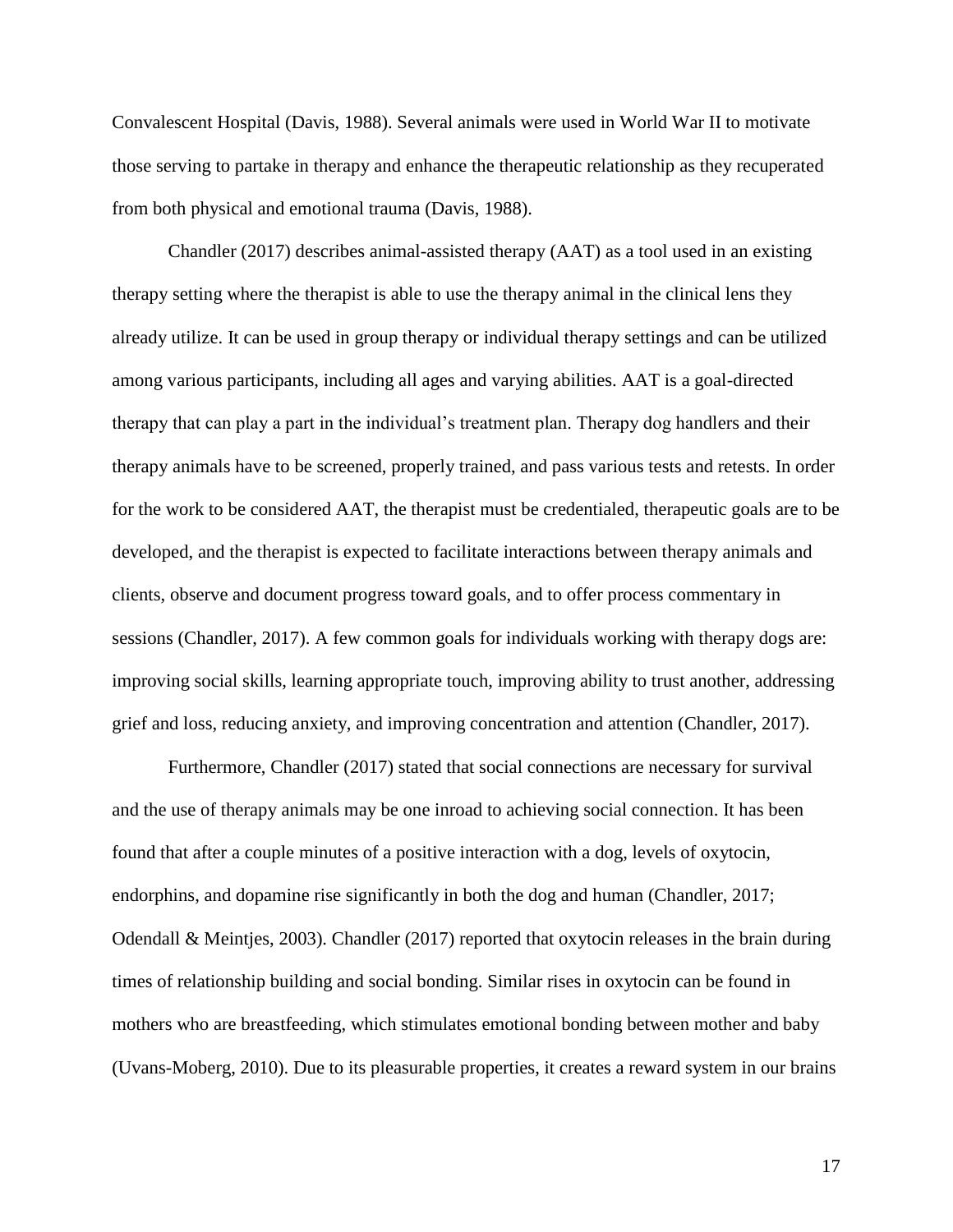when we develop these connections. Chandler continues, "Research confirms that the oxytocin molecule and its effects are the same in all mammals (Uvnas-Moberg, 2010); thus, mammals are drawn to make contact with other beings perceived as sources for nurturance. This is part of mammals' innate thrive biology" (Chandler, 2017, p. 9). This is one theory as to why many humans are drawn to interactions with animals. This supports why integrating therapy dogs into DMT could be one way of increasing present moment awareness in adults diagnosed with psychotic disorders. PMA can aid in the establishment of relationship. Due to the nonjudgmental nature of therapy animals, clients are able to let go of self-expectations like perfection and co-occurring self-doubt. This allows for an ability to become present with the developing relationship with the therapy animal in the here and now (Chandler, 2017).

AAT is an invitation to look deeply, to ponder, and then let the doing come out of the activity. Participants can forget about limitations and expectations and enter into a challenge of achievement for self, practice without dwelling on the outcome, and focus on the experience itself. Being mindful is not about doing it perfectly, but about doing it the best one can at that moment, even if it isn't about "perfect" by others' standards. AAT is about being able to acknowledge accomplishment and to come away from that experience with something that helps the individual to try in a different, perhaps better, way (Lind, 2009, p. 8).

AAT's success stems from the distinct bond created between animal and human through a non-hierarchical relationship that does not involve judgement, expectation, or stigma against the participant's abilities (Lind, 2009). Furthermore, a participant's motivation of completing activities of daily living may be achieved with a greater outcome through the use of therapy dogs (Lind, 2009).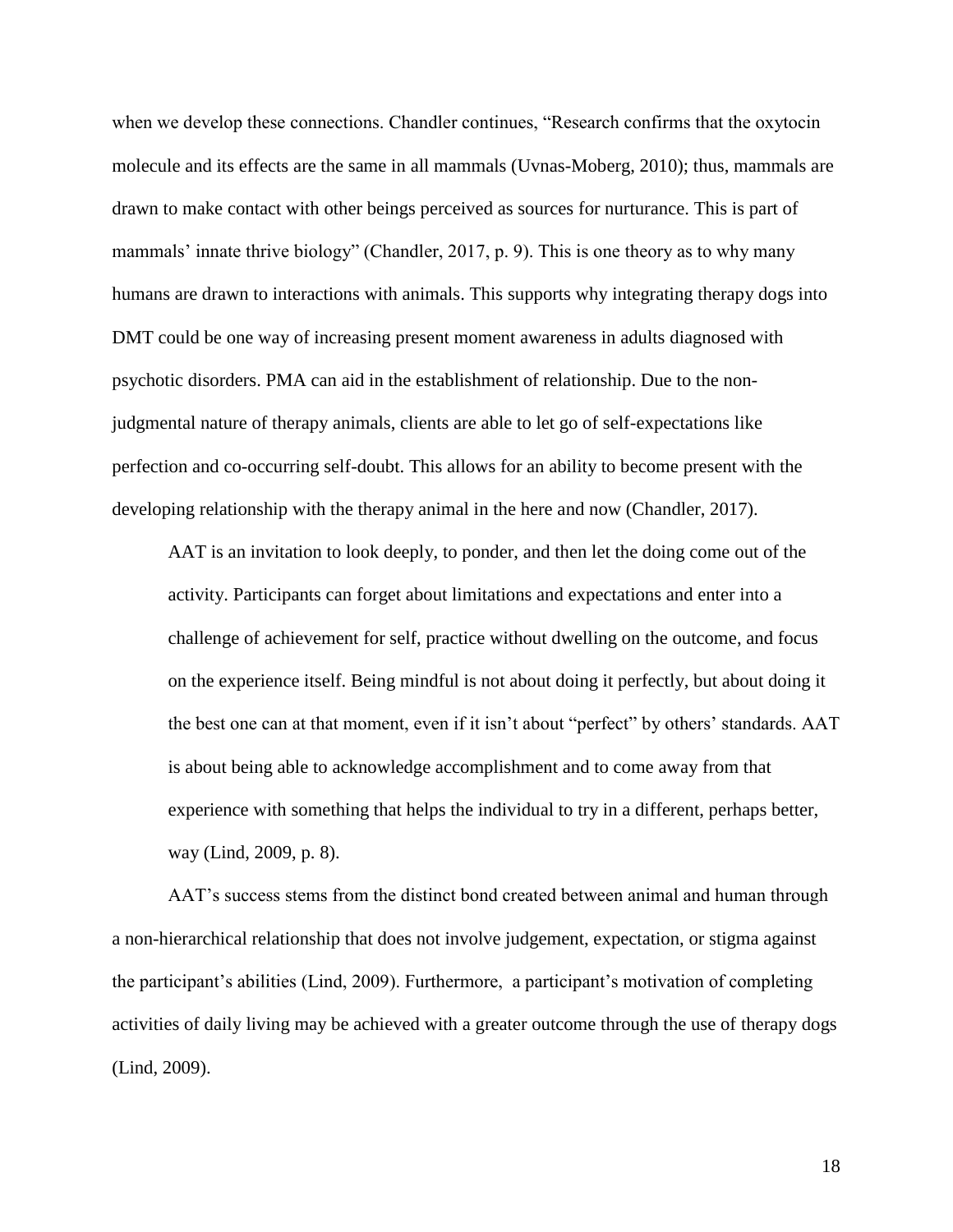By simulating daily living skills like feeding, getting dressed and cleaning up with the partner and making close approximations of the daily task, the participant will continue to practice over and over with the dog. With each success comes increased self-confidence and determination to succeed. These achievements can literally "jump start" the completion of these tasks with past frustrations, but now associates them with the games successfully played with basic tasks with the dog, the transference of these new skills to everyday life becomes much easier. (Lind, 2009, p. 73)

A connection can be made between increasing PMA and one's ability to successfully attend to their daily needs.

Jasperson (2010), a clinician who specialized in working with female inmates, conducted a study that supports the benefits of AAT for adults diagnosed with psychotic disorders. Group participants consisted of five women, aged 26-42, who resided in the inpatient program at the Utah State Prison. Diagnoses included schizophrenia, major depressive disorder, schizo-affective disorder, and bipolar disorder. In addition to the inpatient residents, groups included a facilitator, a therapy dog handler, and one certified therapy dog. Eight group sessions were held once a week for one hour in which the facilitator utilized the therapy dog as a model for inmates' development of relationship. Jasperson (2010) used the example of boundaries and invited group participants to recognize the dogs' needs for boundaries, what that looks like, and how the boundaries are communicated by the dog. This led to discussion on all aspects of boundaries and their importance in human to human relationship.

After the last session with the dog, inmates reported a significant decrease in anxiety, depression, and social isolation, as well as an increase in positive social behaviors (Jasperson,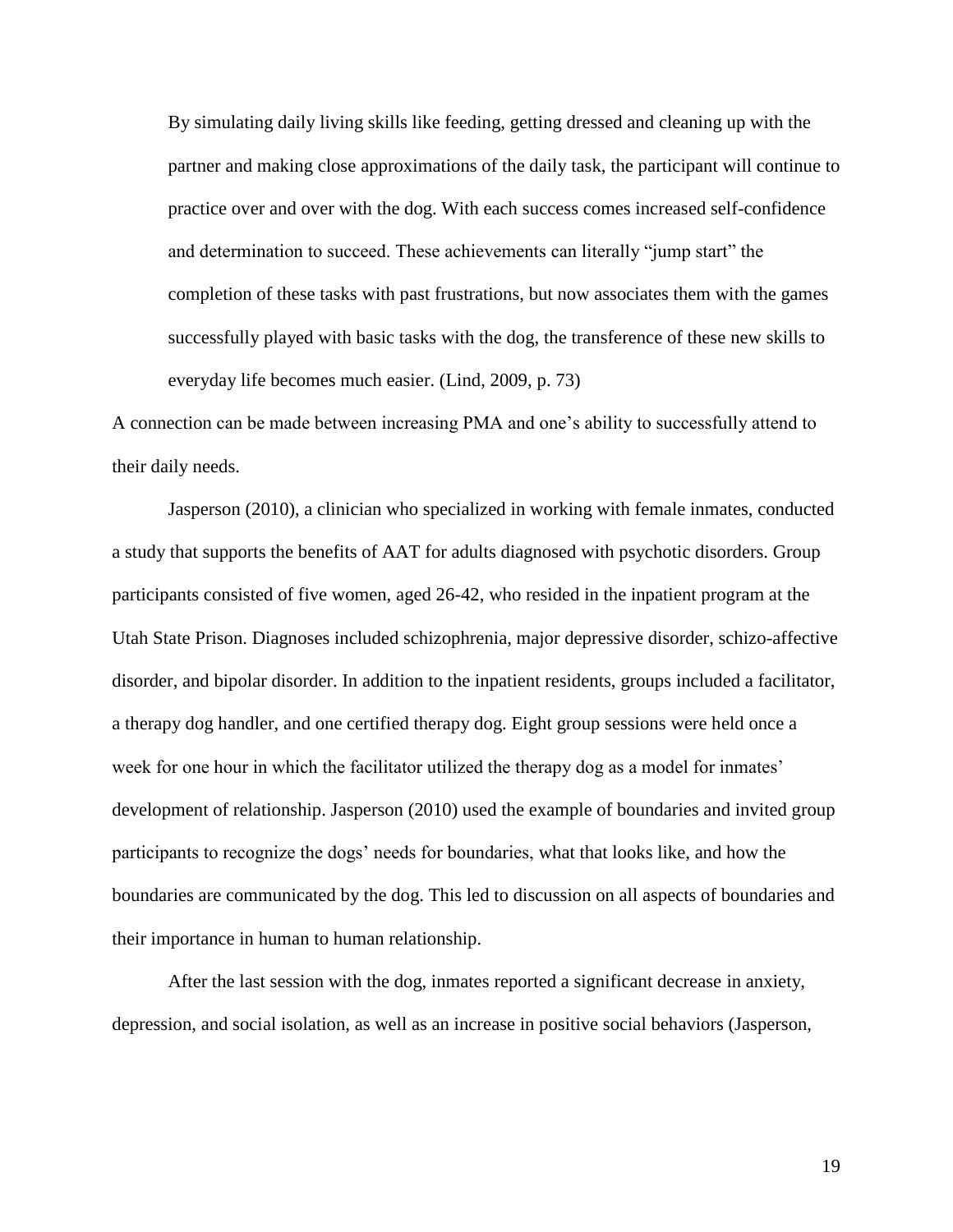2010). Inmates also reported feelings of excitement and anticipation for their weekly groups with the animal. Jasperson (2010) stated:

The goal of this group experience is to use the dog as a secure base, helping manage distress, and allowing participants to be open and receptive to the therapeutic value of the group experience. The theory is that participants will use the human-animal relationship to challenge their maladaptive coping strategies developed through their negative internal representations of self. (p. 426)

Similarly, Barker and Dawson (1998) wanted to explore how AAT may produce change in individuals living with psychotic disorders. They conducted a study on 230 psychiatric patients to test for a decrease in their anxiety levels by attending one animal-assisted therapy session. The patients completed a State-Trait Anxiety Inventory to self-report their current state of anxiety. The inventory was given before and after the animal-assisted therapy session. Results showed a reduction in anxiety scores after attending the AAT session. Through the use of AAT, the reduction of co-occurring symptoms in those diagnosed with psychotic disorders may be one way of achieving PMA.

In another study conducted by Barak and colleagues (2001), older adult patients diagnosed with schizophrenia attended weekly three-hour AAT sessions, in these sessions, treatment was focused on increasing communication, mobility, and personal hygiene. Therapy dogs and cats were used as support companions through the treatment process. The control group consisted of patients who attended discussion groups but did not attend AAT. Results indicated that those patients who attended the AAT session were found to have enhanced communication and socialization, increased use of activities of daily living, and overall a higher sense of wellbeing (Barak et al., 2001). Achieving PMA may support individuals in optimally reaching such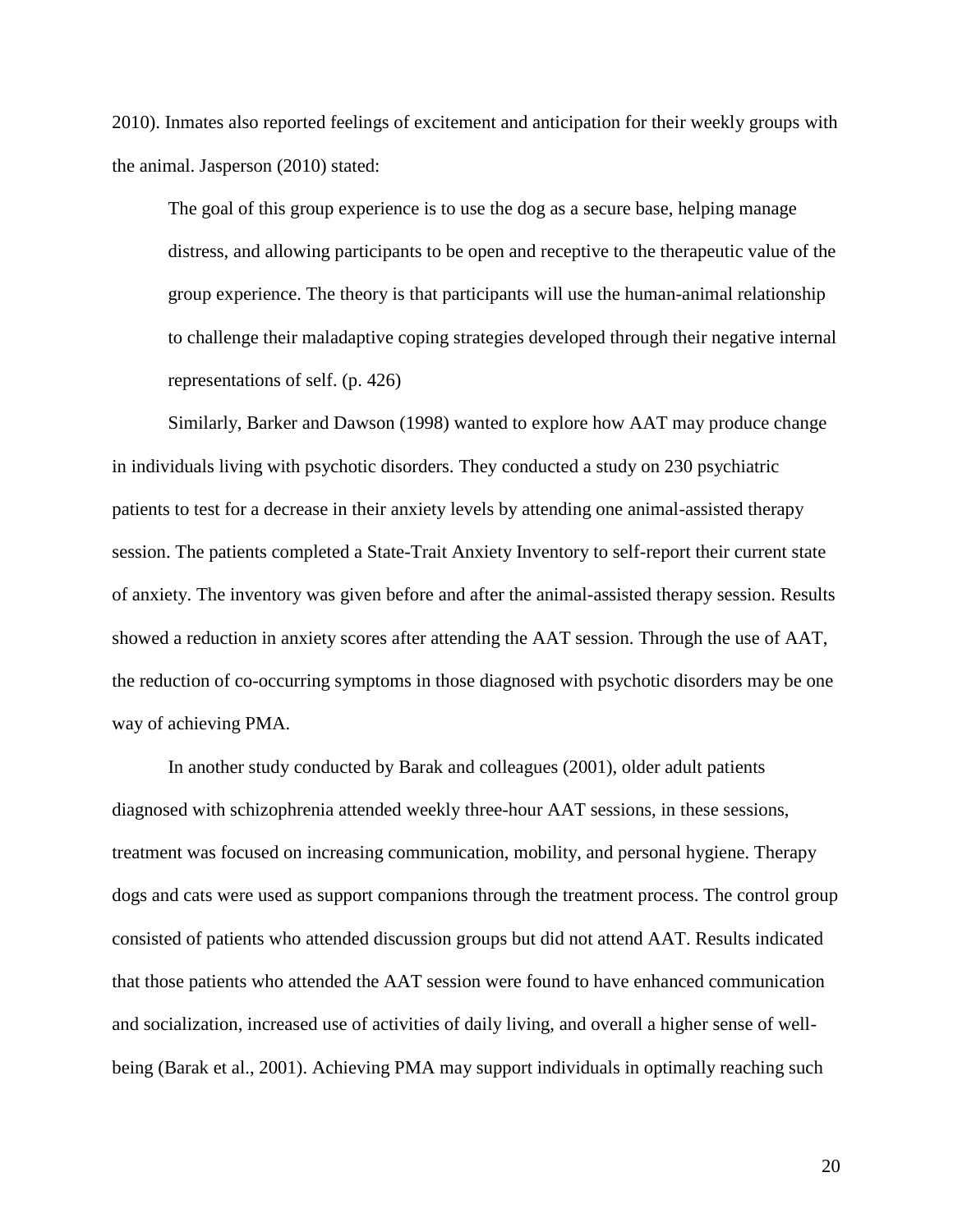treatment outcomes. This is one reason why utilizing therapy dogs in a DMT setting could increase a client's ability to achieve present moment awareness.

**Dance/movement therapy.** An effective treatment modality for adults diagnosed with schizophrenia and other psychotic disorders is DMT (Sandel et al., 1993). In her work with patients diagnosed with psychotic disorders, Chace uilized group rhythmic activity in her DMT groups (Sandel et. al., 1993). When not oriented to the present moment, patients experiencing psychosis may have difficulty relating to others. A common goal in DMT is to create or enhance a sense of self as well as the ability to relate to another (Sandel et. al., 1993). One way of establishing this felt sense of self and relationship is through the use of dance and creating a shared rhythm as a community. Being a part of a communal, unified rhythm and actively engaging in a shared movement with a group can provide an increased sense of self, feelings of enlivening, and a greater flow of energy throughout the self and the group (Sandel et al., 1993).

Chaiklin and Wengrower agree that rhythm is a practical part of a DMT session, because it is seen as a means of communication between client and therapist, and client to client interactions (2009). They stated,

There is some undefined sense of satisfaction that is felt when a group of discordant and isolative patients becomes unified through synchronized rhythmic movement. Often, psychiatric patients exhibit arrhythmic movement patterns, the element of rhythm being impaired, undeveloped, or inhibited. Movement patterns within the DMT session provide rhythmic experiences that foster communication and relationship.

The therapist can introduce rhythm externally such as using tools like instruments, vocal patterns, or music, or internally such as heartbeat, and breath (Chaiklin & Wengrower, 2009). The combination of both external and internal rhythms may provide a richer, all-encompassing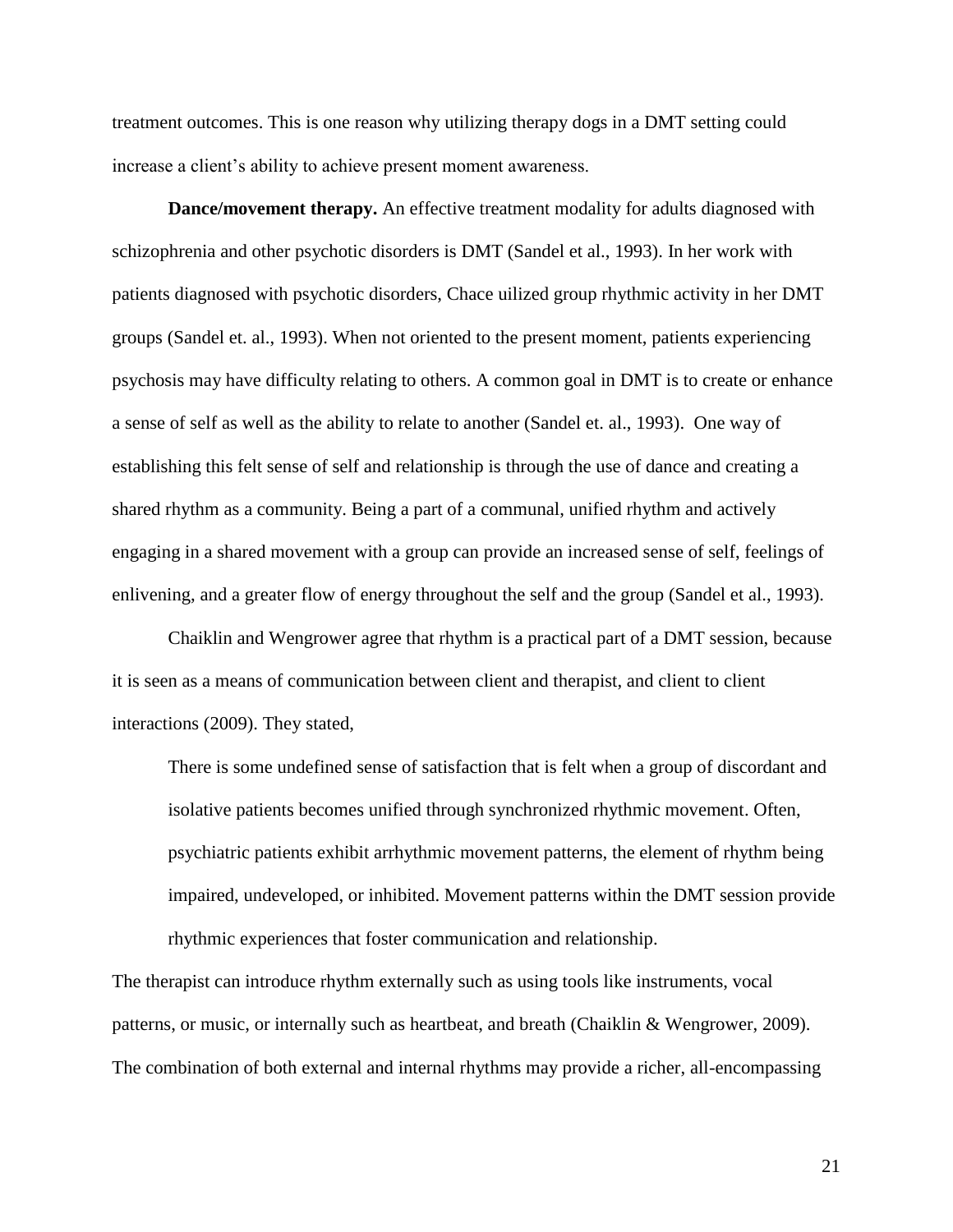chance for clients to make a decision, create, and express. Rhythm can help organize and provide structure to the disorganized internal and external experience that is often a part of the reality of those diagnosed with psychotic disorders. "Through moving in unison in a particular rhythmic relationship, patients can find both comfort and success being in the 'here and now' of the session" (Chaiklin & Wengrower, 2009, p. 94) Capello (2009) also stated that sharing group rhythms can promote group cohesion, bring energy into a sluggish group, and provide a rich closure to the DMT session.

Similar to Chaiklin and Wengrower's beliefs on the positive influence of dance/movement therapy on adults with psychotic disorders, Lee and colleagues conducted a study on the effects DMT has on affect and psychotic symptoms in patients with schizophrenia and found similar benefits (2015). They tested a group of adults diagnosed with schizophrenia where one group received medical treatment and DMT, while the control group received only medical treatment for over 12 weeks. In the group who received DMT with medical treatment, patients showed a significant decrease in anger and depressive symptoms, and a significant decrease of negative psychotic symptoms compared to the control group. This supports the rational for the use of DMT as treatment for adults diagnosed with psychotic disorders to bring awareness to client's emotional state which increases PMA (Chaiklin & Wengrower, 2009).

Condon's (1968) research on interactional synchrony also holds value to the use of DMT. This research showed that an individual's movements are synonymous with the movement, tone, and speech of the person verbally speaking. This research supports DMT in that this therapy modality may aid in reestablishing and integrating communication through the body, which may assist clients in deeper connections in a group therapy setting (Condon, 1968). This concept of synchrony was utilized in Chace groups in order to promote a sense of cohesion in the group. In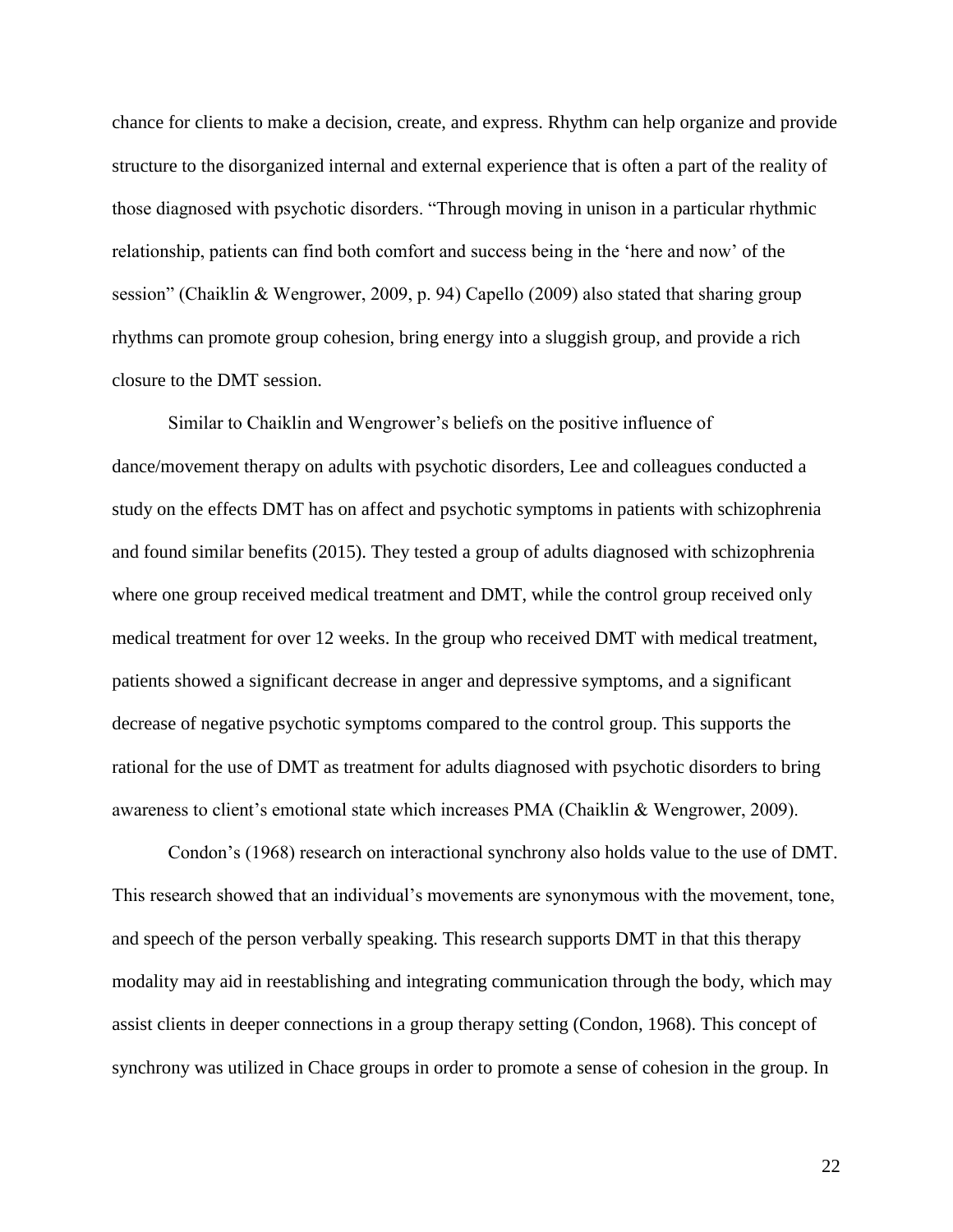her groups, Chace reported that movement that was unified led patients to feel more comfortable in the therapy setting, as evidenced by relaxed body postures, laughter, and patients speaking more freely and openly (Sandel et al., 1993).

Imagery and symbolism are key concepts used in Chace's approach. When clients try on or mirror one another's movements they are connecting, or becoming present with one another. Sandel and colleagues (1993) provide an example of hospitalized adult patients connecting through clapping their hands to the beat of the music being played in a DMT session. When cued by the therapist, one client described their clapping movements as making pizza dough. Soon, other group members embarked on this imaginative journey, which developed into ingredients needed for their pizza, which evoked more movements coming from the clients. This developed into the idea of a pizza party where clients were asked to share who would be invited to the pizza party. One client expressed fear that no one would come to the pizza party. This statement emerged from the client's experience of having no friends or family visit them while in the hospital during their treatment. This led to group processing feelings of loneliness, fear, and rejection, which allowed clients to connect more deeply with one another in this shared experience (Sandel et al., 1993). Sandel and colleagues (1993) also suggest that differences in establishing or processing imagery in the group is noteworthy. Not all group members will respond to an image the same way, so recognizing polarities of emotions tied to the imagery can diminish guilt that some clients may experience with intense reactions which can be just as important as a cohesive imagery experience.

Chace was highly influenced by American psychiatrist, Harry Stack Sullivan, who was known for his work with individuals diagnosed with schizophrenia. His work emphasized that each individual is unique, worthy of interpersonal interactions, and deserves to be treated with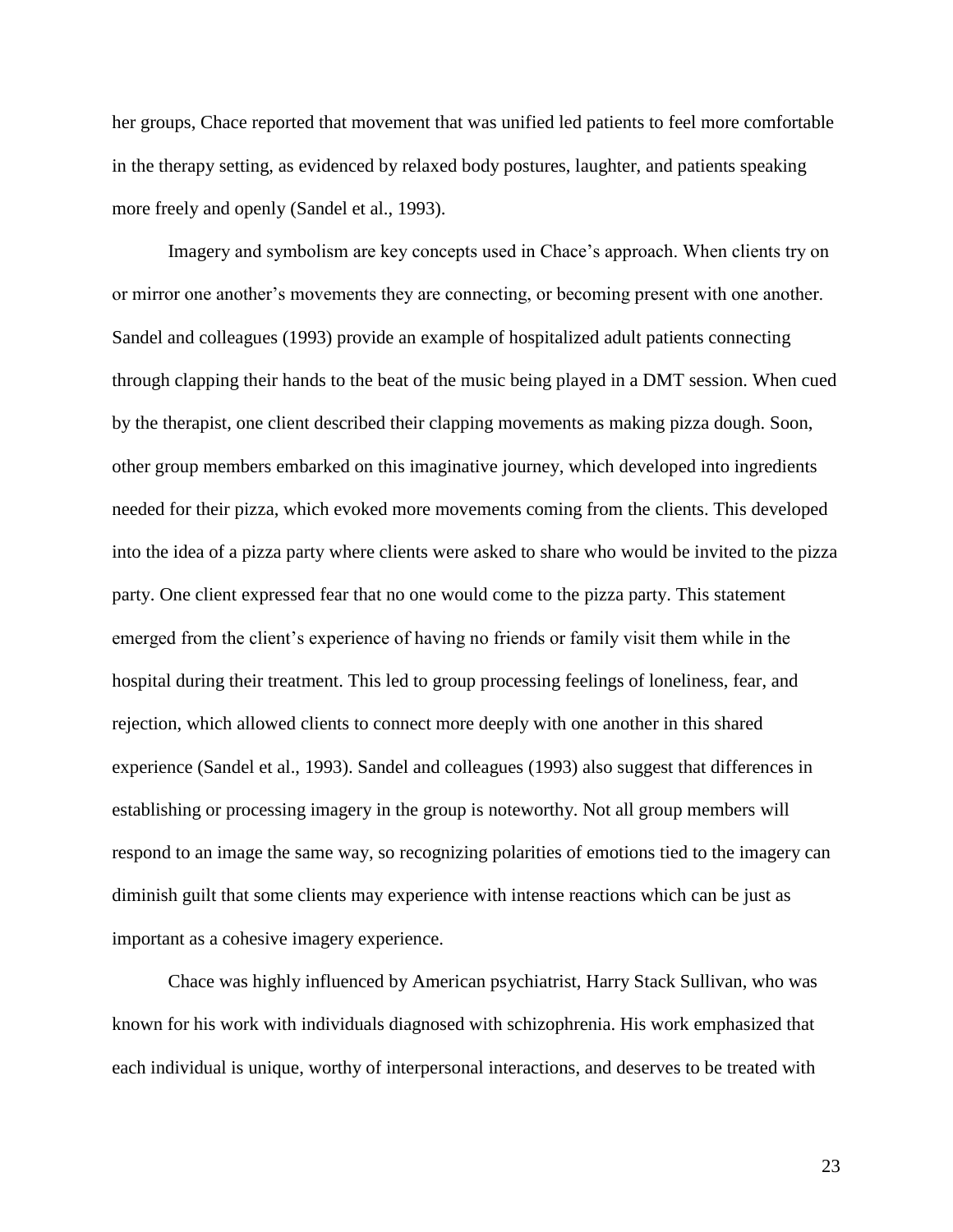respect and empathy (Levy, 2005). Chace aligned with this theory and found DMT to be a deepening inroad to connection with those diagnosed with psychotic disorders. Chace picked up on both the verbal and nonverbal communication of her clients. Levy reported,

It was Chace's profound ability to use dance movement for self-expression and communication and her capacity to perceive, encounter, reflect, and interact with the movement expressions of her patients that enabled her to draw them out of their psychotic isolation (Levy, 2005, p. 21).

Thus, DMT is an effective treatment for individuals diagnosed with psychotic disorders.

Similar to Chace, dance/movement therapist Ann Lohn (1993), explained how the use of rhythm brought together a group of women diagnosed with psychotic disorders and helped them find cohesion in session. Lohn explained that one woman in this group was particularly resistant to DMT and walked away from the group to stand near a window. As the group continued, there was a request to change the music that was playing and Lohn suggested that the group make their own rhythm and music. The woman who sat by the window for the majority of the group reentered the therapy session and led the group in a song. Soon after, the other women in the group began singing and clapping their hands to a synchronized beat. Lohn reported that not only did the group finally come together in cohesion, but movements became more expressive in all of the women, and once the group concluded, Lohn described their affect and energy to look brighter and invigorated (Sandel et. al., 1993; Stark & Lohn, 1989). This is another example of how the use of rhythm in a DMT setting can bring a group into the here and now to achieve cohesion, aiding their treatment.

Levy (2005) provided a case study of a thirty-year-old woman who showed symptoms of somatic delusions as a result of years of sexual repression. Through the use of movement,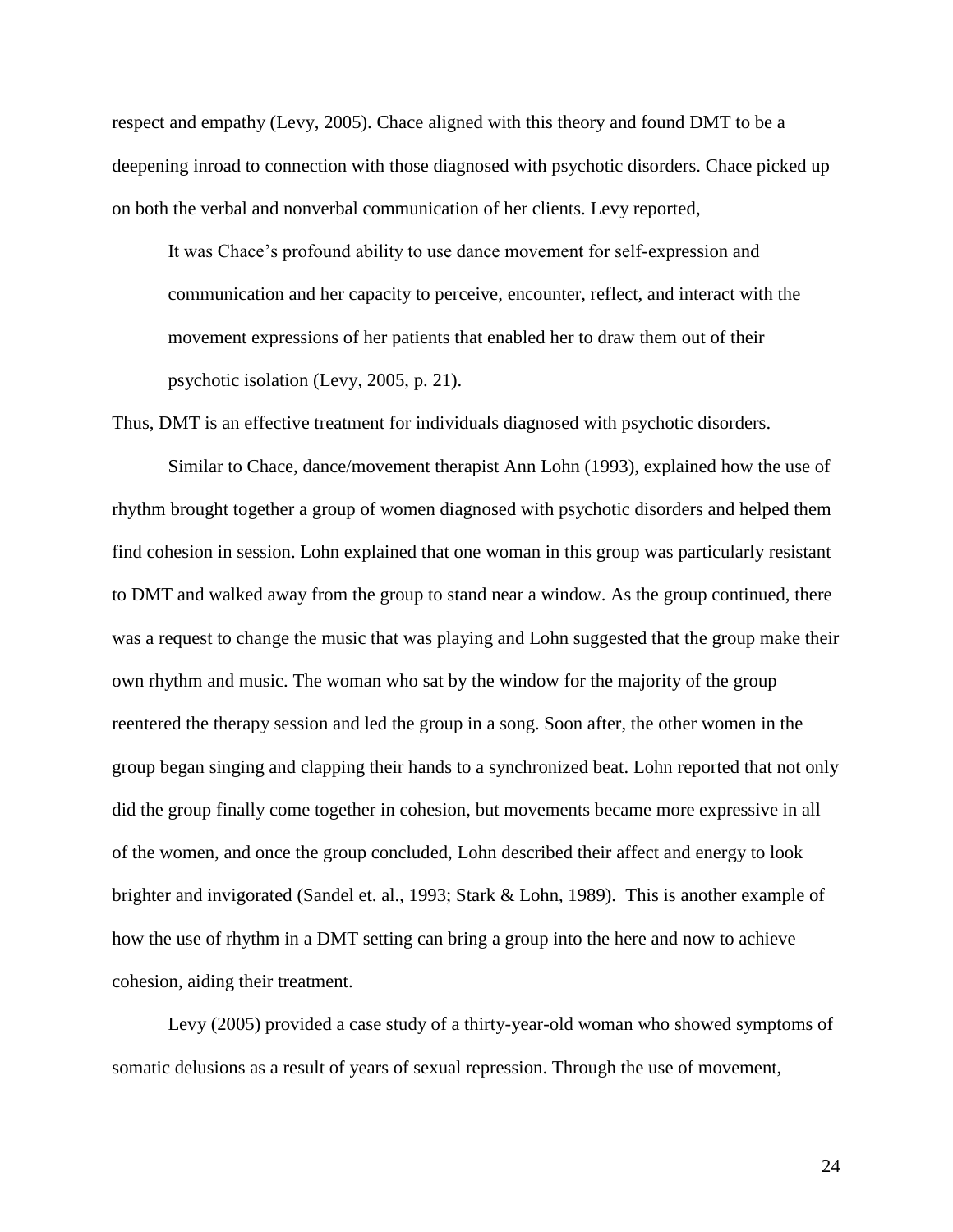imagery, and the verbalization of frustrations and feelings of guilt, the client was able to begin the process of expressing her experience of sexual repression. She eventually came to a feeling of acceptance and went on to write short stories about her experience, laugh about it, and eventually heal (Levy 2005). It was because of DMT that the client was able to take her symbolic world, which even she could not fully understand, into movement and creativity to find an outlet for expressing and healing. Levy met her client in her experience and brought her into a deeper understanding of it in a very gentle, empathic way.

Drama therapist Johnson and dance/movement therapist Sandel (1977) conducted much of their research in inpatient psychiatric facilities. They devised a system used as a tool for analyzing the structure and functioning of a DMT group called the Structural Analysis of Movement Sessions (SAMS). It was originally devised for the therapist to use as a tool to further develop their interventions. They conducted a study on three different groups: individuals diagnosed with schizophrenia, individuals diagnosed with personality disorders, and individuals classified as the norm. Three dance/movement therapists lead two sessions: one session was very differentiated with rules and order, and one session was less differentiated, using movements that were occurring in the present moment, and imagery. These sessions were videotaped and analyzed using the SAMS method. Results indicated that the group of individuals diagnosed with schizophrenia responded better to the second group, which was less differentiated and focused more on the present moment. In the highly structured group, clients experienced confusion due to the large number of rules (Johnson & Sandel, 1977).

Present moment awareness is a reoccurring theme in DMT groups for adults diagnosed with psychotic disorders. It has been observed in groups by Chace, Lohn, and Sandel and Johnson who have provided examples and case studies of its importance when working with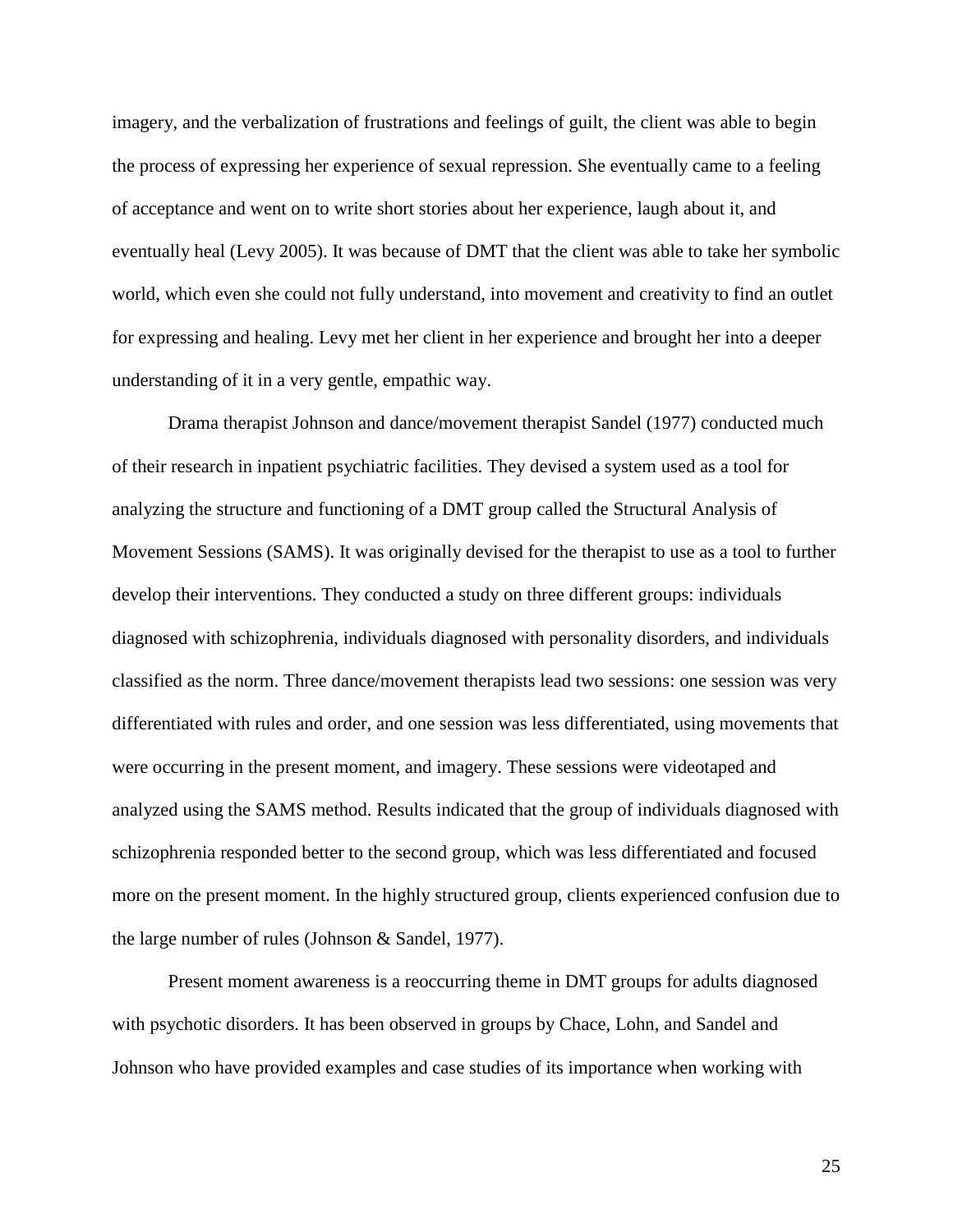these individuals. Through the use of rhythm, sensory stimuli, imagery, symbolism, and music, present moment awareness can be achieved which may foster a deeper, more successful healing process for an individual diagnosed with psychotic disorders (Johnson & Sandel, 1977; Sandel et. al., 1993).

While DMT is effective in helping adults with psychotic disorders orient to the present moment (Sandel et al, 1993), there is little literature support on the integration of therapy dogs into DMT. Pamela Slane's (2015) dissertation, *Dance/Movement Therapy and Animal Assisted Therapy with Adolescents in a Residential Treatment Setting*, likely contains highly relevant information for this thesis, but it was unavailable as of this writing. However, in a series of interviews completed by Ford (2013), it was found that there are some major bridges between equine-facilitated psychotherapy (EFP) and DMT. The horses served as mirrors of clients' emotions; facilitated nonverbal communication, embodiment, and congruence; increased mindfulness in clients and their awareness of space, body, breath, movement, relationship, and community; and increased creative expression, touch, and support (Ford, 2013). Those interviewed also expressed that horses strengthened the therapeutic relationship.

**Group therapy.** Yalom (2005) highlighted the benefits of a group therapy setting. He expressed the development of social skills; feelings of belonging, empathy, and universality are all positive items that can grow from clients participating in group therapy. Yalom reported that group therapists are highly influential towards their clients regarding communication patterns that occur between group members, and calls for a here and now approach to facilitation. The therapist serves as a model for behaviors such as support, self-disclosure, and healthy communication styles (Yalom, 2005). Yalom (2005) observed that individuals who attend longterm group therapy have shown improvements in attunement, empathy expression, non-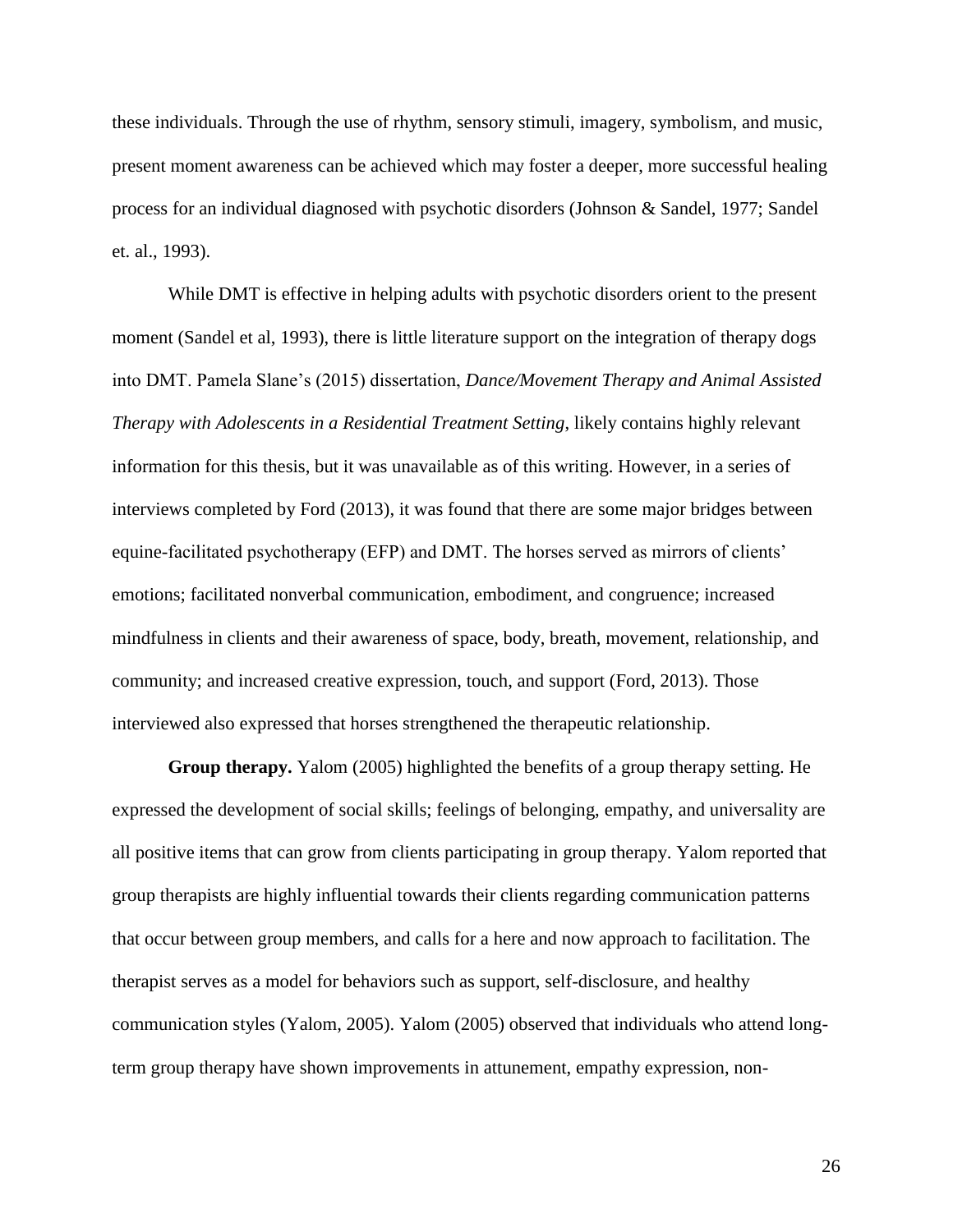judgment, and conflict resolution with group members. Orenstein (2018) agrees with the benefits of group therapy. She reported that group therapy can offer support and a sounding board- meaning group members may provide insight the individual could not see before (Orenstein, 2018). Group therapy can also accelerate motivation for treatment. Listening to the success of others may be encouraging for other group members to hear. Orenstein (2018) states that group therapy can aid in the promotion of social skills through engagement with one another, and points out that group therapy tends to be less costly than individual therapy.

There is much research that supports treatment for adults with psychotic disorders including AAT, DMT, meditation practices, CBT, person-centered care, and group therapy. While there is much research for this population, literature is lacking in the integration of DMT and AAT. This literature review served the purpose of linking the two treatment approaches in the hopes of expanding upon interventions to increase present moment awareness in adults with psychosis.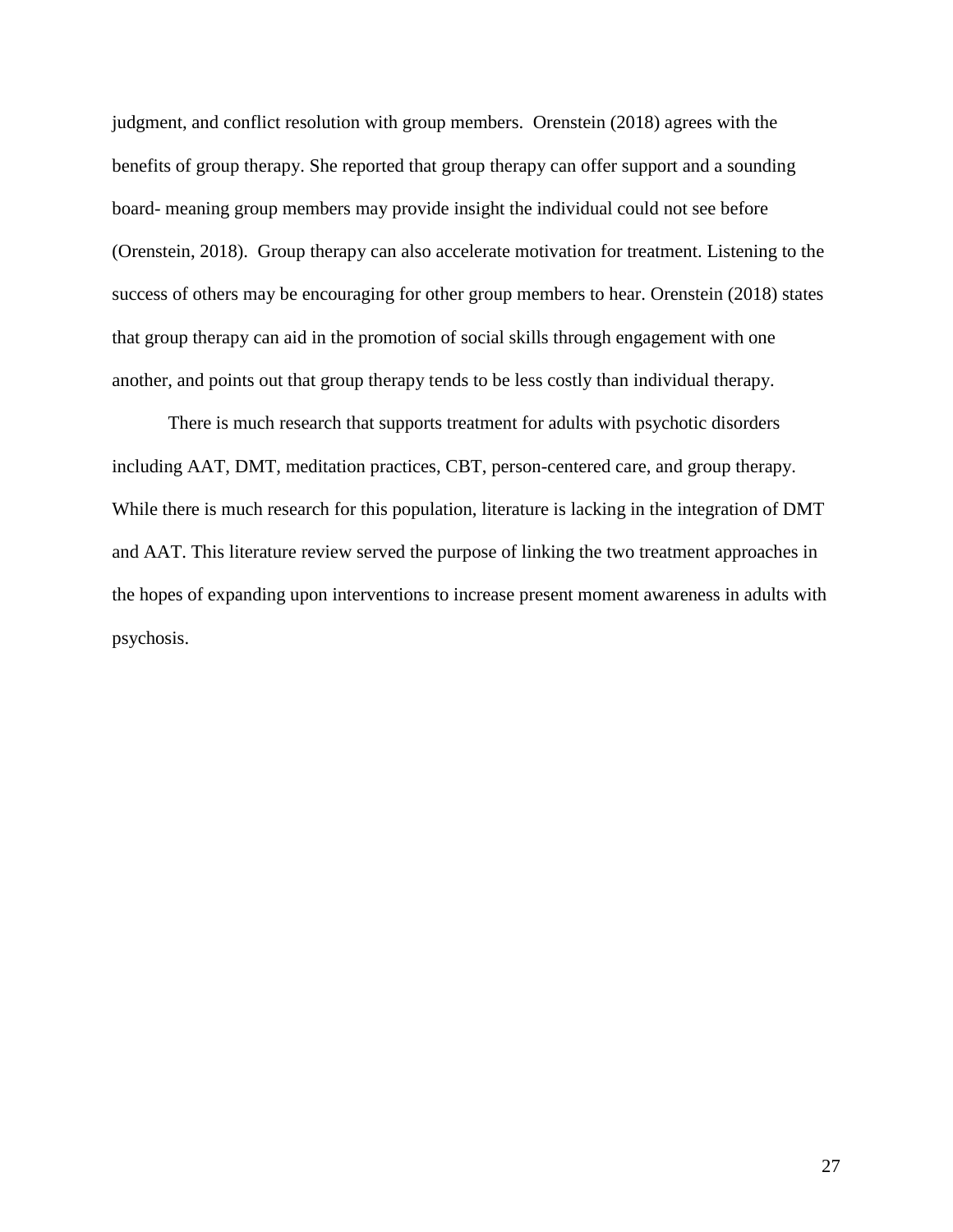# **Chapter Three: Intervention Development**

Three interventions using therapy dogs in combination with dance/movement therapy were developed in collaboration with two therapy dog handlers to increase PMA in adults with psychotic disorders. The interventions were designed to be used with individuals in outpatient or inpatient psychiatric facilities. For the future, dance/movement therapists may use these interventions to expand upon their own practice by incorporating therapy dogs in the therapy setting for adults diagnosed with psychotic disorders. The hope for this thesis project is that it could eventually influence the development of evidence-based programs where observable behavioral change related to increasing PMA is documented and assessed through scientific means.

An adaptation of the Delphi method was used for the purpose of gathering and synthesizing information obtained from the collaborators. Individual interviews were held with the dog handlers, during which we discussed the benefits and limitations of using therapy dogs, how they utilize therapy dogs in their work, and case examples of individuals interacting with their therapy dogs. This feedback was recorded and transcribed, which aided in the development of the interventions which were then reviewed and tested on five DMT peers during an implementation trial. Their feedback was video recorded and transcribed which aided in the final results of the interventions.

#### **Delphi Method**

Hsu and Sandford (2007) explained the Delphi method as a flexible and easily adaptable tool for gathering information for a specific topic that needs further development. Because so little information exists on the incorporation of therapy dogs into dance/movement therapy sessions, the Delphi method seemed to support this thesis project. The structure of the Delphi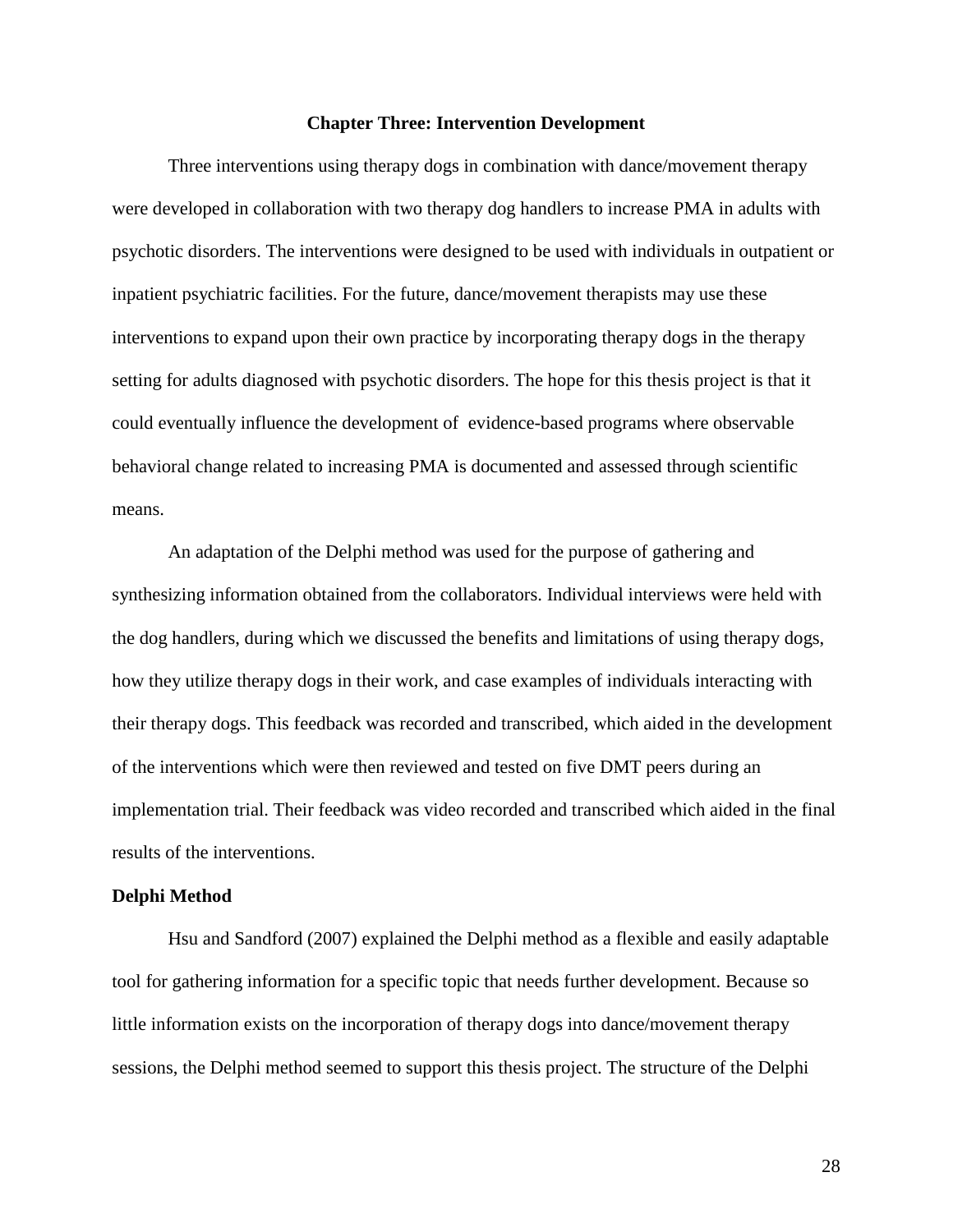method served as an aid for organizing and synthesizing information gathered through three inperson meetings and one clarifying phone call with each consultant. Although the Delphi method is typically used to identify group consensus across a large range of disciplines, I found it helpful to find patterns between my work as an emerging dance/movement therapist and the consultants' work as therapy dog handlers.

The three in-person individual interviews were recorded through a voice recording app on my phone, which was locked under a password protected file. After the interviews were recorded, they were reviewed and typed into a written transcript by pausing the audio recorder to allow time for typing, and re-listening to the audios to track any connections or information being shared that resonated with me. These transcripts were saved under a password protected file on my personal computer. As I reviewed the written text, I underlined items that resonated with me, connected to DMT, provided information about their work with therapy dogs, or had the potential to inform the interventions. Topics that were similar across interviews with each consultant were circled and later served as a guide for the final development of the three interventions. Once the interventions were developed, two individual phone calls were held for the purpose of clarifying the interventions, discussing the roles of the consultants for the implementation trial, and identifying potential scenarios that might occur in the implementation trial.

# **Collaborators**

Two certified therapy dog handlers were selected to serve as consultants for this project to aid in the intervention development and to attend and assist in the implementation trial (see Appendix C). One volunteer therapy dog handler also attended the implementation trial to handle one of Consultant B's therapy dogs, and provide support and guidance to peers during the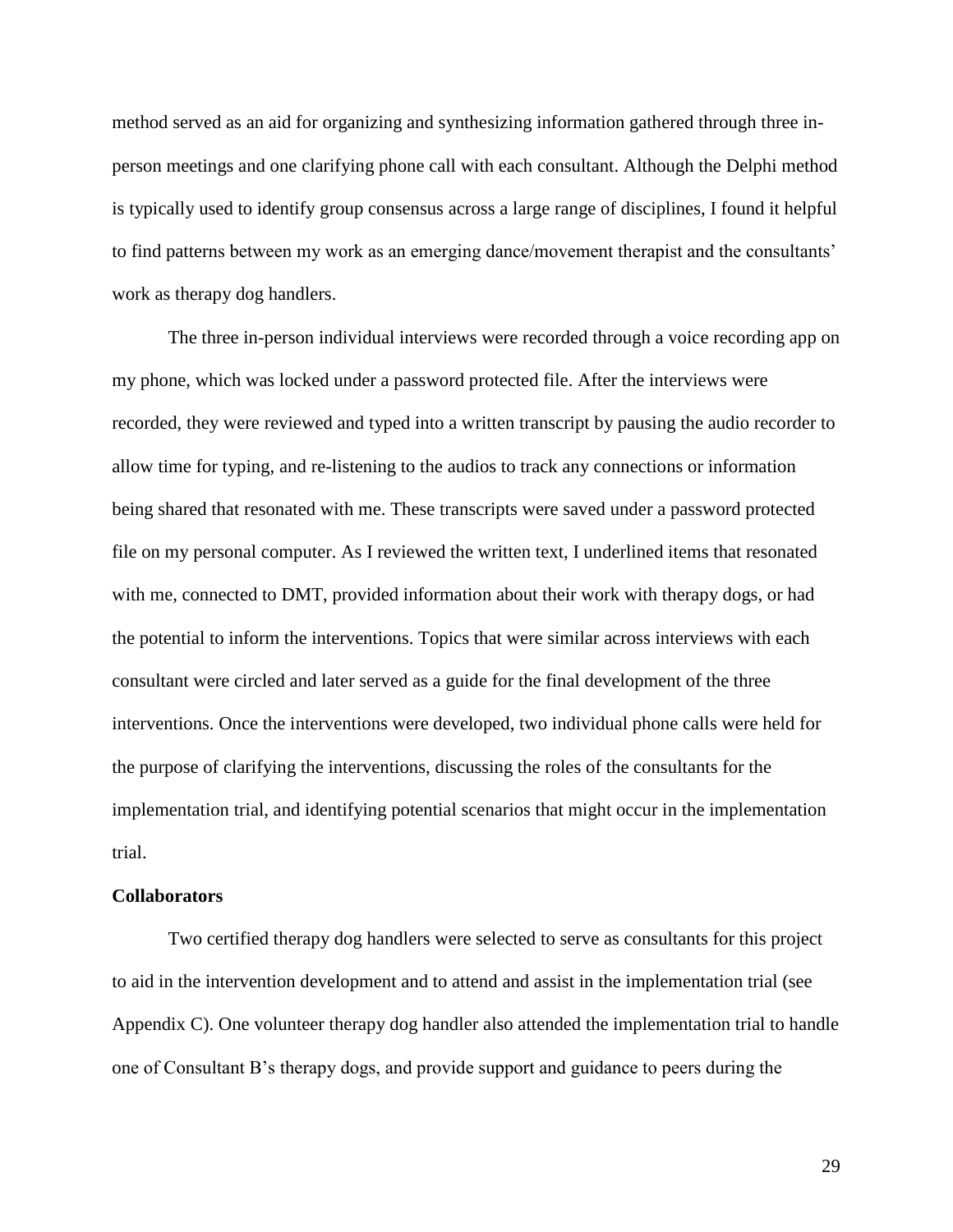implementation trial (see Appendix D). Five dance/movement therapy students attended the implementation trial for the purpose of providing feedback regarding the interventions (see Appendix E).

**Therapy dog handlers.** Consultants were chosen based on their experience working with adults diagnosed with psychotic disorders, and if they currently owned or were working with a therapy dog. At least twenty initial emails were sent to various therapy dog handlers that were found through online research. These emails briefly explained the purpose of this thesis project, the desire for an open, collaborative process, the required time frame for multiple interviews, and the execution of the implementation trial. Due to an inability to find collaborators in my first round of emails, I expanded my inclusion criteria and broadened my search from animal-assisted therapists to therapy dog handlers with experience working with adults diagnosed with psychotic disorders. The second round of emails resulted in two individuals interested in collaboration. Consultant A is a recreation therapist, employed by her current facility for over 9 months. Consultant B holds a high level position at a local organization which connects therapy dogs and their handlers with various therapeutic organizations.

**Peers.** Six dance/movement therapy students were emailed to participate in the implementation trial, and five of the six agreed to participate. These peers were chosen due to experience working with adults diagnosed with psychotic disorders, whether that was through their work at internship sites or volunteering. Students were informed in the initial email that three therapy dogs would be working alongside them in three interventions led by myself and three therapy dog handlers. They were informed that these interventions were not simulated sessions, but that they would be participating as themselves while keeping a case study or example of a patient in mind. Peers were informed that their participation was to serve the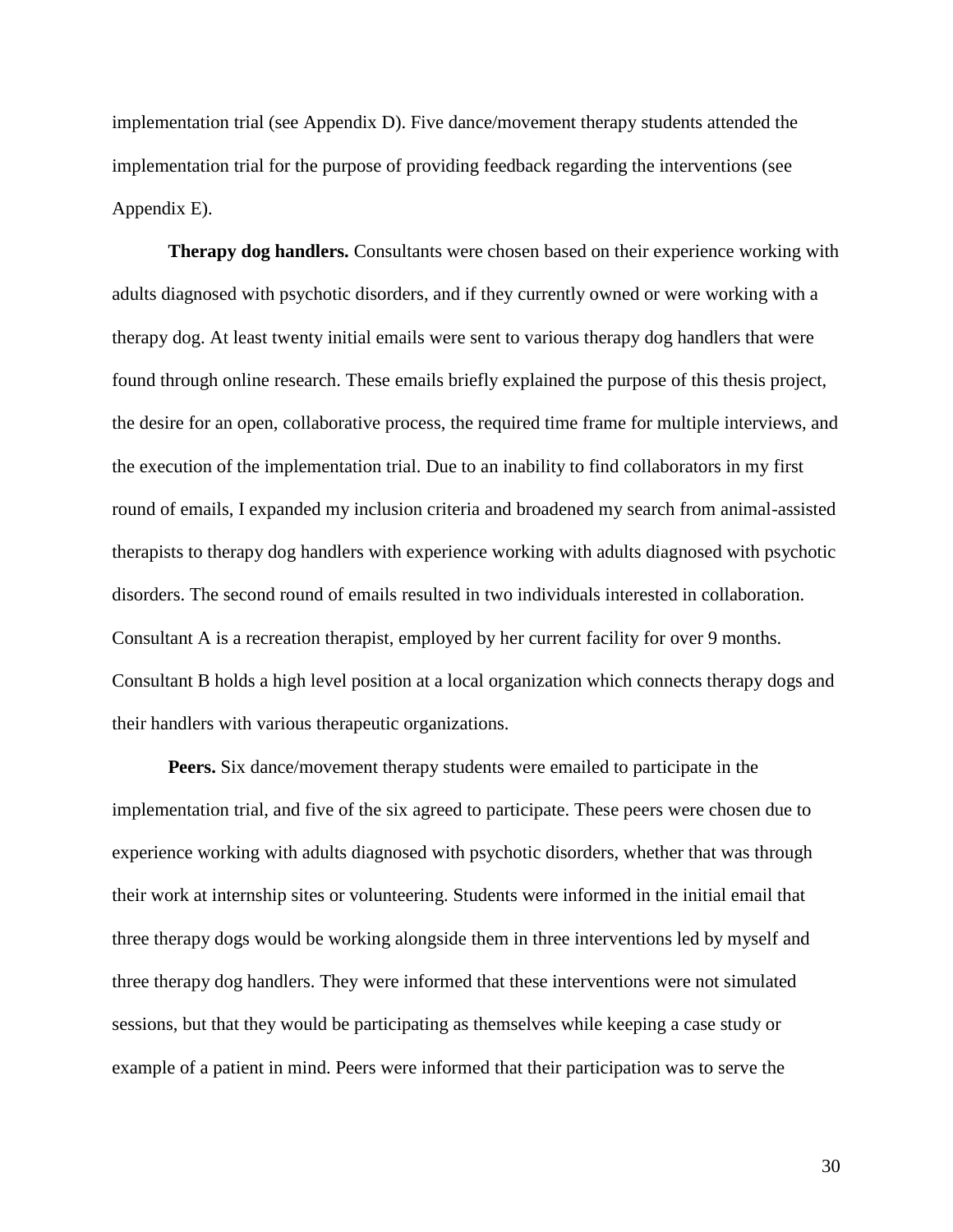purpose of testing these interventions on them in order to offer feedback, including how these interventions may increase and/or maintain PMA for adults diagnosed with psychotic disorders, how the use of therapy dogs may be incorporated into DMT sessions, how the interventions might look in an inpatient or outpatient setting, and any suggestions for future work with these interventions.

# **Procedure**

A total of five meetings were held in a progressive order. First, I conducted three individual, two-hour information gathering interviews with each consultant, one clarification phone call with each consultant, and one final meeting with the two consultants, three therapy dogs, and five dance/movement therapy students for an implementation trial. Semi-structured interviews began with a series of questions that were developed prior to meetings with the consultants (see Appendix B), but flexibility was allowed to establish a natural conversation. Unlike the traditional Delphi method where multiple rounds of questionnaires are given independently, this flexible structure provided space for open-ended questions and conversations. The initial interview questions were established ahead of time, but more questions were asked pertaining to their responses. Therefore, a more natural conversation was able to occur through a semi-structured interview. Questions were designed to gather information regarding their professional experience including: history of working with adults experiencing psychosis, training, theoretical framework, certifications, and how they began working with therapy dogs. This informed questions that guided conversations in the second and third interviews, which were more focused on similarities and differences between their work with therapy dogs and DMT. The nature of each meeting is described below.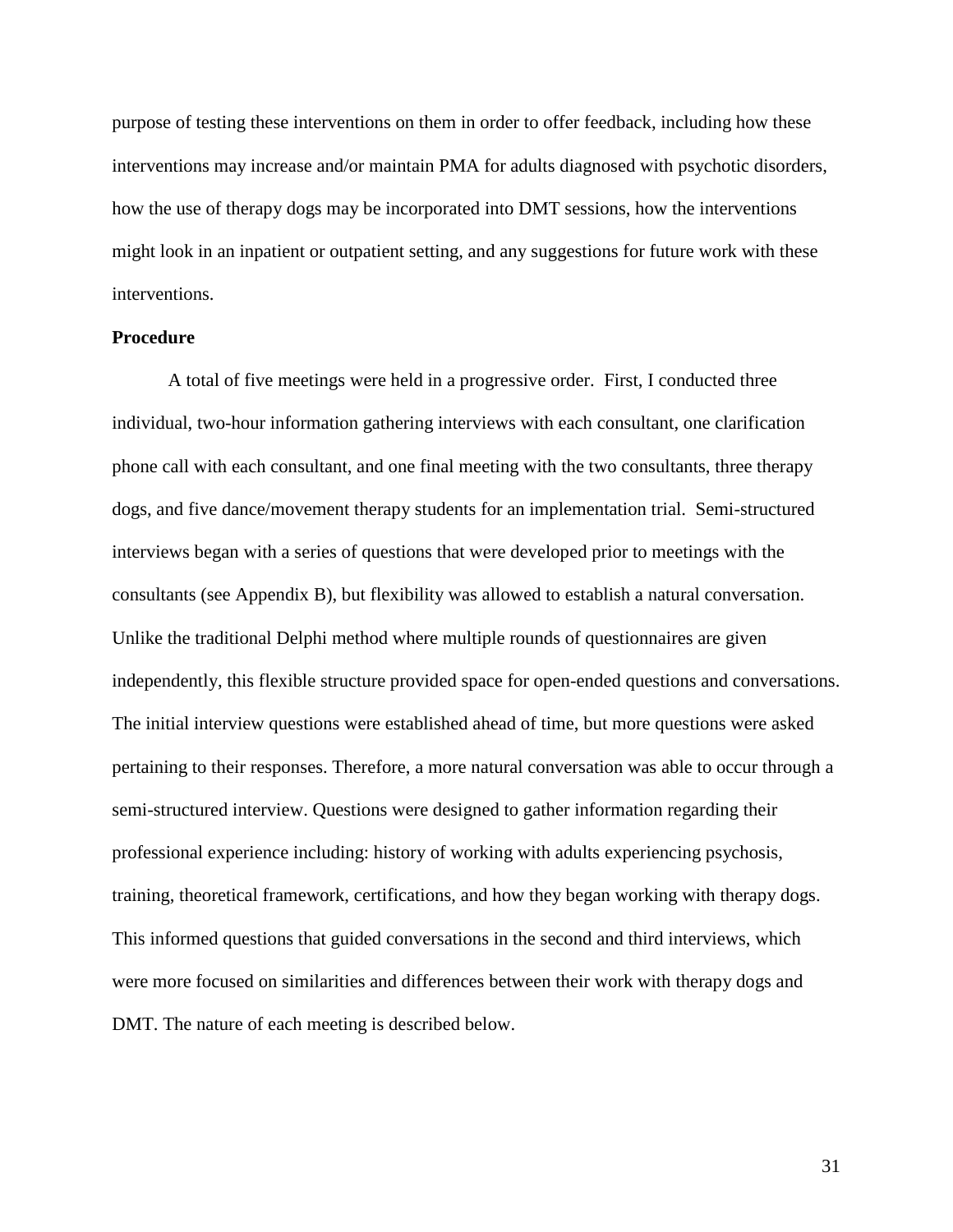**Meeting 1.** The initial meeting with Consultant A occurred in her office at her place of employment, and initial interview questions (see Appendix B) were brought to this meeting. The purpose of this meeting was focused on sharing our background information with one another. This dialogue occurred with open discussion on her background, work history, beginnings of her career with her therapy dog, and how her therapy groups typically incorporate her dog. She also shared some examples of her groups, client interactions, and observations for how beneficial therapy dogs can be in a therapy setting. I briefly shared information on DMT, including my personal approach and my experience in the field as a student. This first meeting concluded with establishing when we would have our next meeting.

After a few days of incubating this information, I typed the recorded interview into a transcript to reference back at any point during this thesis process. Once this initial transcript was completed, I reviewed it, and aspects that resonated with me or appeared of importance for the establishment of PMA interventions were underlined. I put this aside to be reviewed again after the first interview with Consultant B.

The first interview with Consultant B occurred similarly to that of Consultant A. This meeting occurred in her office of her place of employment and the same questions were brought for the purpose of establishing a relationship that could further develop into our work together in finding how therapy dogs could be integrated into DMT interventions. This initial interview was transcribed in a similar fashion, underlining portions that might contribute to the final product of integrating therapy dogs into DMT interventions. Utilizing a modified version of the Delphi method, these transcriptions were reviewed simultaneously. Portions that aligned or had similarities were highlighted, as well as portions that differed from one another. These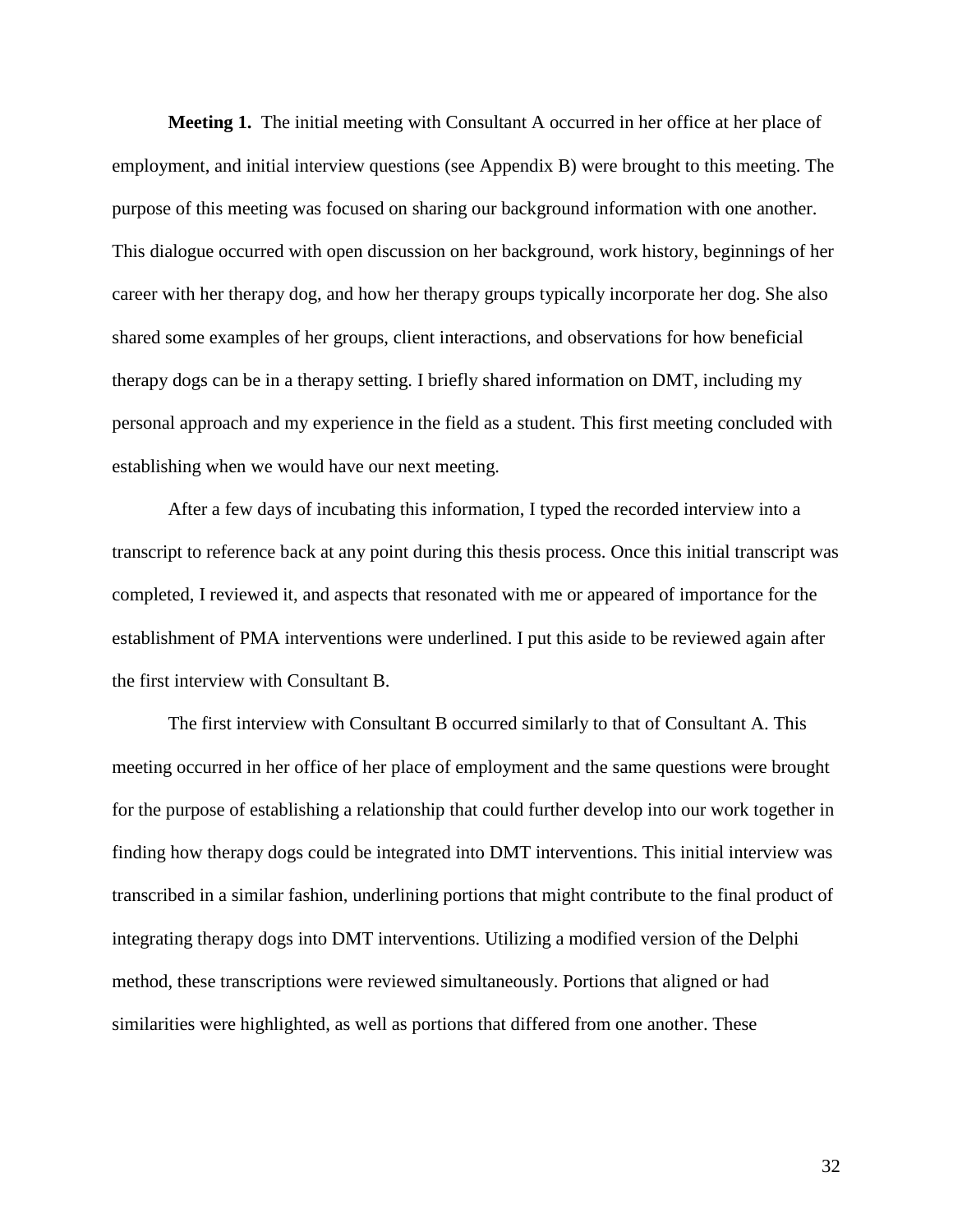similarities and differences allowed for ideas and questions that could be taken to the second interview with each of the consultants.

**Meeting 2.** The second meeting with Consultant A took place in her home and focused on the importance of PMA in animal assisted therapy and DMT. She shared how PMA is incorporated into her groups, including several examples of how she has observed PMA to be the underlying need when working with a therapy dog. She offered several case examples of how beneficial increasing PMA is for patients diagnosed with psychotic disorders in therapy settings as it often carries over into the patient's life outside of treatment.

The cases Consultant A shared connected to my own experience attempting to increase PMA as a dance/movement therapist with individuals with psychotic disorders. I shared two examples of dance/movement therapy interventions with Consultant A and we discussed how they could be reworked to incorporate therapy dogs (see Chapter 5 for additional details). Finally, this meeting concluded with a focus on how we approached our work specific to adults diagnosed with psychiatric disorders within our settings, including how we address the goal of PMA and which interventions have been successful and which have not. Cultural considerations were also discussed as related to Consultant A's approach to using therapy dogs in her work as well as my approach to DMT.

The second meeting with Consultant B was similar to the meeting with Consultant A. The same questions developed ahead of the interview (see Appendix B) were used in the second meeting with Consultant B. Overall, the focus of this second meeting was the importance of PMA, including how she defined PMA, what is important about PMA in her groups, techniques used with the therapy dog to achieve PMA, and any other cultural considerations with PMA and therapy dogs. This is described in further detail in Chapter 5.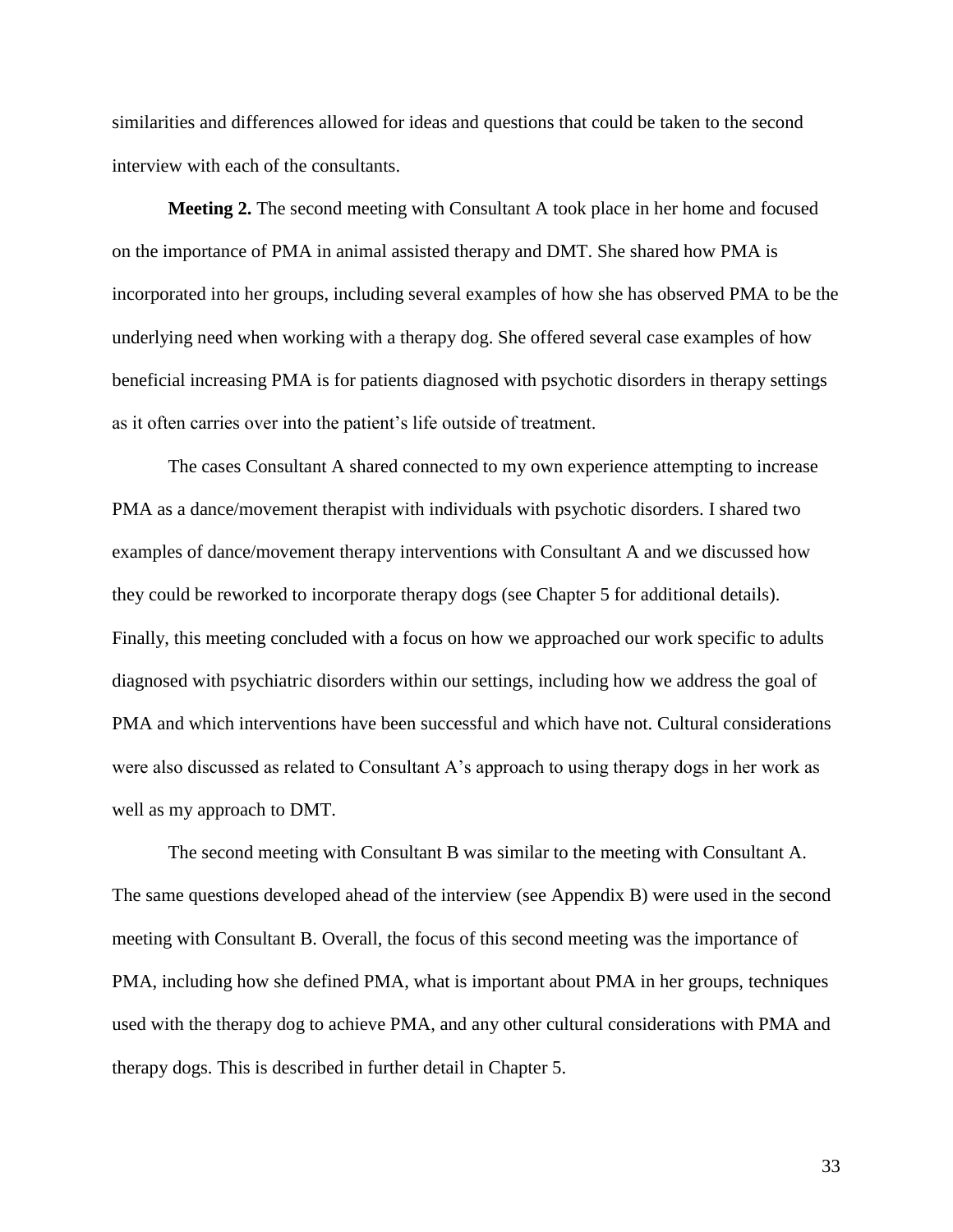I also brought a few ideas that Consultant A and I had discussed regarding two DMT interventions I had found to be helpful in increasing and/or maintaining PMA. I shared how PMA is important in DMT, which aided further discussion in finding similarities between our approaches to facilitating PMA. In this meeting, we began to brainstorm ways that DMT might be integrated with the use of therapy dogs to promote PMA, which helped establish the focus of our third meeting together.

**Meeting 3.** After transcribing the two recordings of the second meetings, I highlighted sections where I found potential for the development of PMA interventions and the two transcripts were compared for similarities and differences related to the consultant's approaches, thoughts on PMA, and how PMA is utilized in their groups. The transcripts aided in informing the discussion of the interventions for the third round of individual meetings held with the consultants. Due to scheduling conflicts and time constraints, I was unable to meet with Consultant A in-person, so a phone call was scheduled after meeting with Consultant B.

Before meeting with Consultant B, I concretized and typed three DMT interventions that I found helpful in my past experiences with adults diagnosed with psychotic disorders that relate to PMA. I described each intervention to her in detail. After each description, we discussed ideas of how the therapy dogs could be incorporated. This meeting concluded with a draft of three DMT interventions incorporating therapy dogs with the goal of increasing and/or maintaining present moment awareness.

Due to time and schedule conflicts, Consultant A was phoned, and I shared the intervention ideas that Consultant B and I had discussed. This information was well-received, and she provided a few additional edits and ideas that could be incorporated into these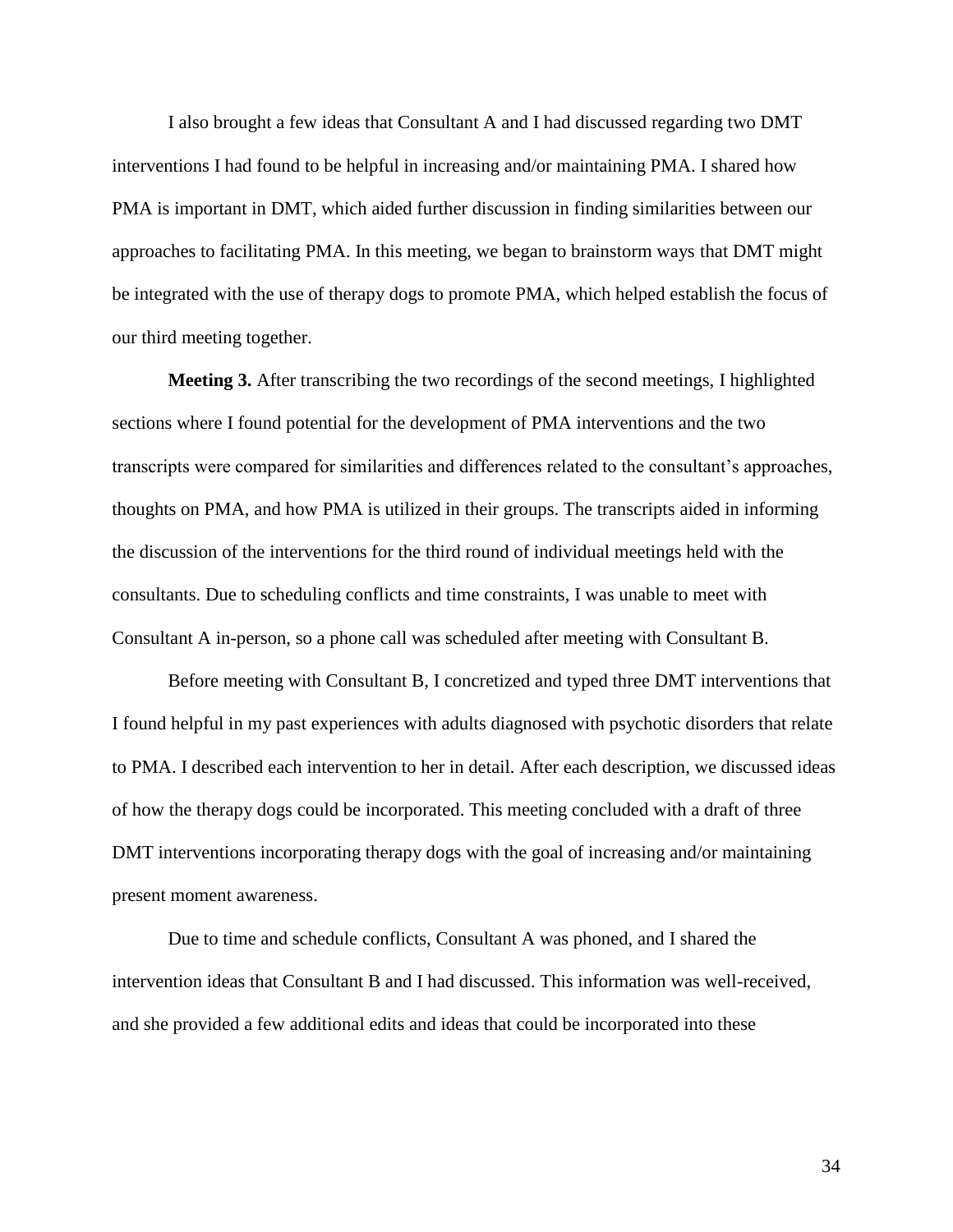interventions. These edits were shared with Consultant B in the next meeting. Since this meeting was executed over the phone, notes were typed to the best of my ability.

**Meeting 4.** For this meeting, individual phone calls were held due to scheduling conflicts prohibiting in-person meetings. During these individual phone calls, specific details related to the pre-implementation trial were discussed. These phone calls allowed us to identify and develop the language needed to facilitate the interventions, and further clarify the roles of the dance/movement therapist, dog handlers, volunteer dog handler, and the animals. We reviewed the interventions and their intentions, discussed potential implementation issues, and made any necessary revisions to the interventions or their facilitation.

**Implementation trial.** I facilitated an implementation trial of the interventions with five DMT peers, the therapy dog handlers, and the therapy dogs. The goal was to receive constructive feedback regarding the effectiveness of the interventions. The setting for this implementation trial was held in the music therapy room at Consultant A's place of work. Chairs were set up in a circle for each participant and the therapy dog handler to be seated for introductions and the first half of the trial. Chairs were shifted according to the needs of the interventions being facilitated. I documented this feedback with an audio-visual recorder that was placed on a tri-pod. This tripod was placed on the periphery of the room to allow for maximum area to be captured. This information was stored on my computer under a password protected file to ensure safety of the data.

Participants entered the room alongside the therapy dog handlers and the three therapy dogs. Once everyone was settled in the room and seated in chairs in a circle, I went over the plan for the day. Peers were informed that they would be embarking on an at least a four-hour time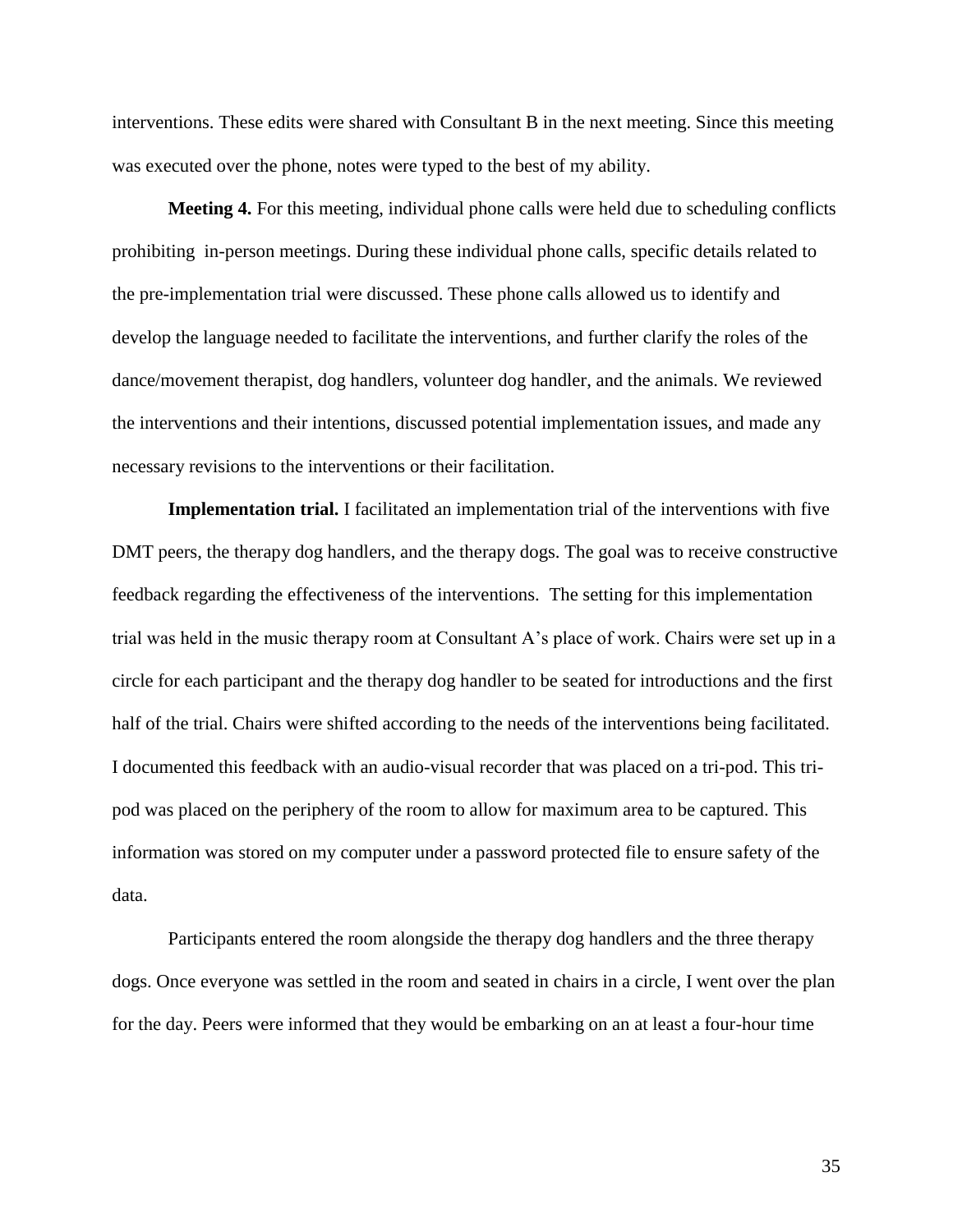commitment for the implementation trial (See Appendix E). This was reiterated upon arrival to the implementation trial, along with an explanation for the layout of the day.

The participants were given the directive to maintain their awareness of themselves as individuals who have some knowledge and/or experience with the population, setting, and/or goals rather than role playing adults with psychosis. When providing feedback, participants were asked to consider their feedback from that position of knowledge about the population, and their authentic present moment experiences in the trial. They were informed that these interventions were designed for adults diagnosed with psychotic disorders, and were to keep in mind that this implementation trial would take place in an adult in-patient and/or outpatient psychiatric treatment facility. Participants were informed ahead of time that the overarching goal of these interventions is to increase and/or maintain present moment awareness in adults diagnosed with psychotic disorders.

Following this description, an explanation of the plan for the day was given. Participants were informed that they would participate in three 30 minute simulated interventions, not full therapy sessions. A small, open discussion among peers, myself, and the therapy dog handlers of expectations for the implementation trial was given. First, we covered any rules for safety and safety expectations that may be addressed if this were a real therapy session. Then, we went into further detail regarding the agenda for the day. Each intervention was scheduled for thirty minutes with a five-minute break afterwards, followed by thirty minutes of processing and feedback. Participants provided information regarding what seemed to work well in the intervention, how I as the facilitator held the space, any changes or shifts that could be made to the interventions for the future, how the work with the therapy dogs aligns with DMT, and how a DMT application could be further integrated.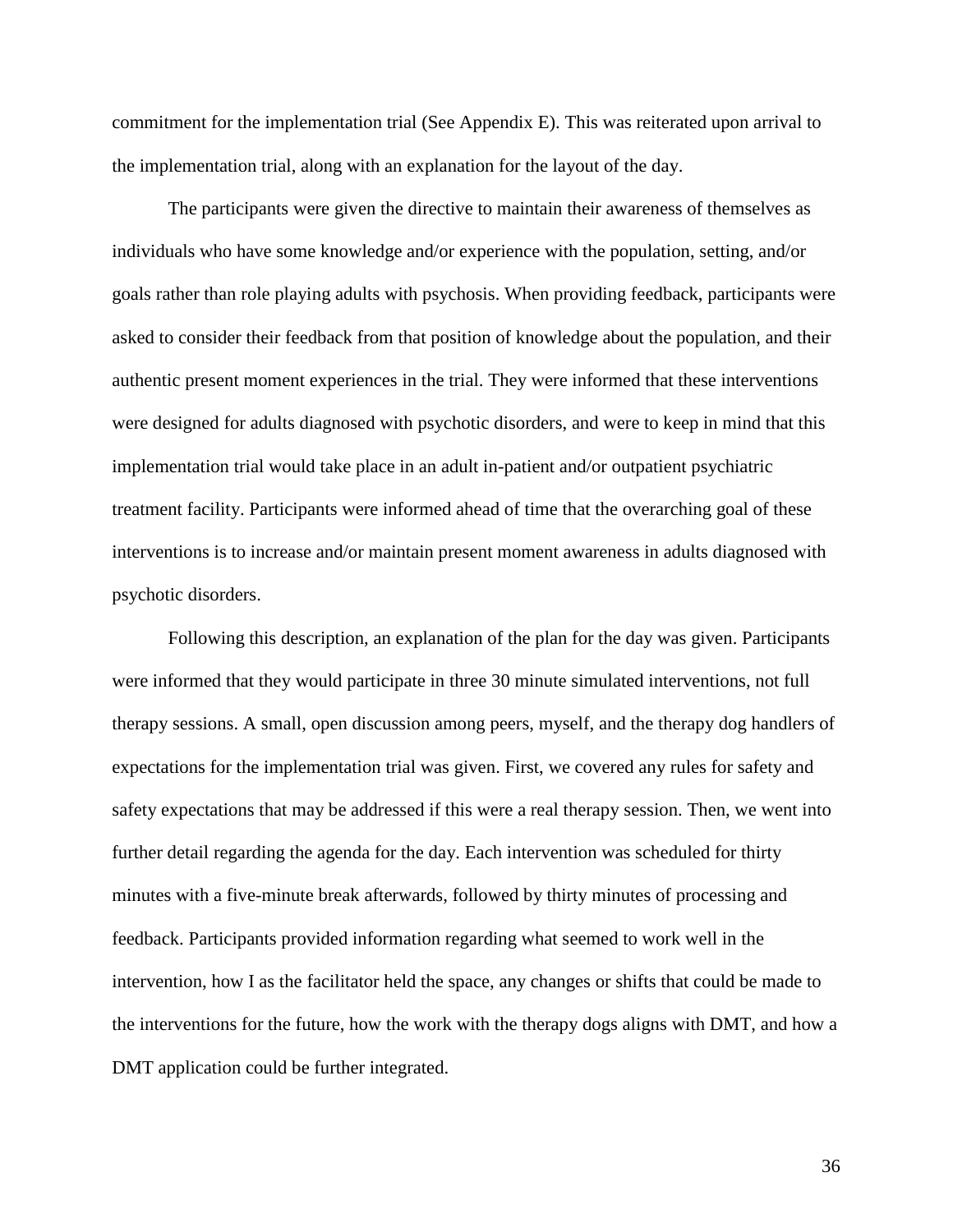Once feedback and processing of the first intervention was complete, peers, therapy dogs, and their handlers were given a ten-minute break for recuperation. The second and third interventions proceeded in the same manner described above and a ten minute break was offered between interventions two and three. At the conclusion of the implementation trial, peers, therapy dog handlers, and therapy dogs were offered space to practice self-care in response to anything activating that arose in group. As neither peers nor therapy dog handlers expressed a need for this space, all participants were thanked for their time and we exited the space together.

# **Ethical Considerations**

Prior to utilizing the Delphi method, collaborators received an agreement form to ensure their identity. This agreement form stated they would remain anonymous and clarified their roles for this thesis project. All interview transcriptions, agreement forms, and data were stored on my personal computer under a password protected file. A conversation of bias utilizing the Delphi method was held with each collaborator. From the beginning of the interviews, it was clear that all three of us believed in the importance of PMA in clients to optimize effective treatment. In addition to ensuring a smooth, collaborative process, conversations regarding the roles and expectations of the therapy dog handlers during the meetings and the implementation trial occurred. As consultants, the interventions developed were not claimed by them. Furthermore, the five DMT peers were given an agreement form explaining their roles and expectations for the implementation trial. Prior to beginning the trail, these roles were re-evaluated and discussed to ensure a clear understanding for the outline of the trial. The five DMT peers' identities were kept anonymous and all information and agreement forms were stored under a password protected file under my personal computer.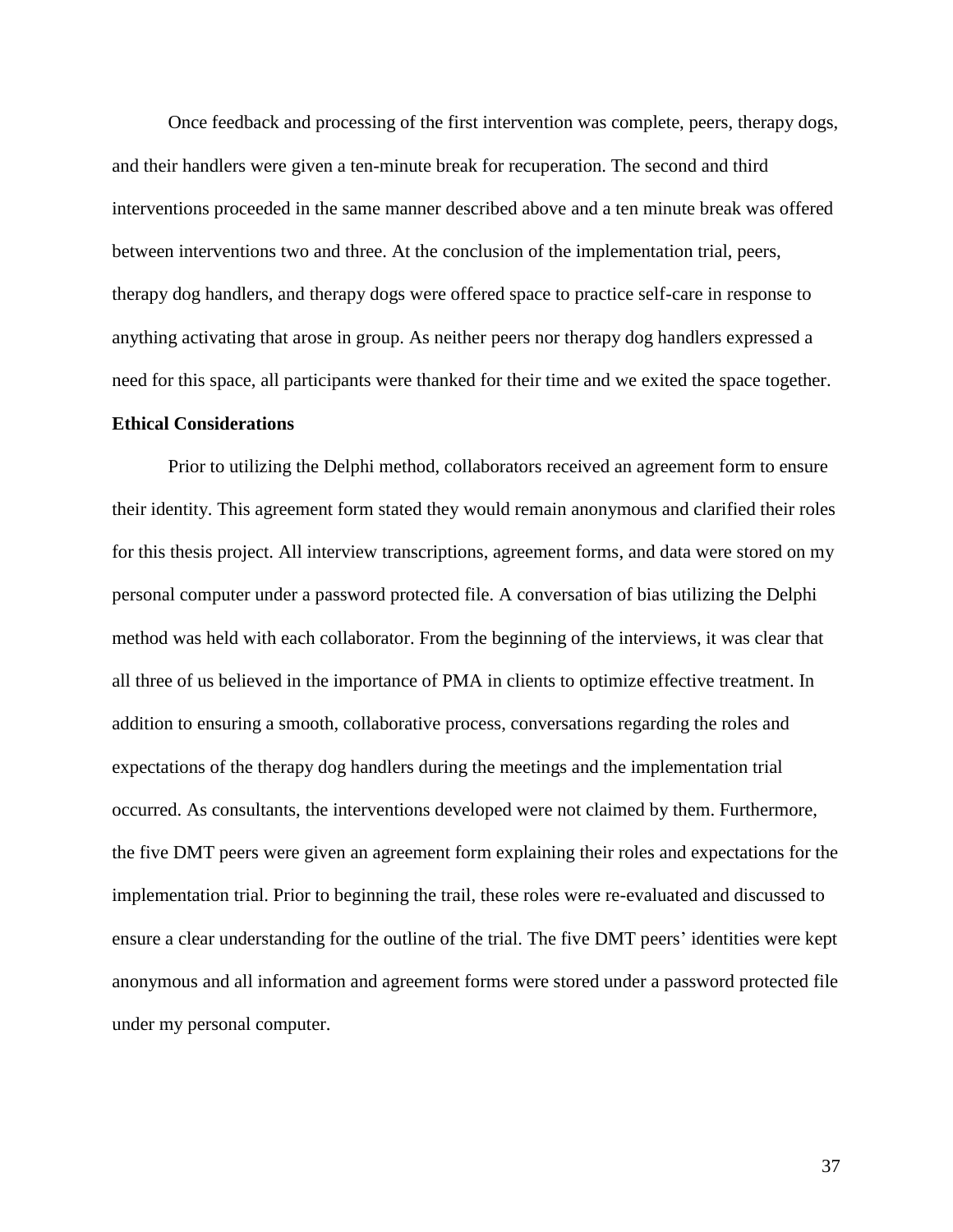Bias occurred from our own personal experiences of working with adults diagnosed with psychotic disorders. Through conversation with the consultants, the passion and drive for our work was clear so a conversation regarding our passions was addressed and taken into account when developing the interventions. Through my experience interning, volunteering, and working at various settings that have adults diagnosed with psychosis, their cases were kept in mind when developing the interventions. The consultants agreed the interventions needed to pertain to this population's wants and needs of increasing PMA. The meetings with my consultants helped me understand the use of therapy dogs and what they are capable of in a treatment setting, which influenced my ideas of what became of the interventions.

A related personal bias for the final intervention development was my preferred approach to DMT interventions as an emerging dance/movement therapist. As a facilitator, I find PMA to be one of the most important factors when leading clients through their treatment process, including approaching the therapeutic relationship with warmth, compassion, and empathy, which all went into account for the interventions developed. As I grow into a dance/movement therapist, I recognize that my own style may shift and what I find important now in a DMT setting may differ from the future. Understanding the various cultural backgrounds of clients is also something to consider when facilitating these interventions because needs as well as, verbal and nonverbal communication styles may need to be shifted in order to have optimal healing process.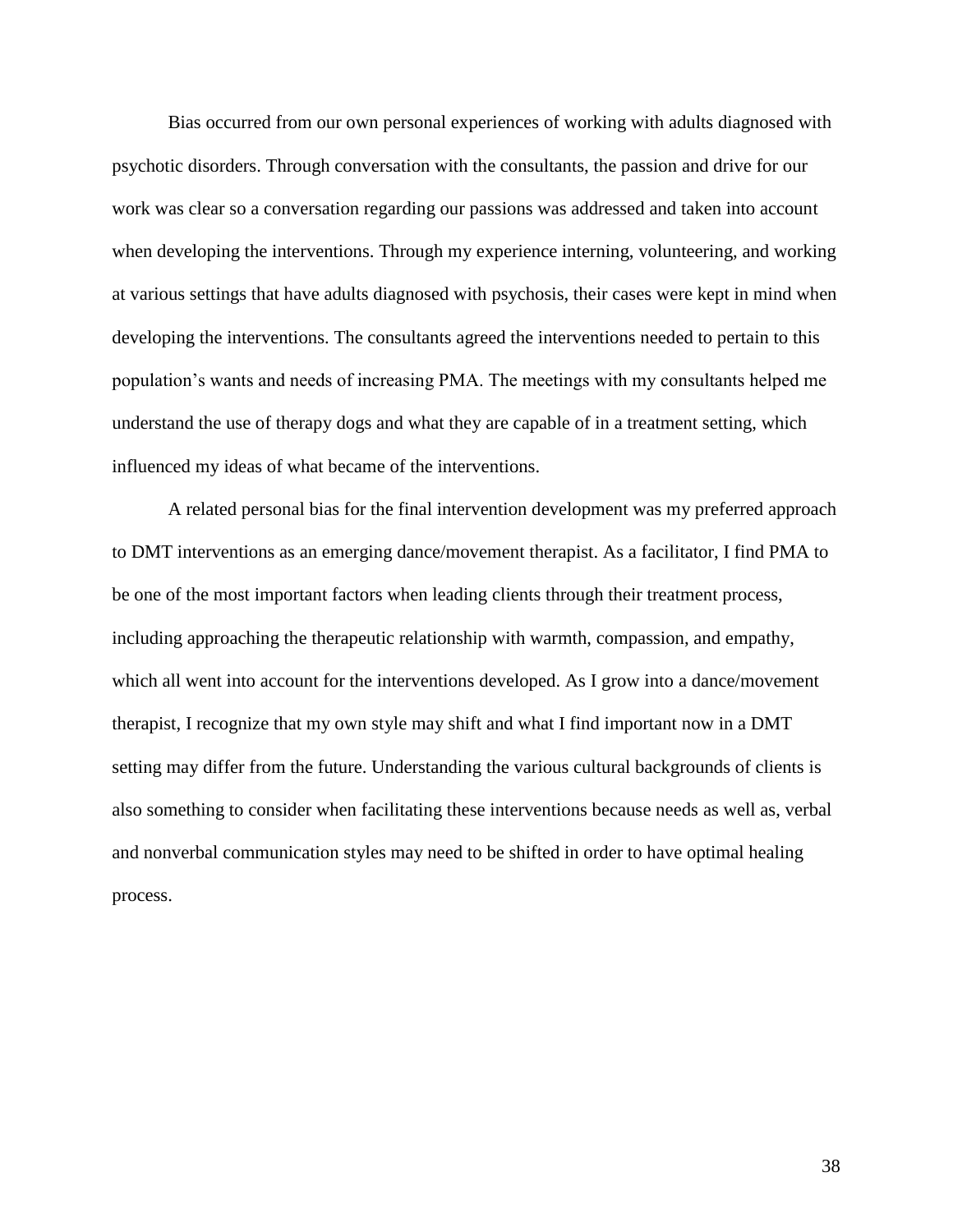### **Chapter Four: Interventions**

The following three therapy interventions are intended for use in an inpatient or outpatient treatment setting for adults diagnosed with psychotic disorders. The size of the group room needs to be large enough so that clients and therapy dogs have ample room to freely move around, like a large day room approximately 13' x 30'. Group size should not exceed 8 clients and 4-8 therapy dogs. The purpose of these interventions is to increase and/or maintain present moment awareness in adults diagnosed with psychotic disorders through the use of therapy dogs in a dance/movement therapy session. The therapy group size depends on the ratio of how many therapy dogs to clients there are available. The amount of group participants may vary in size, though the recommended ratio of therapy dogs to group participants would ideally be no more than one therapy dog and one handler for every two clients to make up a team. This helps to ensure safety, helps the therapist to track group members, and helps group members establish a client-therapy animal relationship. A staff member at the facility may be utilized to aid the therapist in assessing who would be best suited for the therapy group prior to therapy dogs entering the facility. Clients who are experiencing intense anxiety, fear, or any other possible emotions the dog may be evoking within them should not attend this group. In addition, clients who are unable to appropriately interact with the therapy dog are not best suited for this group.

These interventions are designed to be led by credentialed dance/movement therapists practicing within their counseling approach. These interventions are to be introduced developmentally, based upon the client-therapy animal relationship established between the group member and the therapy dog, as well as the therapeutic relationship between group member and the facilitator. The first intervention may be utilized as an introductory intervention,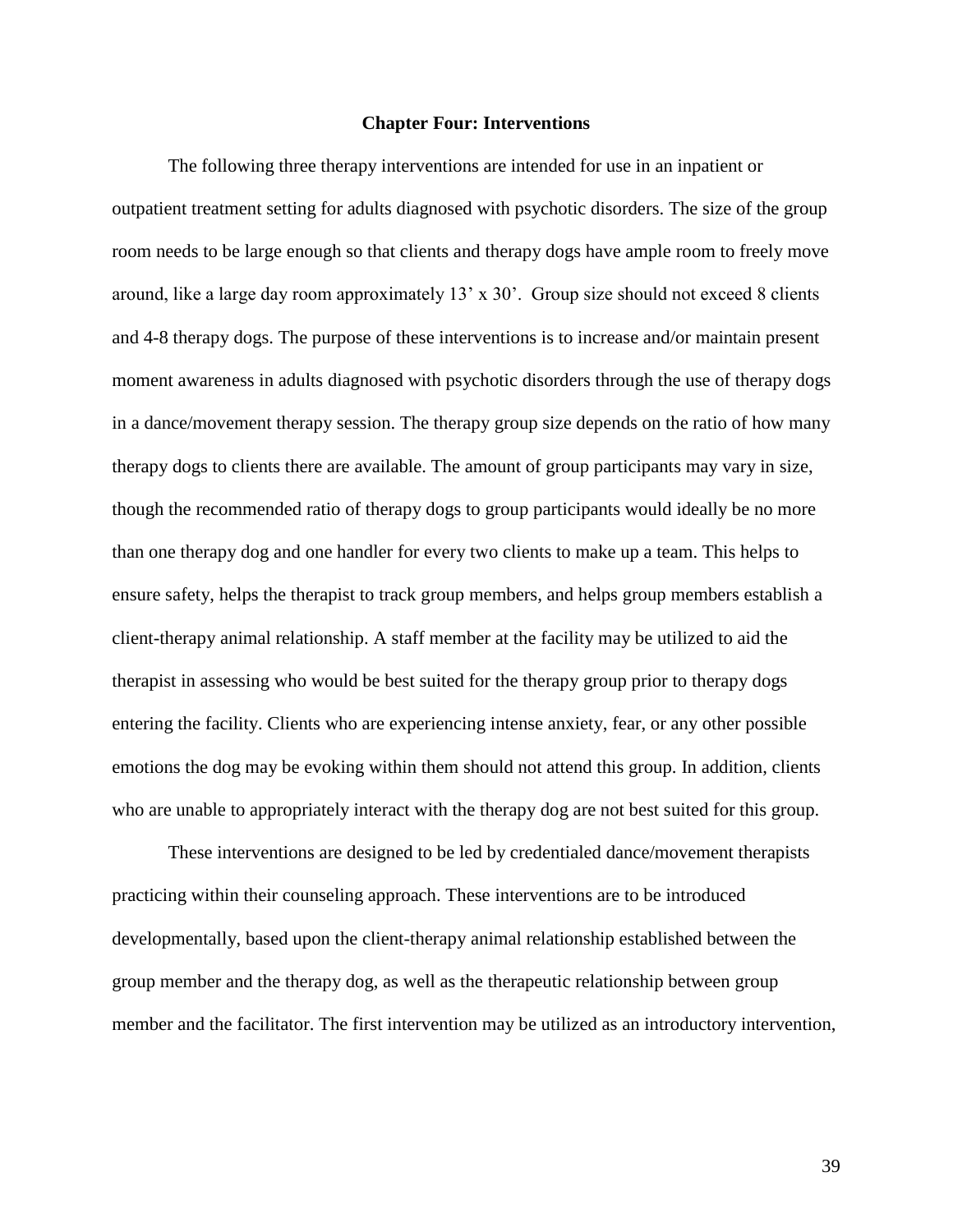while the other two interventions are to be utilized later in the treatment plan after trust, safety, bonding, and a therapeutic relationship have been established.

### **Intervention One: Getting to Know You**

This first intervention begins with the therapy dogs and their handlers already present in the room. Clients are informed prior to the beginning of group that this is a dance/movement therapy group utilizing therapy dogs. Clients are invited into the room with chairs positioned in a circle, so that handlers and clients may be seated comfortably during introductions. To set up this first intervention, therapy dog handlers introduce their therapy dogs and share history about the dogs such as how the handlers adopted or received their dog, the dog's likes and dislikes, and some personality traits of the dog. The therapist also reviews guidelines for safety of the clients and the therapy dogs such as informing clients on how much pressure they can apply to the dog, areas of the dog that are appropriate for touch, and ways of stroking the dog to maintain safety for all involved.

Once introductions are made for the setup of this intervention, clients are instructed to divide into teams. These teams consist of one therapy dog, one therapy dog handler, and one client. Depending on how many clients are in the room and how many therapy dogs are available, a ratio of two clients to one therapy dog may be necessary. The dance/movement therapist invites clients to look at their therapy dog. As they look at their therapy dog, they are cued to notice their breath. The therapist cues the clients to notice if their breathing is shallow, deep, stagnant in their chest, or *three-dimensional* (see Appendix A) and flowing throughout their body. The therapist cues them to deepen their breathing. The goal of this is to decrease any anxiety that may be occurring within the clients, and to increase orientation to the present moment by bringing awareness to their breath. Once clients have attended to breath, the therapist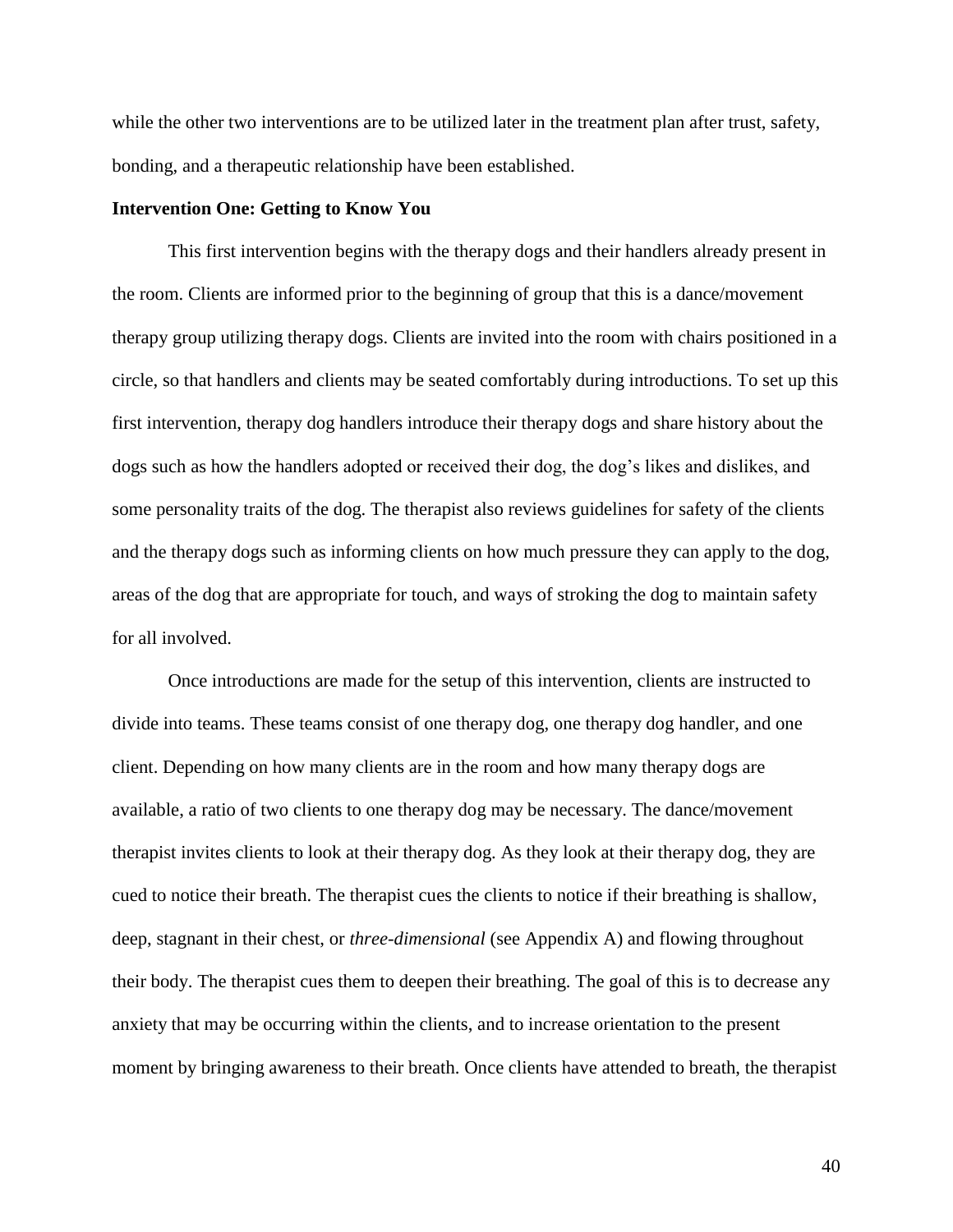guides clients to look at their therapy dog. The therapist asks them to notice the coloring, size, movements, shape, and any features of the dog that may stand out to them. The goal is to increase sensory awareness, which in turn may increase PMA.

Once clients have had a few minutes to observe their dog, the therapist asks them to touch the therapy dog with *decreasing pressure* (see Appendix A). Decreasing pressure encourages safety of the dog, because it cues clients to be gentle as to not startle or injure the animal. As the clients pet the dogs with decreasing pressure, they are asked to notice how the fur feels on their palm. The therapist guides the clients in sensory questions regarding the texture, color, and length of the fur; whether the hair follicles are coarse or delicate; and the warmth of the dog's body.

Once clients have had a few minutes to indulge in this experience of sensory stimulation, the dance/movement therapist asks the clients to begin making small changes to their use of *Effort qualities* (see Appendix A) and the way they are petting the dog. If clients are petting the dog somewhat rapidly, asking them to decelerate their pace may be cued, or if the therapist observes the clients are petting the dog with too much *increasing pressure* (see Appendix A), the therapist may ask them to decrease the amount of pressure applied to the dog. Once clients are have shifted their use of Effort qualities, the therapist may ask the clients to return to noticing their breathing while they are stroking the dog. The therapist asks the clients if they notice any tension or places of holding in their body, and clients are then asked to breathe into those places.

The therapist then begins inviting the clients to notice their *spacing* and *shaping* (see Appendix A) towards the therapy dog. Clients are cued to notice how close in proximity they are sitting or standing to the therapy dog, how far they are reaching to pet the therapy dog, as well as their body position: are they facing the dog, side to side with the dog, or slightly turned away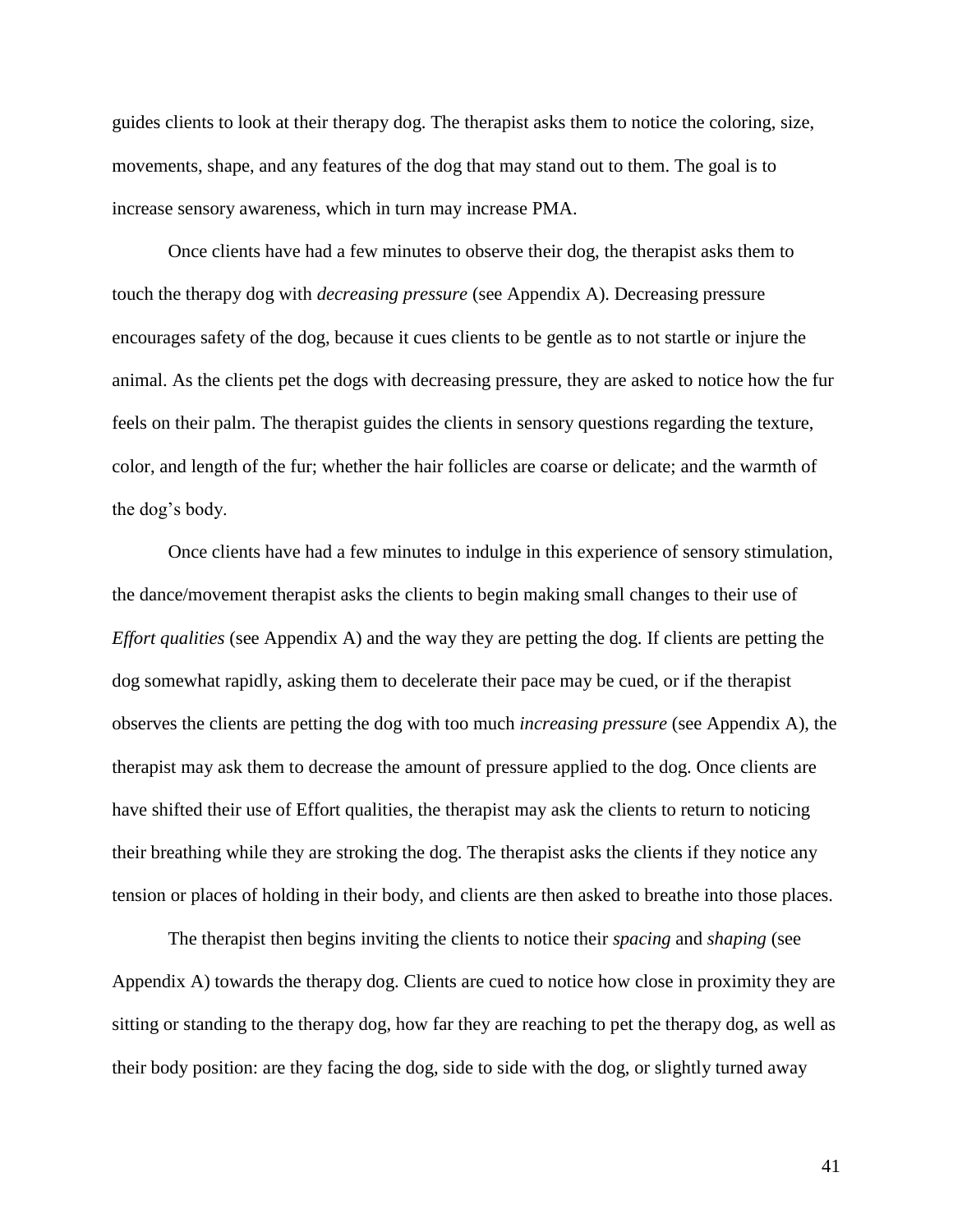from the dog. The therapist asks clients to shift the way their body is in proximity towards the dog. For those who are facing the dog, asking them to shift to the side of the dog, and for those who are side to side with the dog, asking them to face the therapy dog. The therapist cues them to notice how comfortable or uncomfortable this feels as another question guiding them into the here and now. The therapist guides the clients back to noticing any shifts within their breath, and again if there is any releasing of tension or holding of tension in the body. Then, the therapist guides the clients through noticing the shaping of their body through the use of still forms: Is it like a ball, wall, pin, or screw? These questions may aid the therapist in understanding how the client feels towards their therapy dog. For example, if the client is in a tight pin shape, they may be experiencing some discomfort, or if the client is open like a wall, they may feel comfortable with the therapy dog. The therapist is mindful of their *body knowledge/body prejudice* (see Appendix A) and will ask clients clarifying questions to ensure their initial observations align with what the client is experiencing.

Finally, the dance/movement therapist asks the clients to place a hand on the dogs' backs or stomachs, whatever is most accessible for the position the dogs are in at the moment. Clients are to *attune* (see Appendix A) to the dog's breath. The therapist asks the clients to mirror their therapy dog's breathing pattern and to notice how this breathing feels within their own body. The therapist asks questions regarding the speed of the dogs breathing: Do you notice your own breath accelerating? Does this breathing feel shallower or deeper than your own? Clients are asked to return to their own breath pattern and to notice the differences in their breath versus the dog's breath. Finally, clients are invited to notice any releasing or holding of tension within their body.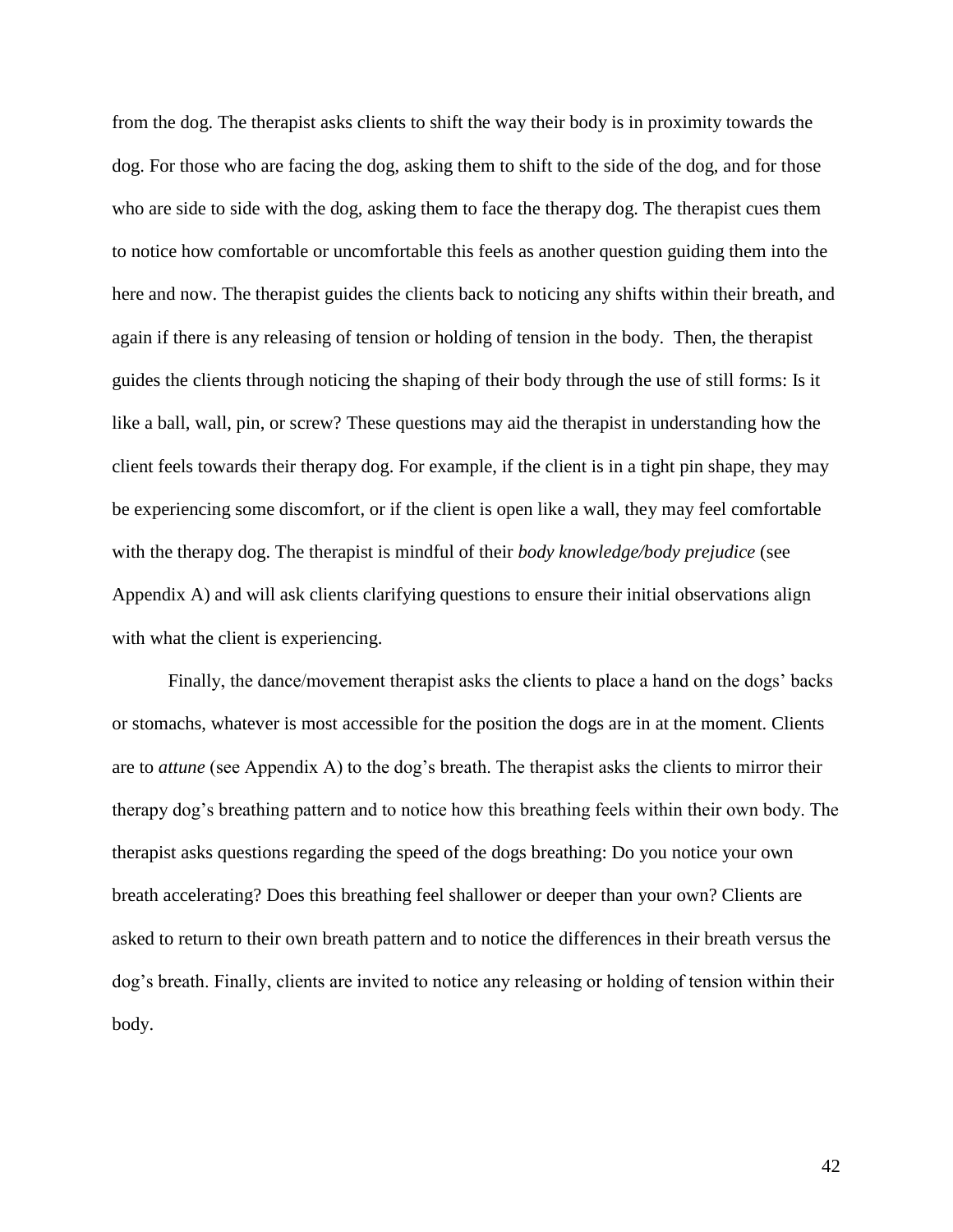# **Intervention Two: Rhythm and Dogs**

This intervention is to be completed after clients and therapy dogs have been acclimated and have had at least three sessions together because establishing a client-therapy animal relationship is desired. This intervention begins with the clients, therapy dogs, therapy dog handlers, and dance/movement therapist seated on the floor if everyone is able. For those unable to sit on the floor, accommodations such as offering chairs or cushions should be made. The dance/movement therapist instructs clients to place one hand over their chest and one hand over their abdomen. Clients are instructed to notice their breath without changing it. The dance/movement therapist then instructs the clients to find their own heartbeat, either through placing their hand on their chest or moving one hand up towards their throat to find their pulse with two fingers.

Once clients have been given time to find this, they are to begin externalizing their heartbeat by lightly tapping their hand on the floor to the rhythm of the heartbeat. Clients are instructed to notice all of the other heart beats in the room and to notice how theirs does or does not match with the other heartbeat rhythms. Then, the therapist gradually brings this to a close and instructs the clients to command their therapy dog to lay down either beside them or in front of them, a skill gained by group members in previous sessions. Clients are instructed to place one hand gently on the dog's stomach or rib cage area to find the therapy dog's heartbeat. Once clients have had time to attune and breathe with their therapy dog, they are invited to externalize the dog's heartbeat pattern by either tapping the floor or tapping an area on their own body to the rhythm.

Then, clients are invited to look around the group to notice all of the other tapping rhythms that are occurring in the room, externalizing their dog's heartbeats. After taking time to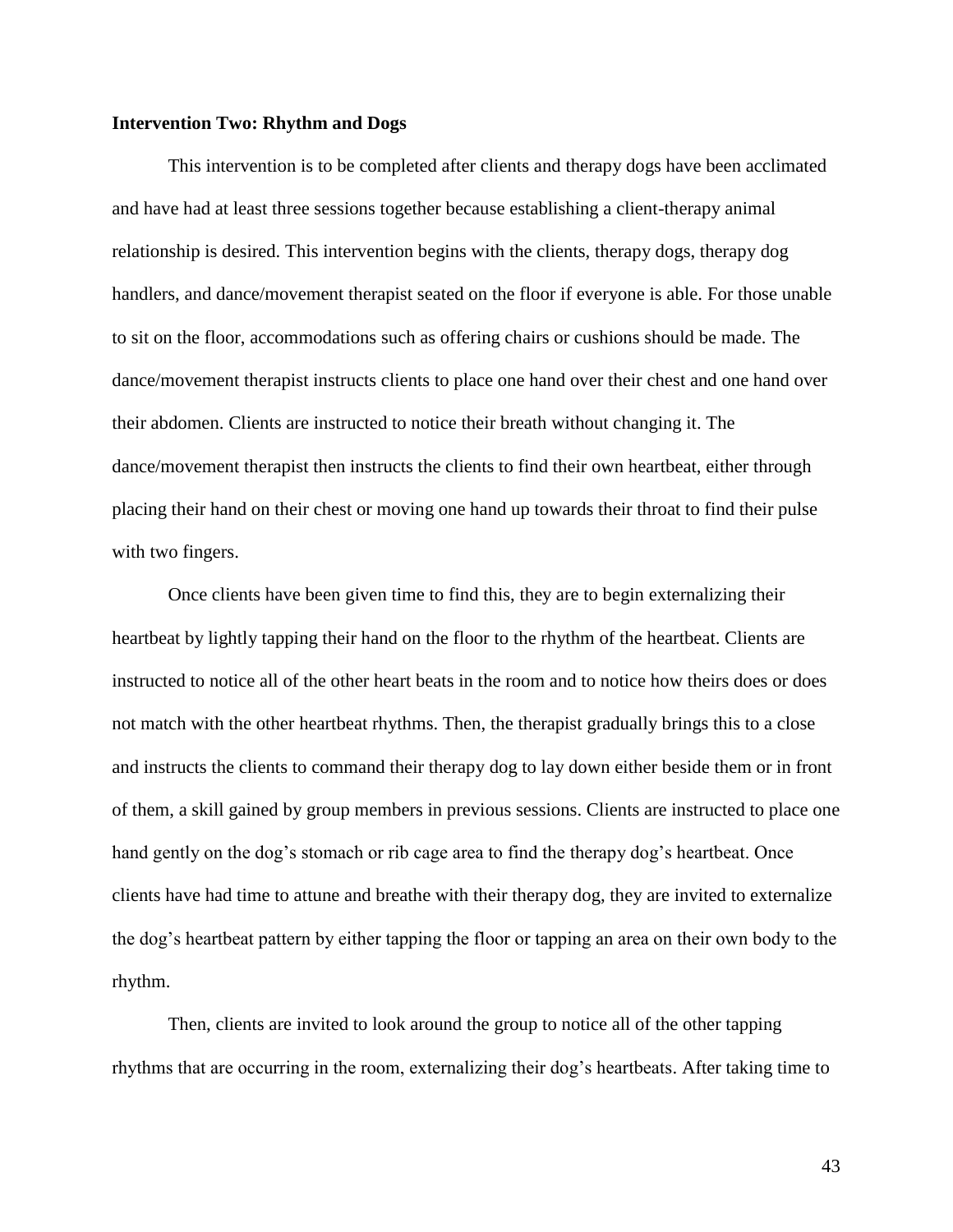notice and listen to the beats, clients are invited to attune to one another by creating a group rhythmic activity together. This rhythm may be further expanded by moving the rhythm to different body parts and around the room. For example, clients may be tapping their therapy dog's rhythm on their legs which may then move up into tapping the arms. This rhythm may be taken to a standing position where clients may begin lightly marching in place, which could then take them around the room with their therapy dog. Clients are instructed by the dance/movement therapist to continue their synchronous beat while walking around the room with their therapy dog. Once the clients and their therapy dogs have a few minutes walking around the room to the heartbeat pattern, the therapist slows this walking rhythm to a pause and invites clients to return to their own breath and heartbeat by placing one hand on their chest and one hand on their stomach with their therapy dog standing or sitting by their side for support.

Finally, the therapist invites the clients to share a small movement, posture, or gesture that symbolizes the overall feeling gained from this intervention. If the clients experience a positive feeling from this intervention, the movement symbolizes or reflects this positive emotion. The therapist encourages the clients to recall this movement later in their treatment process to maintain feelings of positivity. If the clients share a movement that reflected a negative experience, the therapist process this with them in order to discover the feelings and emotions that surround their symbolic movement. This supports increasing PMA through their increased awareness of their feelings.

# **Intervention Three: Tricks and Training**

This intervention is completed after therapy dogs and clients have had at least five sessions interacting with one another, and after therapy dog handlers have demonstrated and allowed clients to try various tricks with the therapy dog from previous sessions. For this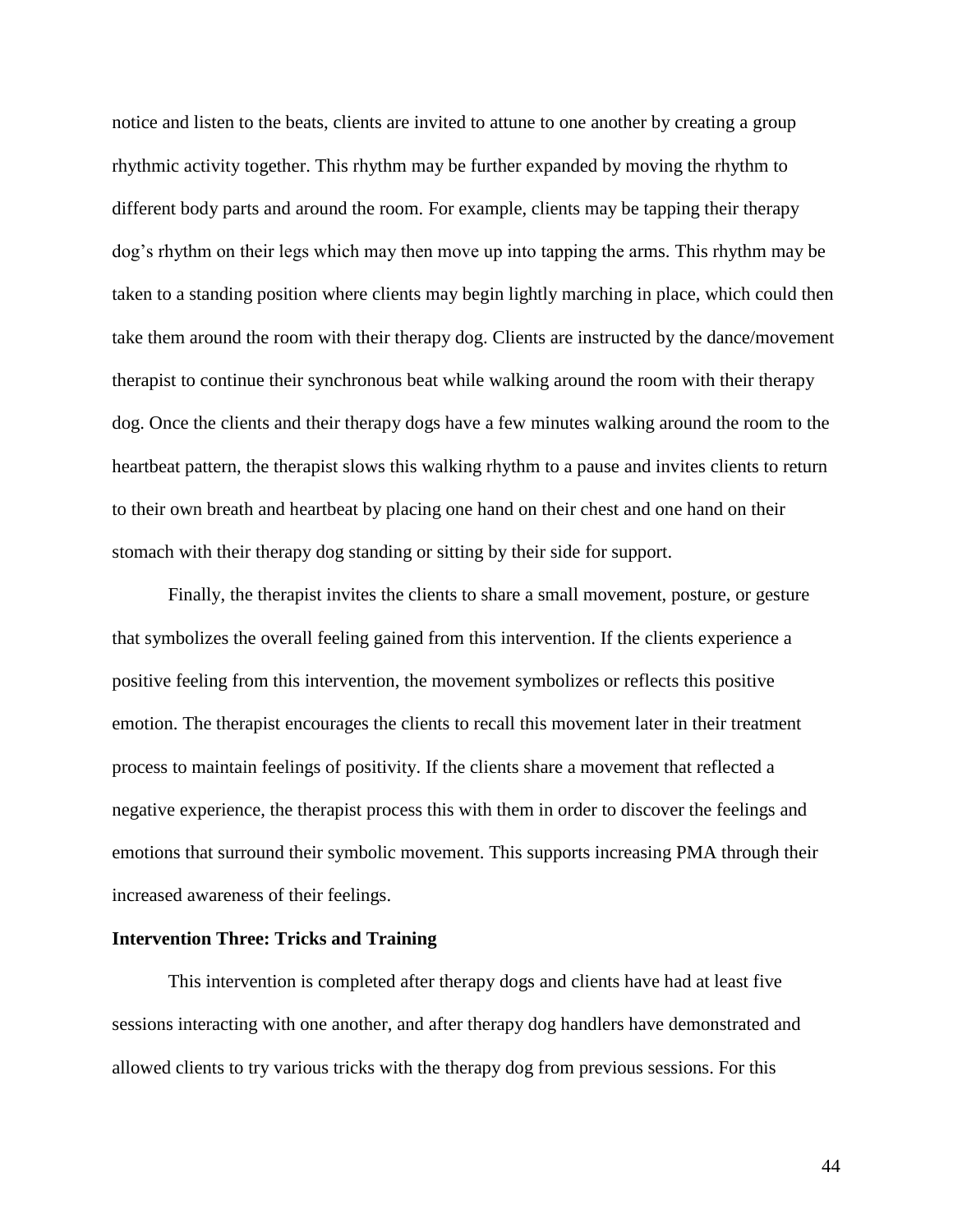intervention, clients are instructed to maintain eye contact with their therapy dog, which allows the therapist to assess present moment awareness of clients. In order for the clients to successfully have their therapy dog follow their commands, eye contact must be made between the pairing. The dance/movement therapist begins by having the clients practice maintaining eye contact with their therapy dog for at least ten seconds. While clients are maintaining eye contact, the dance/movement therapist asks the clients to do a brief body scan and to notice how maintaining this eye contact feels for them. Processing of holding eye contact may include asking the clients to notice their breath, notice any shifts within their body, or to notice any fleeting thoughts that may occur. It is important not to overstimulate the clients with too many questions, so it would be better to choose one question for this brief moment of maintaining present moment awareness.

Then, the dance/movement therapist instructs clients to find an area in the room with more space from other teams. Clients are asked to create a short agility sequence and guide their dog using three to five tricks they have learned in previous sessions with the therapy dog handler. Clients are given five to ten minutes to review and practice tricks with their therapy dog and dog handler, and then chooses how they would like to sequence them together. Clients are provided with the option of using three chairs their dog may stand, sit, or move around to enhance the experience of the agility course. The group facilitator and therapy dog handlers will reiterate the importance of safety when working with therapy dogs, and will remind group members of rules learned in previous sessions related to the use of objects in the room as a part of the agility sequence.

While clients separate into their teams with the therapy dogs and their handlers, the dance/movement therapist walks around the space and assesses any shifts within the teams. The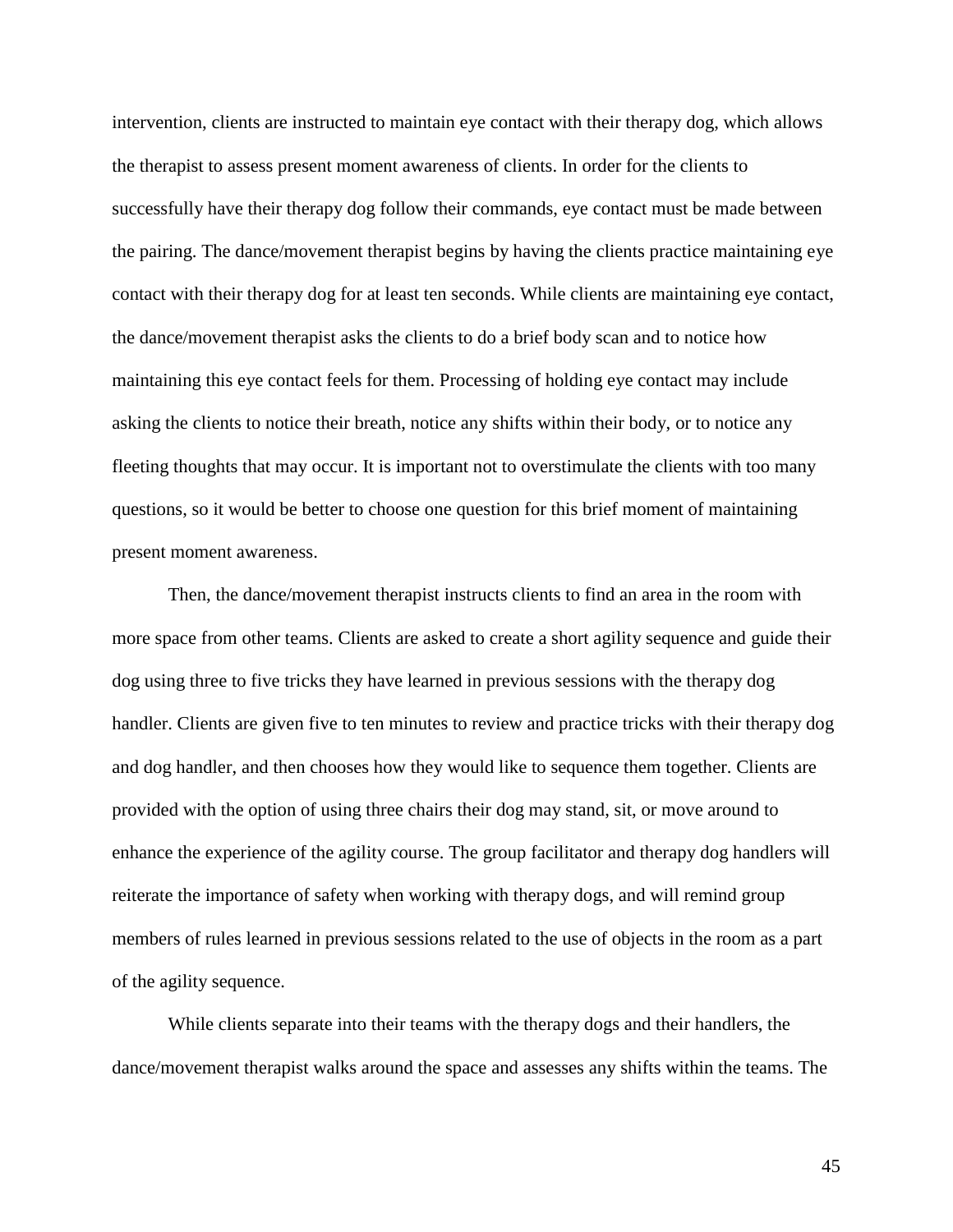dance/movement therapist is to track subtle shifts within the bodies of the clients including changes in the use of effort qualities, attunement between group members and therapy dog, shaping and proximity preferences on the part of clients toward the therapy dog, and changing affect.

Once the clients have been given time to review and work through the chosen tricks, they are given at least 10 minutes to develop their agility course/movement sequence with their therapy dog. Therapy dog handlers and the dance/movement therapist provide support for the clients if they are feeling stuck or unsure in the creation of their agility sequence. Throughout the session, the dance/movement therapist maintains the therapeutic environment by observing and tracking verbal and nonverbal shifts on the part of group members. Once the clients have time to develop and practice their agility course, each team has time to show the group what they created. After all showings are complete, the dance/movement therapist verbally processes the experience with the clients. The potential for symbolism may arise during the verbal processing portion. The therapist asks the clients symbolic questions such as, "How does this agility course reflect obstacles in your life? How do you get through these obstacles? What has worked in the past when getting through a tough time? What has not worked well when you are navigating a stressful experience?". These questions aid clients to increase awareness of their emotional experience, thus bringing them in to the present moment.

These interventions were developed with the overall goal of increasing present moment awareness in adults diagnosed with psychotic disorders through the use of therapy dogs. Intervention one completes this through establishing a relationship with the dog in order to find comfort and safety from the dog, thus enhancing clients' overall treatment experience. Intervention two emphasizes the use of rhythm which has been proven to be an effective tool in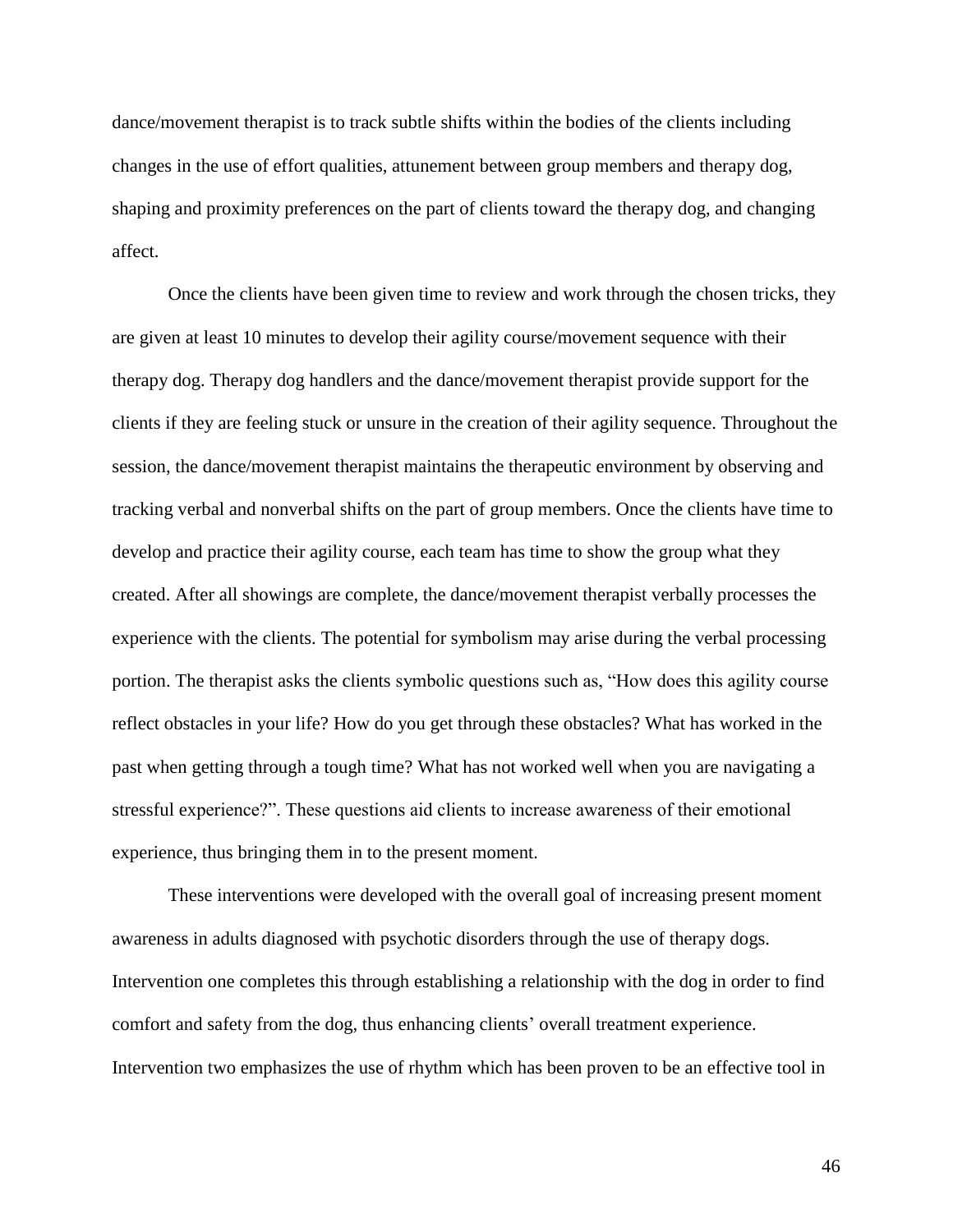bringing adults with psychosis into PMA (Sandel et al., 1993). Intervention three utilizes props to externalize the client's emotions and experiences, with the support of the therapy dog, in order to navigate and discover all that is involved when completing a task which brings clients into the present moment.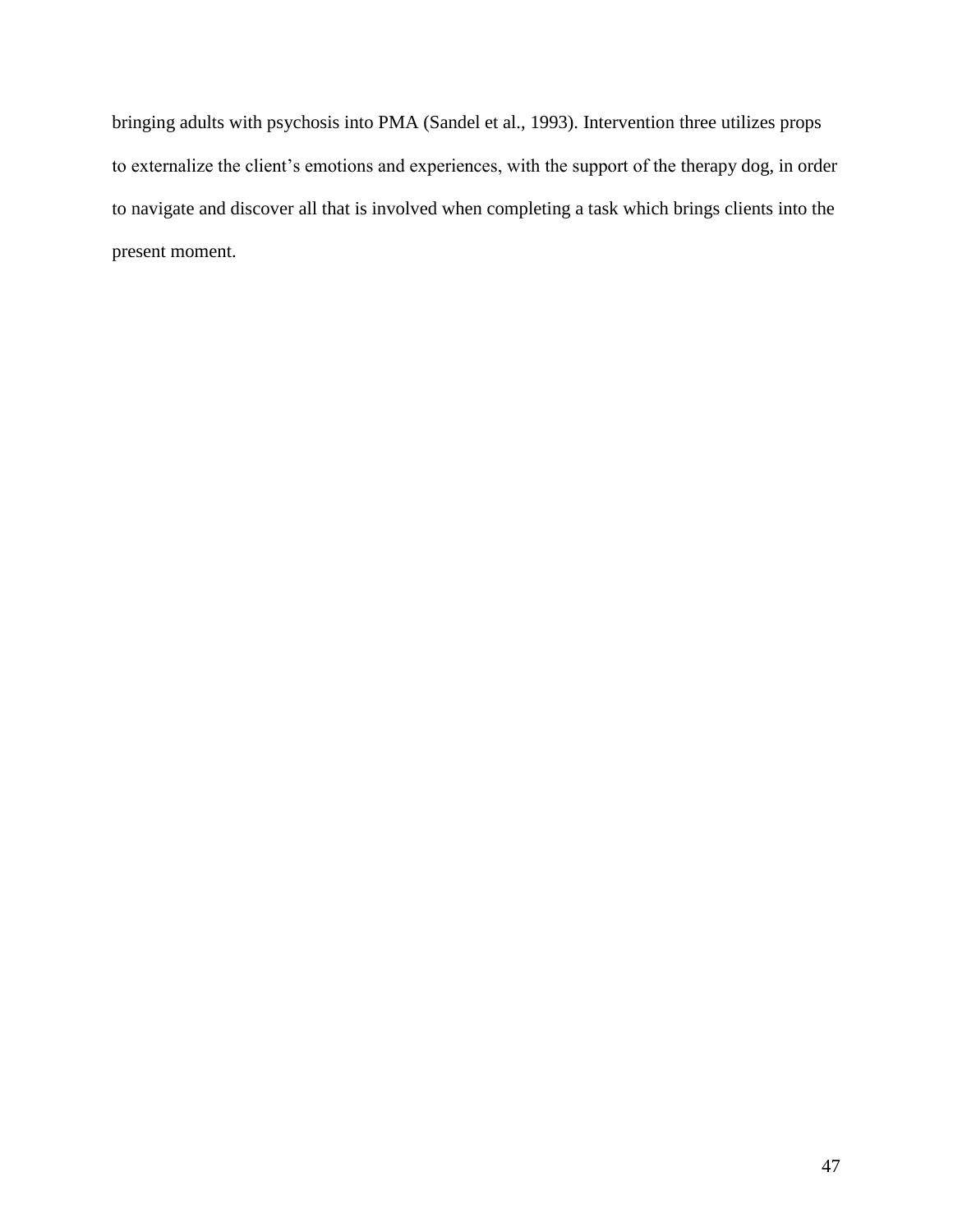#### **Chapter Five: Discussion**

Although dance/movement therapy and AAT each address the use of PMA when treating adults diagnosed with psychotic disorders, the desire to take it one step further by integrating the two seemed fitting in that using the two together might facilitate a deeper level of movement, attunement, relationship, group cohesion, support, and trust. I set out to create interventions to enhance the experience of these elements of present moment awareness, and as a result, to achieve a deeper and more meaningful treatment process for clients. The purpose of these three dance/movement therapy interventions integrating therapy dogs is to increase present moment awareness in adults diagnosed with psychotic disorders. Through the use of integrating therapy dogs, clients may increase their ability to enter into the here and now by creating and establishing a relationship with their companion (Chandler, 2017). This is achieved by bringing awareness to the use of breath, effort qualities, rhythm, attunement, and sensory cues (Sandel, et. al., 1993). These interventions were developed using a version of the Delphi method which systematically organized information obtained from interviews held with the consultants (Hsu & Sandford, 2007).

### **The Dance/Movement Therapist**

Prior to facilitating these interventions, the dance/movement therapist is encouraged to obtain information of how to work with therapy dogs to identify personal areas of skill growth and expertise. By better understanding the ways in which therapy dogs are utilized, a dance/movement therapist collaborating with a therapy dog and handler is able to lead a richer session. Clients need to feel safe in knowing their facilitator has a wealth of knowledge in order to know how to work with all individuals in the room. Attention should be given to ethics and safety when using therapy dogs and their handlers in a room with adults diagnosed with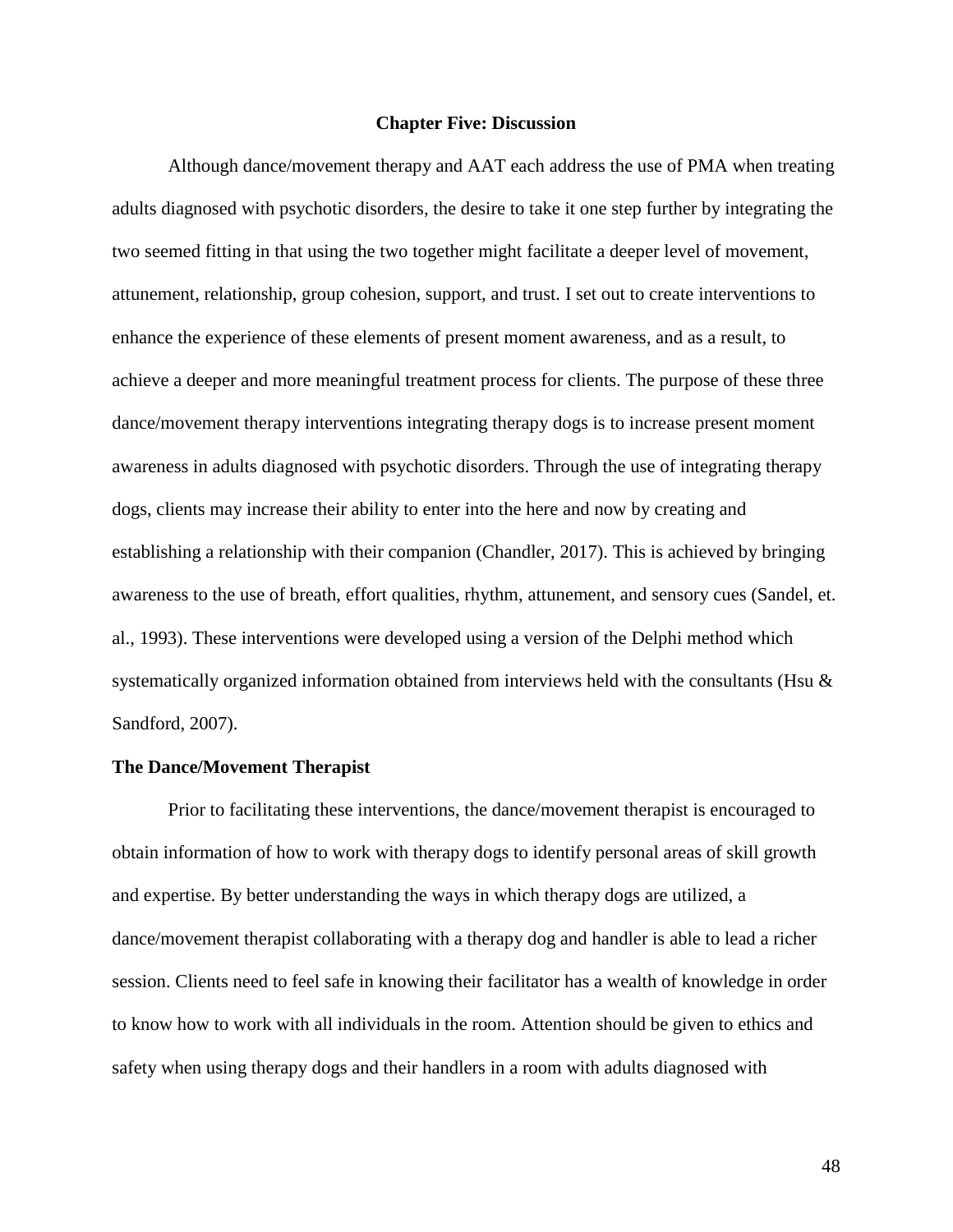psychotic disorders. It is recommended that the dance/movement therapist has previous experience in working with this specific population in order to achieve best practice. Understanding the population, their needs, and their capabilities is essential, so the therapist has a solid foundation before adding in the element of therapy dogs.

The dance/movement therapist is encouraged to explore and identify their DMT theoretical approach when reviewing these interventions. Although these interventions may be altered and adjusted to the needs of the clients and the style of the therapist in the therapy setting, it is important the therapist feels confident in the structure of the interventions, so they align with their natural and authentic way of working. Bringing attention and awareness to their body knowledge/body prejudice is also important when facilitating these interventions (Moore & Yamamoto, 2012). It is important to bring awareness to this because the meaning of body movements differs across individuals. The therapist needs to be warm, patient, and direct when working with adults diagnosed with psychotic disorders (Reichenberg & Seligman, 2016 ). Being open to verbal and movement processing throughout the session is encouraged. Verbal processing does not always need to occur at the end of the session, so if the therapist deems the processing is better suited mid-intervention, this is encouraged.

Being warm and direct are characteristics that are encouraged in the working relationship with the therapy dog handlers and their companions. This is to ensure that all individuals who are aiding in the facilitation of the group are clear on their roles upon entering the therapy session. The therapist needs to specify what is needed from the handlers in the session, be open to discussing client issues or concerns within the limits of confidentiality, and be open to providing feedback for the handlers and their work completed in the session, as well as receiving feedback from the handlers. Committing time and effort into developing a relationship with the handlers is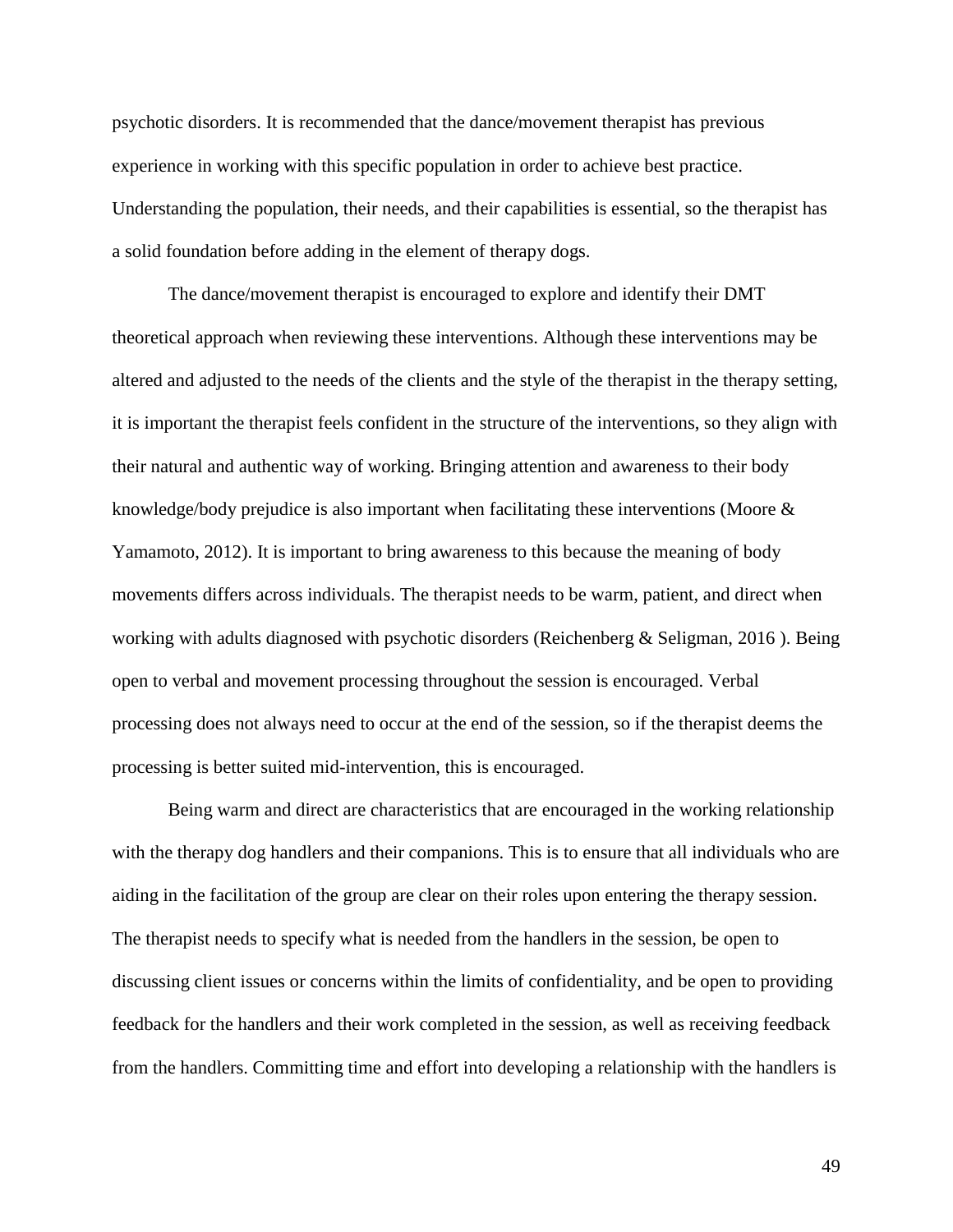highly encouraged, so that therapy sessions for the clients run as smoothly and cohesively as possible. It is recommended that the dance/movement therapist emphasizes the importance of this if the therapy dog handlers are not familiar or do not agree with the use of PMA. Agreement on the goal of increasing PMA in adults diagnosed with psychotic disorders should be discussed with the handlers early on since so the handlers understand and are knowledgeable on the rationale for why increasing PMA is important (Shonin, Gordon, & Griffiths, 2013). If handlers are clear on the goals and reasoning, this will help them to aid clients in staying on track with the goals implemented by the therapist.

In order to ensure a conducive, cohesive relationship with the therapy dog handlers, it is important to identify and understand the various ways bias and cultural competencies may be shown. Identifying this early on in the relationship is recommended so that discussion and adjustments can be made as needed. Some differences that may occur when working with a therapy dog handler could be: generational gaps, cultural differences, personality differences, differences in therapeutic approach, differences in communication style with clients, differences in movement qualities and preferences, different ideas on incorporating the therapy dog in the session, and different experiences of work completed with adults diagnosed with psychotic disorders.

# **Intervention Rationale**

The interventions were grounded in a person-centered approach, focused on empowering clients to guide their own treatment outcome, which aligns with a solution-focused approach (Pichot & Coulter, 2007) and is supported in the literature on the treatment of psychotic disorders (Walter, & Peller, 1992). Consultant A described how this is approach reflects the work of therapy dogs in that they are non-judgmental, supportive animals that aid in empowering clients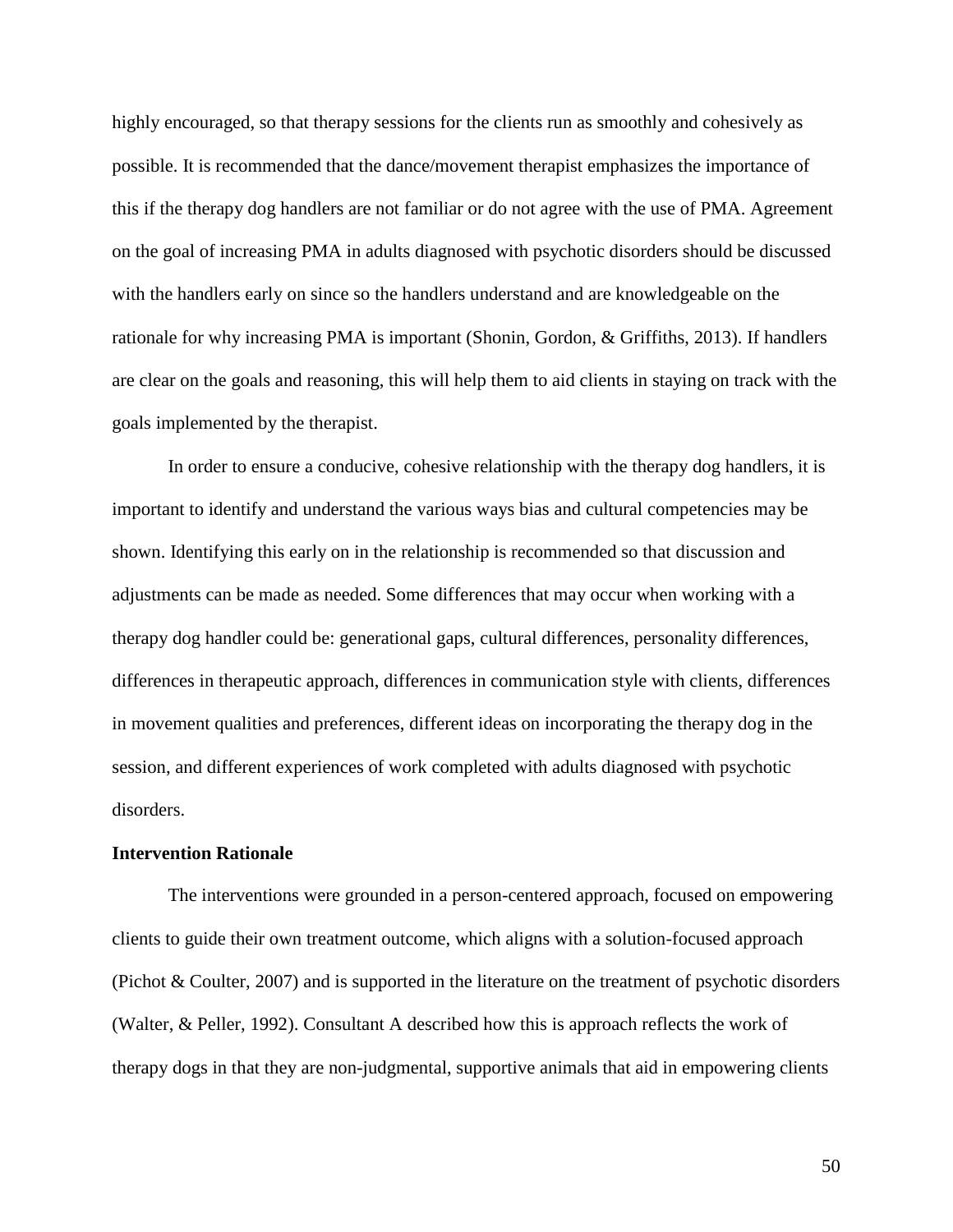in their work. One example shared was of a client who was working on increasing his ability to maintain concentration. She observed that when he was in a verbal therapy group, he expressed difficulty concentrating on reading and writing when worksheets were given, or was unable to maintain focusing on other group members sharing their experiences. When this man attended the therapy dog sessions, he was able to follow instructions given in the group, and command the therapy dog through various tricks majority of the session. Consultant A shared this client had difficulty maintaining concentration due to his auditory and visual hallucinations, but was able to push that aside when the dog was in the room. These skills learned from the work with the therapy dog were taken into conversations with the clients regarding their everyday life situations.

Similarly, the DMT interventions reflect a strengths-based model incorporating a personcentered, solution-focused approach. Specifically, the first intervention was created so that clients feel comfortable, supported, and empowered when they begin their relationship with their therapy animal (Chandler, 2017). Leading clients through the exploration of various effort qualities, breath, movement, and touch with the therapy dog, allows them to come to a deeper understanding of themselves and their emotions, and how others view them (Hackney, 2002). Although this intervention exploration may feel quite structured, the clients have some choices as it relates to how they interact with their therapy dog with the therapist serving as a model, which is reflected in a solution-focused approach (Walter, & Peller, 1992).

This approach is also addressed in the second intervention through the use of rhythm. One way to allow clients to feel connected, supported, and empowered is by bringing the group together through dance, rhythm, and movement to create a sense of community (Sandel et. al., 1993). Being a part of a communal, unified rhythm and actively engaging in a shared movement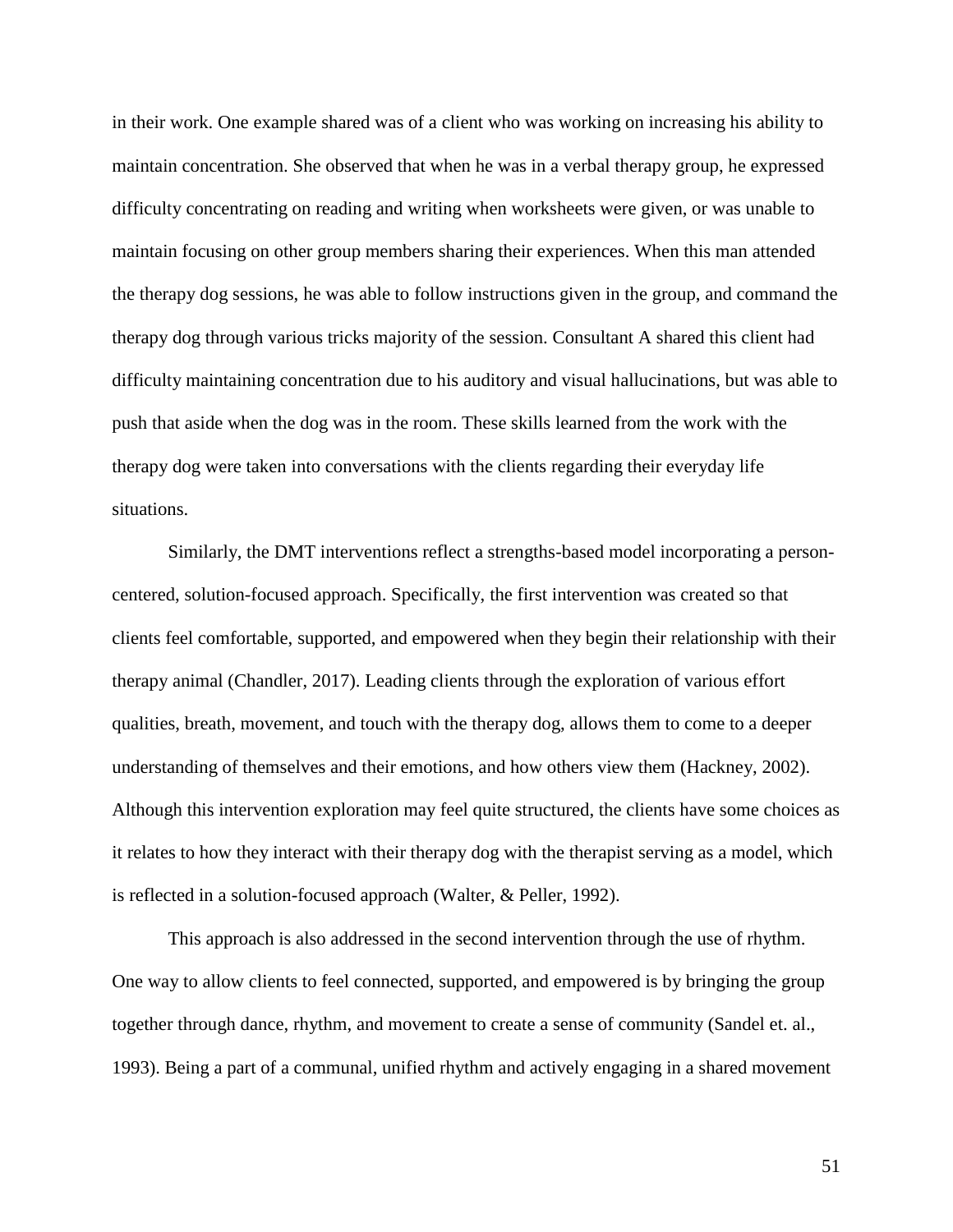with a group can provide an increased sense of self, feelings of enlivening, and a greater flow of energy throughout the self and the group (Sandel et al., 1993). Rhythm aids to organize and provide structure when internal and external disorganization happens, which is often apparent in individuals diagnosed with psychotic disorders. When clients are led through a unified rhythm, they may find success being in the present moment (Chaiklin & Wengrower, 2009). This reflects a person-centered, solution-focused approach because clients are empowered to make the choice of how the unified rhythm is created, shifted, and closed with some direction provided from the facilitator.

In the third intervention, clients are allowed to create their agility course however they wish, as long as it is deemed safe by the facilitator and therapy dog handlers. When clients lead their therapy dog through the course, they are encouraged to work through the course to find a solution that highlights their and their individual strengths as well as those of their therapy dog. It is expected that clients may face some challenges such as inability to maintain eye-contact with their therapy dog in order to successfully lead them through the course, or working through different obstacles to find tricks that work best with their course. This brings awareness to their body, posture, and gestures, which highlight a present moment experience (Chaiklin & Wengrower, 2009). The end of this intervention gives clients a chance to show other group members what they have accomplished, which allows them to feel empowered, thus reflecting a solution-focused approach (Walter, & Peller, 1992).

The interventions also reflect a person-centered approach through their emphasis on the therapeutic relationship. Therapy dogs can serve as a primary source of connection for clients (Wesley, 2007) and can aid them in forging a therapeutic relationship with the therapist as well as peer relationships. Consultant A shares with her clients that her therapy dog was found on the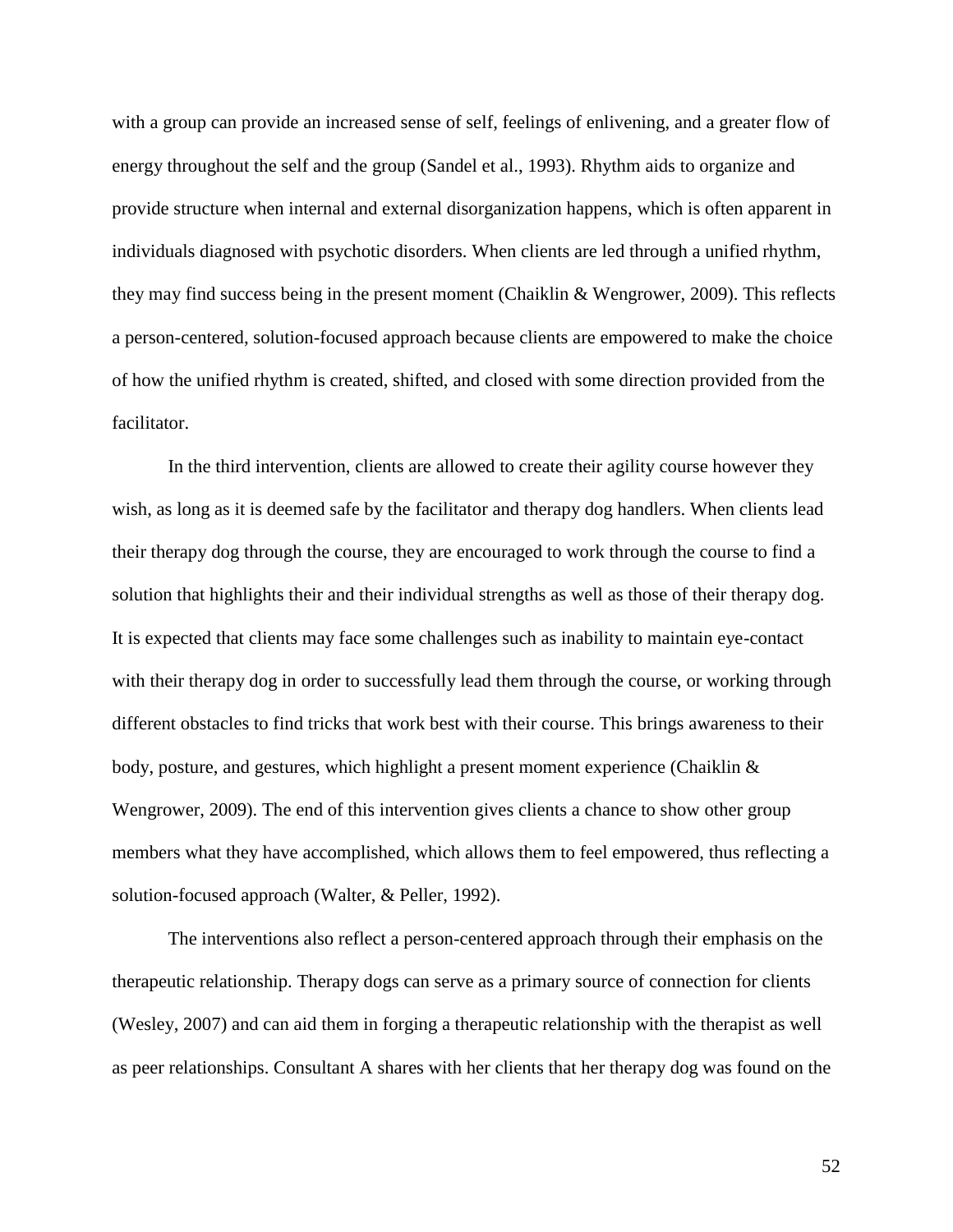street as a puppy and seemed to be homeless for some time. This aids her clients in building connection with the therapy dog, because several of them can relate to the feeling of unsafety, not belonging, or isolation. Consultant B shared that one of her therapy dogs was seized from a shed with six other Pitbulls without food and water. Due to the trauma he experienced, he has severe anxiety and experiences good days and bad days, just like a person who has anxiety. When clients hear that the therapy dog will remain on medication for the remainder of his life, they appear to become more comfortable and connected since several of them took the same medication as this dog. These case examples informed the development of Intervention One. Providing a designated time and space as well as guided intervention for the therapy dog and client to get to know one another can support clients in feeling more accepted and at ease when beginning the work with therapy dogs.

Consultant A further described this connection, stating that clients felt understood by her therapy dog and communicated with the animal in a way they could not communicate with her. She shared that when she entered the room, clients showed signs of resistance and inability to connect with one another, but when her dog sat beside them they would get down on the floor to sit with him and connect non-verbally. She stated, "The clients connected with him in a way he doesn't sit with me...there are people who must need him in a way that he understands". Thus, the interventions were developed with this in mind by…

Therapy dogs also provide comfort in sessions (Chandler, 2017). Consultant A described a group of men she worked with who had very limited social and communication skills. When her therapy dog was in the room, they appeared to become more comfortable in sharing their experiences with her; thus, their social and communication skills increased due to this level of comfort provided by the dog. Barak and colleagues (2001) found similar results in their AAT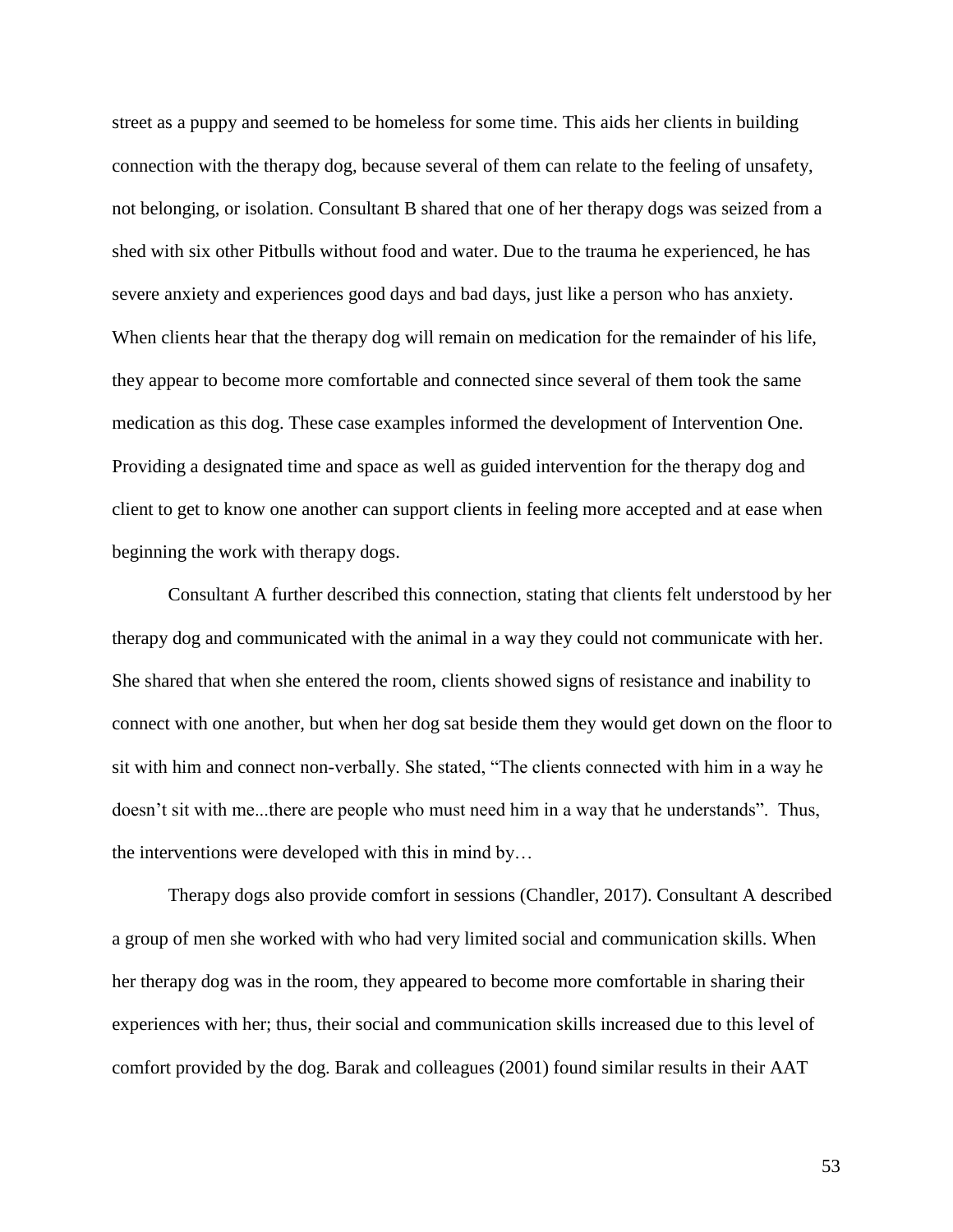sessions. When they utilized therapy dogs in their sessions for adults diagnosed with schizophrenia, clients' communication skills increased. The DMT interventions were created with consideration for this role of comfort that therapy dogs provide. This is demonstrated in intervention one through gradually inviting clients to join in a relationship with their therapy dog by spending time getting to know one another. In the second intervention, clients are encouraged to externalize their therapy dog's heartbeat. Studies support that hearing the heartbeat of someone you are in relationship with provides the same feeling of making eye-contact with the person (Janssen et al., 2010). If clients show difficulty maintaining eye-contact with their therapy dog, rhythm of the heartbeat may achieve this, thus increasing the goal of providing comfort and establishing relationship (Janssesn et al., 2010). Finally, in the third intervention, clients have the therapy dog alongside them to support them in creating the agility course, and then executing the agility course which supports the idea of increasing comfort (Chandler, 2017).

Consultant A shared how such skills could be transferred outside of the treatment setting by asking questions such as, "You may have a hard time socializing with people, but you can sit and talk to the dog so easily. How can this help you move to the next step?" Clients provided examples of how having the dog with them out in their everyday lives would be helpful, but is not easily attainable due to financial restrictions, care, and responsibility that come with owning a dog, so potentially thinking of the dog or carrying a picture of a dog could provide a level on comfort when interacting with others.

Furthermore, utilizing therapy dogs in the therapy setting may aid in motivating clients to adhere to their treatment plan and continue working towards their healing process (Wesley, 2007). This is especially relevant for those with psychotic disorder given that approximately 50% of individuals hospitalized for schizophrenia will experience relapse within two years of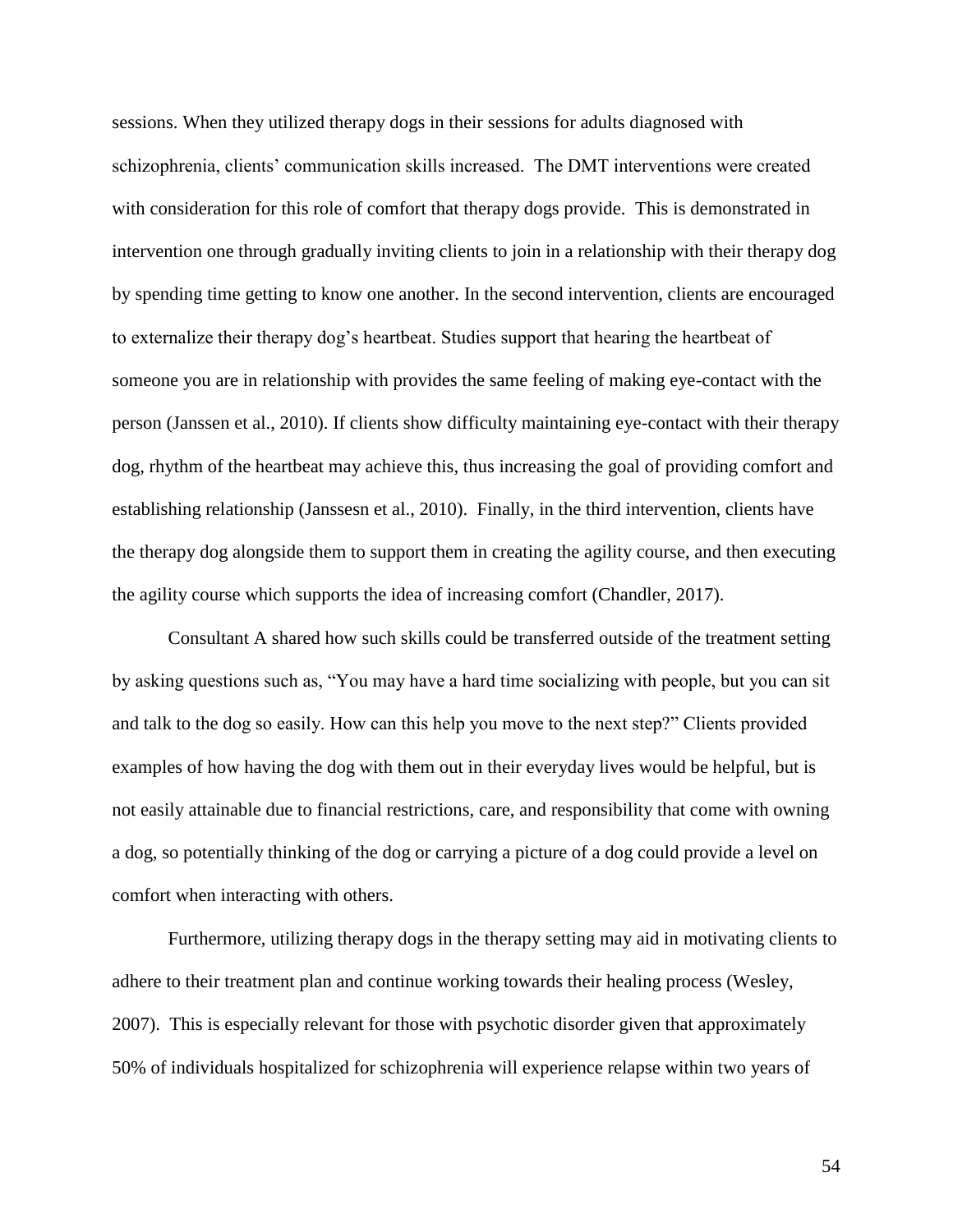their first episode, mainly due to clients' inability to follow their treatment plan potentially consisting of taking their medication, maintaining therapy, and engaging with their support system (Reichenberg & Seligman, 2016). Consultant A shared how she has noticed that if a veteran is training to walk, they walk further and longer if they walk her therapy dog, because they find a sense of purpose when walking the dog. Another example is of a veteran who was training to get movement back into his hand. He was unwilling to do the hand exercises given to him, but was willing to brush the therapy dog or throw his toys to fetch, which accomplished the same movements, just in a different way.

Similarly, Consultant B shared how timing influences motivation. For example, having the expectation that a client will succeed in having the dog execute what they command the first session is unlikely, but the more the client-therapy animal relationship is built, the more attentive and responsive the dog becomes toward the client; thus, positively reinforcing the client to remain motivated to continue with the sessions. She noted that because the dog relies on the client for guidance, and offers friendly, affectionate, and non-judgmental support, it motivates clients to do better each time. This example was taken into account when developing Interventions Two and Three because allowing time for the animal to client relationship to develop seemed essential when facilitating these interventions. Chandler (2017) agrees that allowing time for a relationship to build between therapy dog and client is crucial to their treatment process. Leading the clients through rigorous and extensive interventions that involve the practice and execution of several tricks does not seem beneficial during the beginning stages of the therapy dog to client work together, so allowing time for these skills to develop highlights the client's strengths in their successes with their therapy dog (Pichot & Coulter, 2007).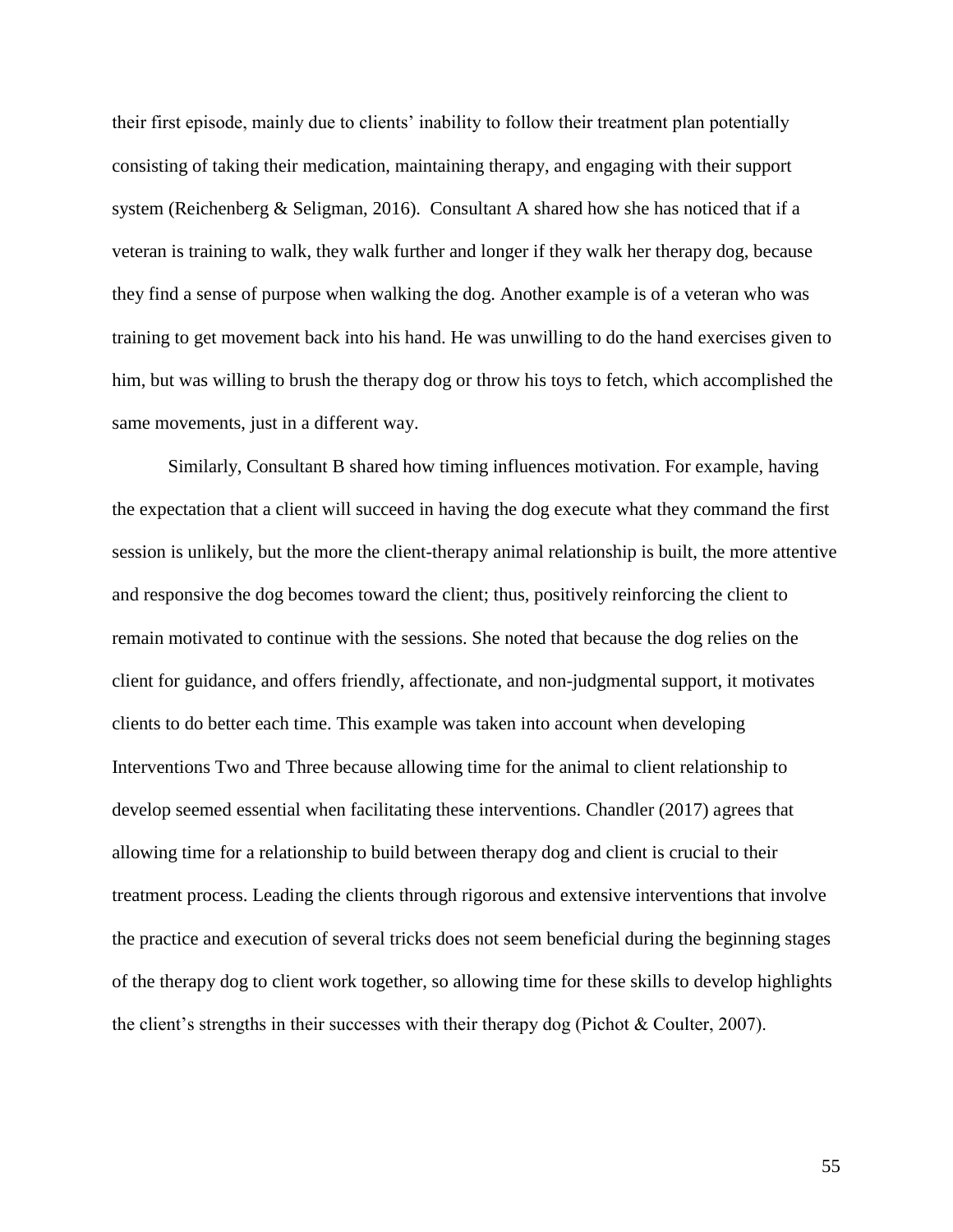Consultant B shared an example of how therapy dogs can assist clients in shifting their affect and mood. She described one client who was generally very quiet and reserved, but when paired with an exuberant, excited dog, the client demonstrated those qualities as well. Similarly, dance/movement therapists guide their clients through effort fluctuations (Moore, 2014). Often times, due to pathology presentation that coincides with psychotic disorders, patients may attempt to block external and internal stimuli, thus avoiding eye-contact, not responding to questions cued by others, and express an inability to shift out of their preferred effort qualities (Chaiklin & Wengrower, 2009). Chaiklin and Wengrower continue, "The dance/movement therapist, in an attempt to focus the patient on more appropriate, reality-oriented processes, might direct the DMT activity in sessions toward a heightening of awareness of simple, non-threatening stimuli- sensing temperature, color, tactile stimulation, texture…" (2009). This is reflected in the interventions created. Specifically, intervention one highlights tactile stimulation through touching the dog, and noticing the dog's fur, warmth, and heartbeat. Visual stimulation is utilized by clients noticing the dog's color and body shape, and internal stimulation is highlighted through clients noticing their breath and shifts in their breath. This awareness of emotions, behaviors, and overall experience with the dog aids clients to enter into PMA (Chaiklin & Wengrower, 2009).

Intervention two highlights the use of rhythm in heartbeats, which brings clients from internal stimulation of their own heartbeat, to external stimulation of their dogs' heartbeat which involves sound, touch, and attunement to other group members to syncopate the rhythm. This stimulation of the senses and attunement supports the goal of increasing PMA (Sandel et al., 1993). The third intervention challenges clients to maintain eye-contact in order to have their therapy dog do the commands asked by the client, which aims to heighten awareness of simple,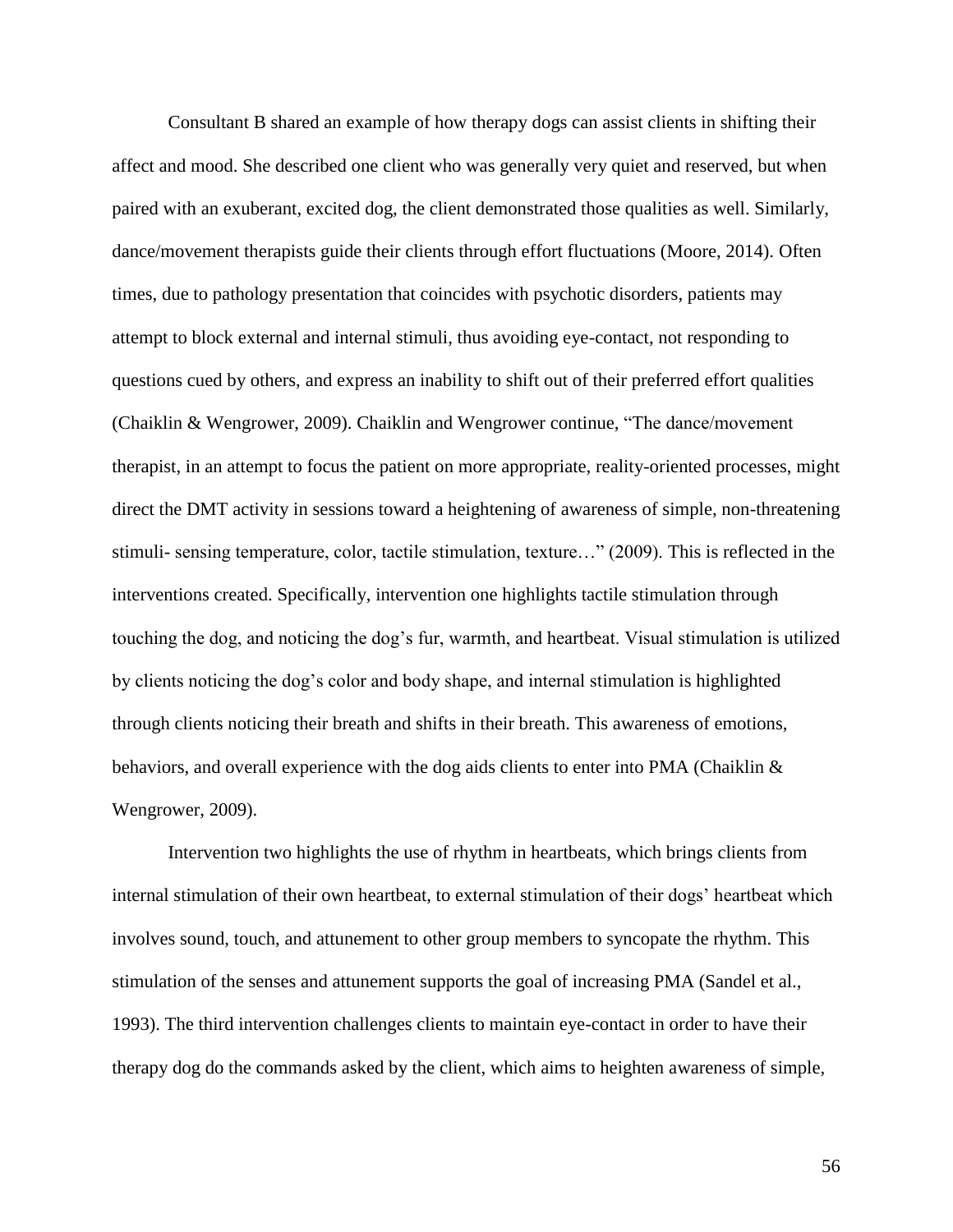non-threatening stimuli that Chaiklin and Wengrower emphasize (2009). This awareness of stimuli obtains the goal of increasing PMA.

Finally, both consultants described eye contact training with their therapy dogs as a primary means of increasing PMA with clients. In order to maintain eye contact, the clients need to be in the present moment to command the therapy dog to do their tricks. They shared examples of their therapy dogs walking away from or disconnecting from clients who were unable to maintain PMA through eye contact with their therapy dogs. Consultant B also shared how body posture is also an important consideration when maintaining eye contact with a therapy dog. She shared one example of how a client's shoulders were rolling forward, and as a result the dog believed the client was commanding him to lay down, so he did. Since therapy dogs are trained to listen to our commands verbally and nonverbally, such as speaking the command "sit" while gesturing with a fist in the hand, they become quite attuned to our bodies. Therefore, clients need to be mindful of how they display what they are asking of their therapy dog, which may then be carried over into their interactions with other individuals. This idea influenced Intervention One in which clients are invited to notice their spacing and shaping towards the therapy dog as a part of their body awareness in the here and now. Intervention Two incorporates the need for awareness of the body if clients are to successfully create rhythmic body action (Sandel et al., 1993). Finally, for the dogs to successfully complete their tricks in Intervention Three, body awareness is required by the clients in training their therapy dog to execute the commands given. The need for clients to establish relationship, connection, motivation, and awareness of the body were bridges that brought the two worlds of DMT and therapy dogs together.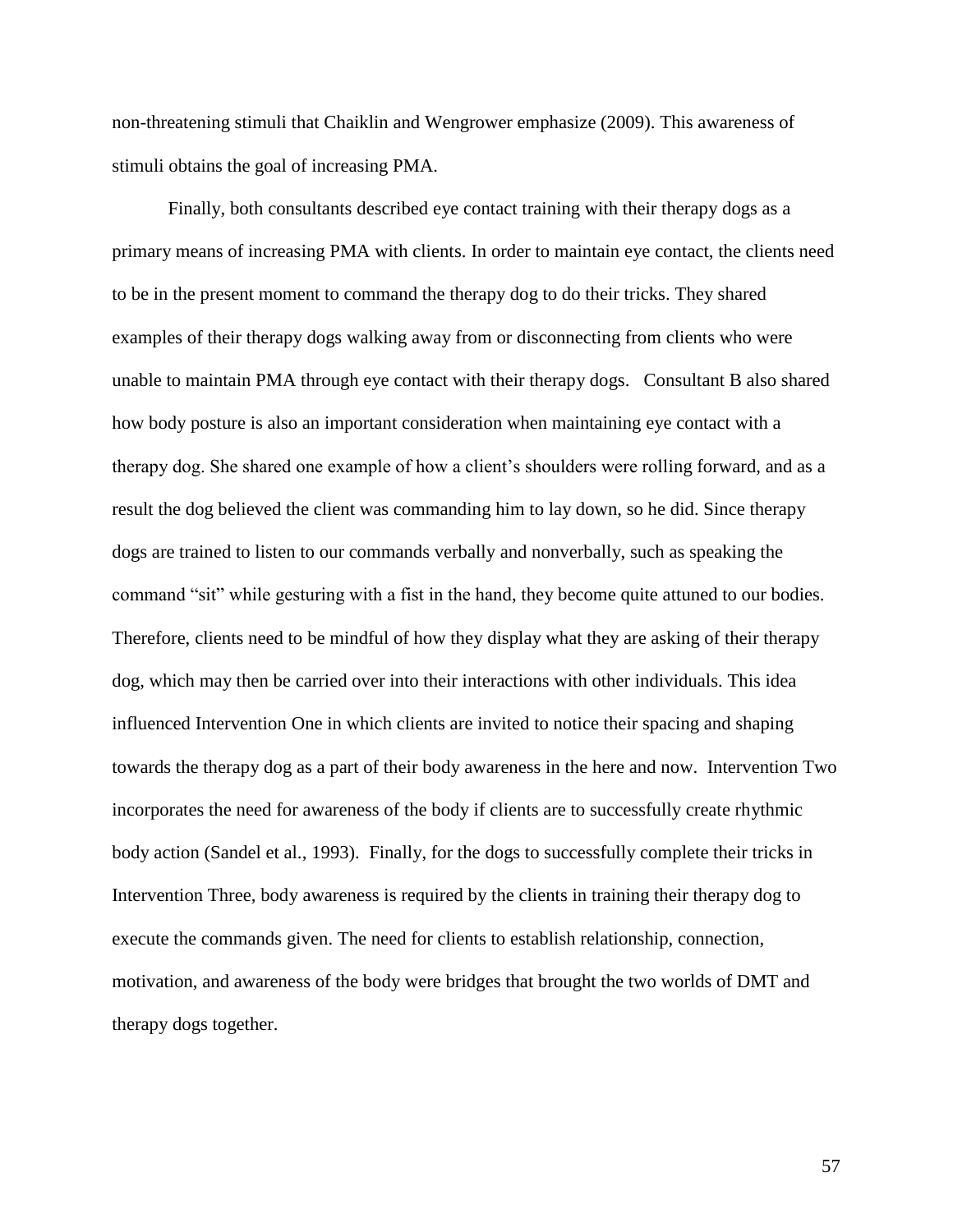# **Considerations for Implementation**

Three main considerations to keep in mind for implementing these interventions involve the facility where the sessions will be held, dog care and training, and preparations for the facilitator. There is much detail that needs to be taken into account prior to facilitating these interventions. Facilitators must ensure they follow certain rules, regulations, and guidelines that pertain to each of the three considerations in order to achieve best practice.

**Facility.** There are often facility restrictions related to working with therapy dogs. Several facilities do not allow for therapy dogs to enter, or do not allow for certain breeds to enter, like Pitbulls. Unfortunately, these interventions cannot be held just anywhere. The process of getting a site or facility to allow therapy dogs is a long one since it involves documentation that defends the benefits and challenges of therapy dogs at a site, health code regulations, and hospital policies and procedures. Many facilities do not have the budget to achieve such regulations, or if they do, supplies like props and equipment used for the interventions may be limited. In addition, many facilities require that the therapy dog handlers must have their certification cards on them upon entering the facility. Therapy Dogs International (TDI) and Pet Partners are the two leading organizations that certify therapy dogs and their handlers, and therapy dogs must be up to date on all of their trainings and certifications (Pet Partners, 2016; Therapy Dogs International [TDI], 2018). Finally, the consultants recommended that therapy dogs do not enters clients' rooms on an inpatient unit unless they have verbalized that this is okay for them, and as long as it is allowed by the facility's standards.

**Dog care and training**. It is important to keep allergies and disease spread in mind when bringing a therapy dog into the facility, so proper grooming, cleanliness, and health of the dog needs to be current. Annual veterinarian visits and vaccines are required for a therapy dog to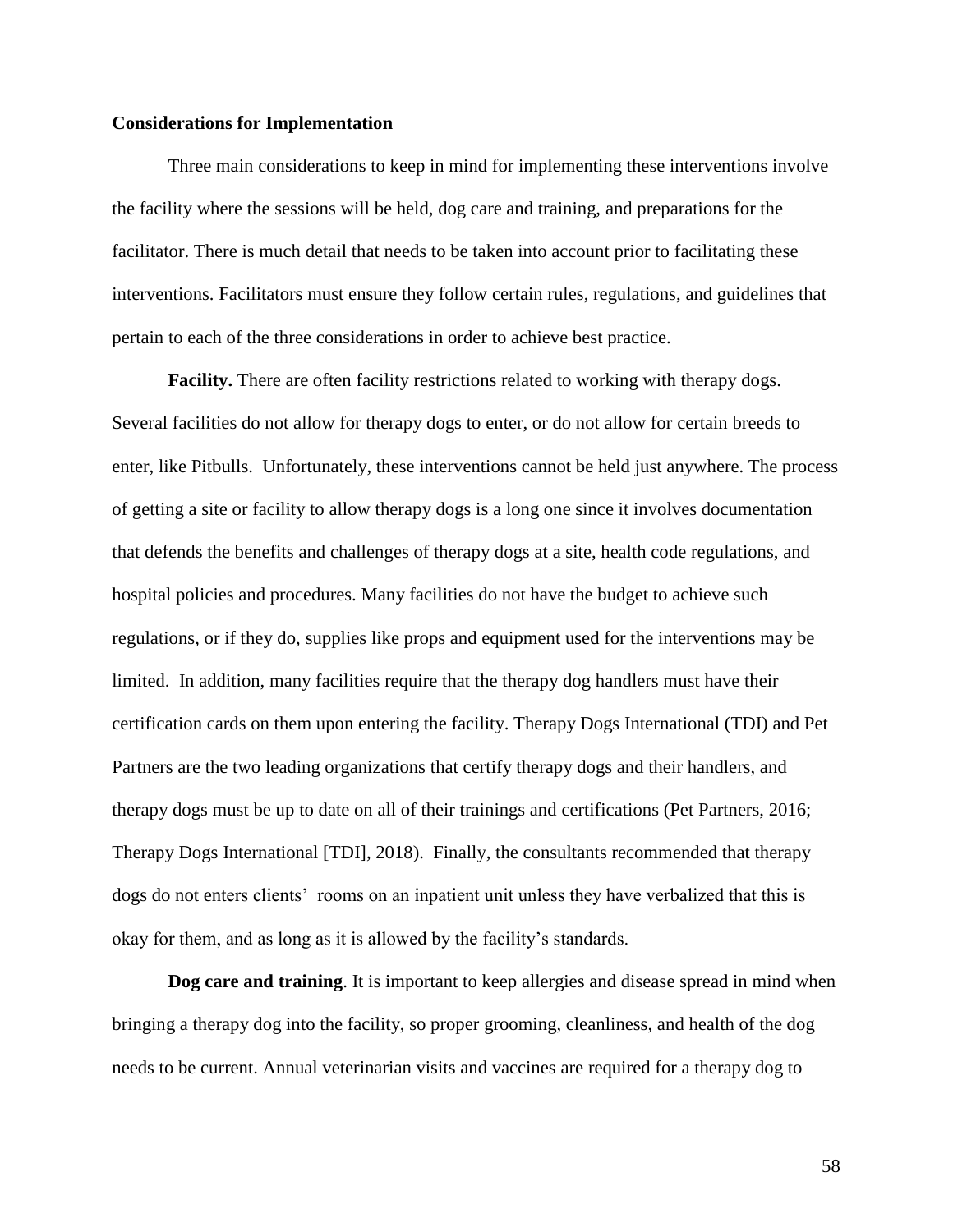continue working in a facility. If a therapy dog is ill and experiencing vomiting or diarrhea for example, the dog should not enter the facility to work until they are healed to decrease the likelihood of illness and bacteria spreading.

Owning and certifying a therapy dog takes time, energy, and financial resources which is why several individuals do not have one for themselves. Handlers need to be mindful of the amount of time needed to ensure safety of the therapy dog and their clients. For example, as dogs grow older certain abilities or tolerances may change with their aging. Older dogs may not be able to execute certain commands or achieve some aspects of an agility course. As dogs age their tolerance may diminish. If they are working with a client who is highly acute and actively experiencing their psychotic symptoms, the dog may become agitated and intolerable of the client's behavior which can become unsafe. Consultant B shared that sometimes a dog can be certified and pass all tests, but may not be a good fit for the population. Some therapy dogs have a preference for age, gender, energy level, and symptomology of the clients they are working with. Therefore, therapy dogs need consistent assessment, and the handlers need to ensure they are up to date on all of their certifications and retests.

**Facilitators**. The facilitator of these interventions must be a credentialed dance/movement therapist. The therapist needs to implement a way of inviting clients to the group session. Some clients may be very frightened or triggered when a therapy dog enters the facility, so ensuring their own technique for inviting clients to group is crucial. Informing clients ahead of time that a dog or many dogs will be entering the site on the specific day and time is beneficial and necessary for maintaining their safety. This allows clients to prepare for meeting with a dog or to decline sessions that include the use of therapy dogs. In such cases, the therapist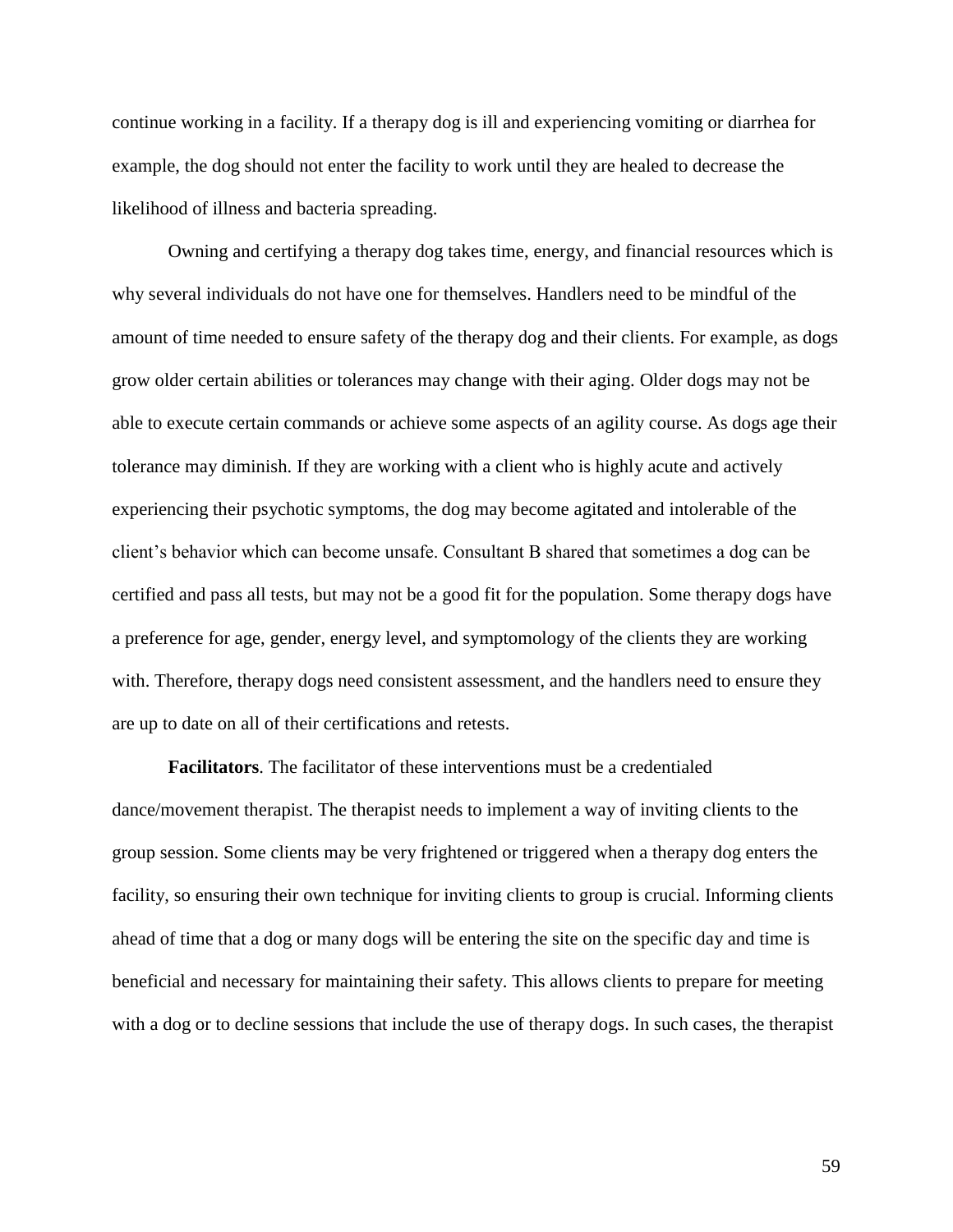or staff would identify other services that the client can receive in order to best meet their clinical needs.

The dance/movement therapist must also take into consideration how to approach facilitation of the interventions with clients who experience higher acuity in their symptoms or a history of trauma, as movement and their bodies might feel especially vulnerable and unsafe. In addition, every individual has different feelings surrounding animals and some may be more resistant to interacting with them due to fear, allergies, or lack of motivation. As such, it would be important to understand client's readiness and willingness for change and to engage in this type of treatment. The dance/movement therapist may need to modify the interventions or potentially come to the consideration that the client is not ready for these interventions during this time of their treatment process based on their stage of change. During the pre-contemplation stage, developing relationship is key in order for clients to make progress in their treatment. Therapy dogs may aid in the development of this relationship by bringing clients into a comfortable, supported, safe state which enhances the client-therapy animal relationship. Many therapists believe that trust and establishing relationship are instrumental for influencing a client's treatment outcome (Yalom, 2005). The foundation for establishing trust and a therapeutic relationship may begin with maintaining PMA. This is why the potential for integrating therapy dogs into DMT interventions may be one step in deepening and developing the client's experience of their treatment process.

Prior to implementing these interventions, if the therapist does not have their own therapy dogs, it is important the dance/movement therapist creates a time to meet with the therapy dog handler(s) to discuss expectations of the handlers, roles of the facilitator, safety concerns, overall outlines for the therapy session, and ensuring the facility in which the interventions take place is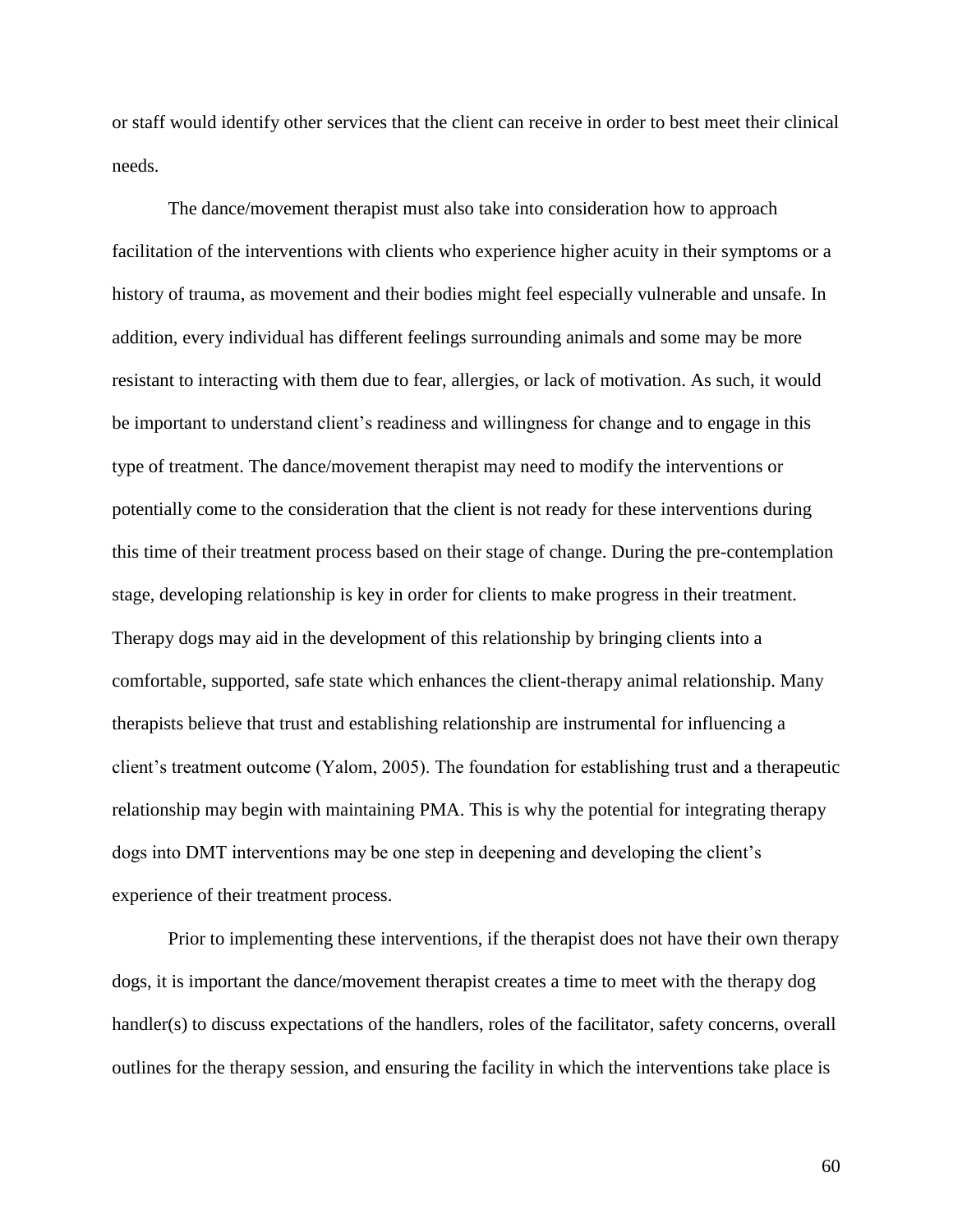informed of the therapy dog handlers and their dogs. In addition, working with other therapy dog handlers is another consideration when implementing these interventions. The therapist needs to be mindful of their schedule, needs, constraints, and style. Consultant B shared that her volunteer handlers have very distinct personalities, differing background experiences, and different ways of working with others. Careful supervision of the various handlers is necessary to ensure safety and success of everyone in the therapy room. Some handlers are not as receptive to feedback provided by the facilitator, so there is a potential for a negative relationship with the handlers.

### **Limitations**

Limitations of this project centered upon the implementation trial. It is recommended that prior to the trial, both consultants, the facilitator, and their therapy dogs do a run through of the interventions to increase everyone's familiarity with working together and identify possible challenges to resolve ahead of time. During the implementation trail, it was difficult for me to effectively record the session and act as facilitator, so having another individual execute this task and ensuring that the technology is working properly would be beneficial so the facilitator can maintain their own PMA with the group. It is also recommended that the implementation trial be broken down into separate times. For this project, we did all three interventions in one four-hour time frame, so by the time we came to the third intervention, therapy dogs, handlers, and participants became exhausted from the processing and execution of the interventions. Allowing more time for recuperation in between trials is recommended for future implementations.

#### **Implications and Future Research**

This project offers a new approach to DMT through the integration of therapy dogs. My hope for this innovative project is that other researchers and clinicians could find this integrated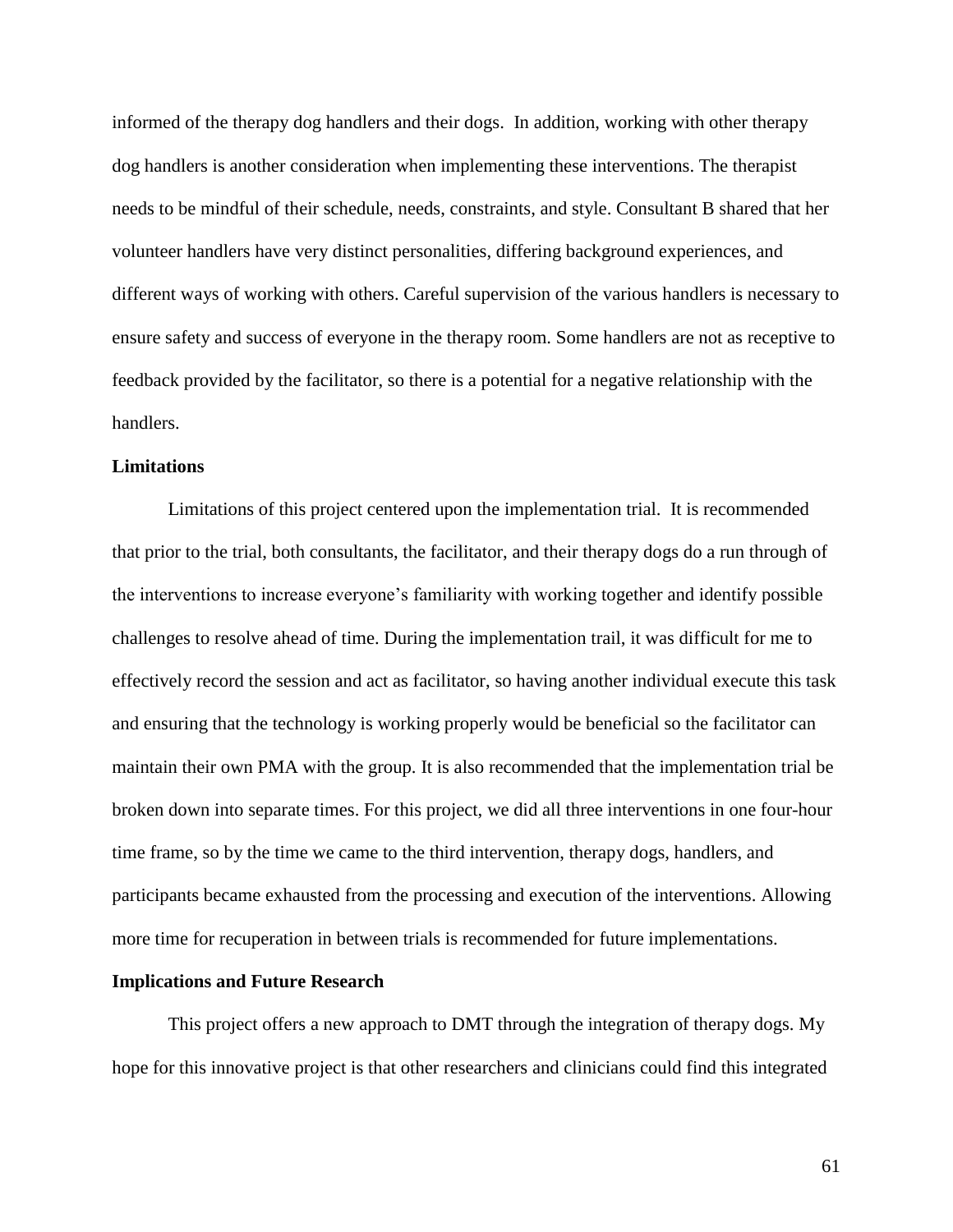approach useful and expand upon the interventions developed. My intention for this project was to build upon the use of integrating therapy dogs in the therapy setting as another in-road to connection with individuals diagnosed with psychotic disorders. This project supports the benefits of incorporating therapy dogs in the therapy setting which may influence hospitals and other treatment settings to allow for therapy dogs to be on site. Expansion of these interventions can potentially be applied to other populations, not specifically just to adults diagnosed with psychotic disorders, as well as incorporate the use of different therapy animals. My hope is that this project could evolve into a program in the future. I imagine a wellness center where individuals can embark on an integrated healing process that incorporates therapy animals in DMT sessions.

Research is lacking in the combination of creative arts therapies and animal-assisted therapy generally and specifically for adults diagnosed with psychotic disorders. There is much research on treatment for this population in the realm of dance/movement therapy and counseling and AAT as distinct modalities, but not as an integrated approach. The combination of the two inform potential research questions: Do these interventions support increasing PMA in adults diagnosed with psychotic disorders? Is this integrated approach more effective than either approach individually? How might PMA increase effectiveness in other therapeutic factors? How can increased PMA enhance the therapeutic relationship? How can increased PMA enhance nonverbal communication between client and the therapy dog?

In order to expand upon the development of interventions, interviewing and consulting with more than two therapy dog handlers could be implemented for the purpose of gathering more information and case examples to benefit the dance/movement therapist in generating more interventions. Furthermore, if the dance/movement therapist desires more open discussion for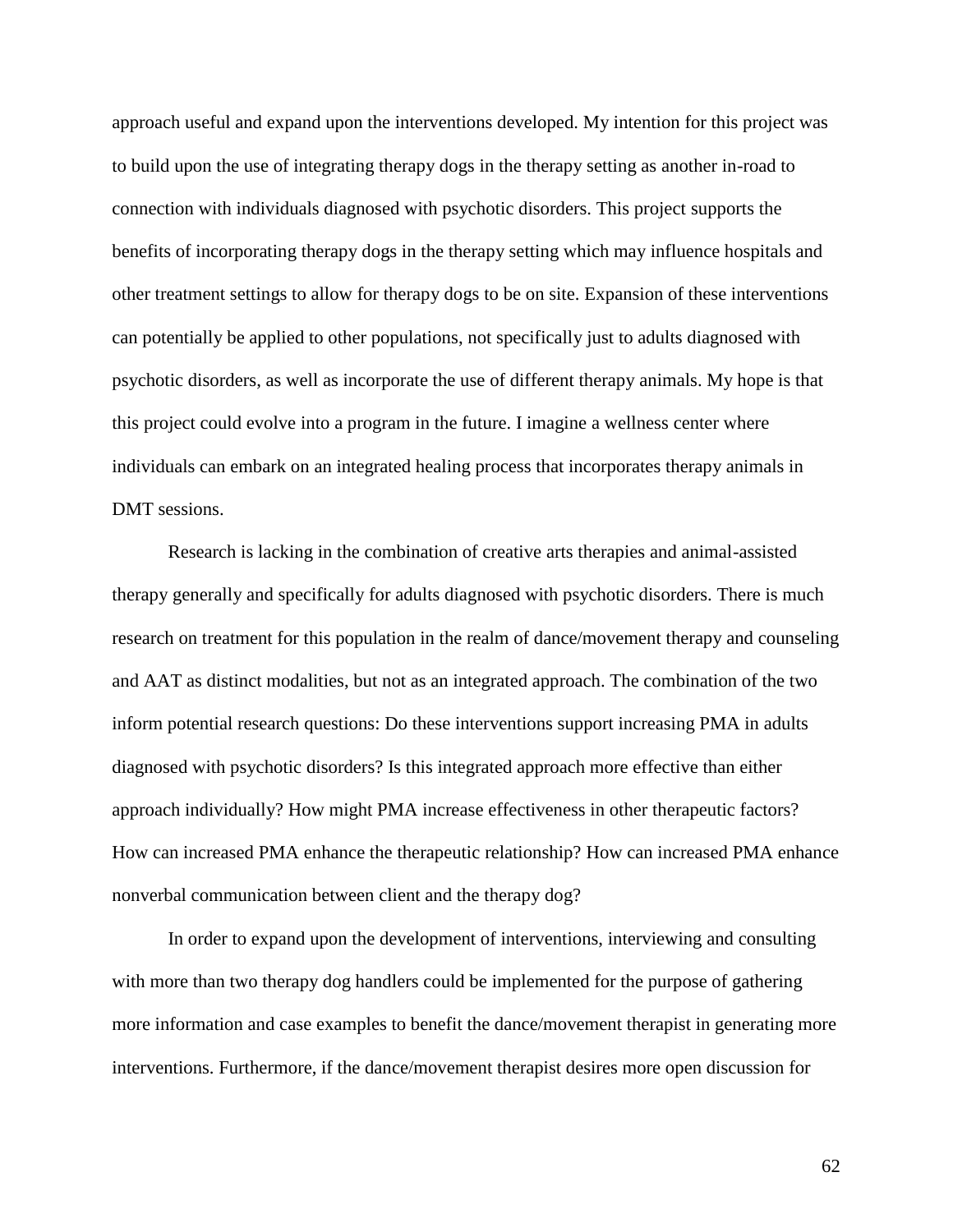developing the interventions, holding meetings with two or more consultants as a group may be more beneficial than individual meetings.

In conclusion, this research will shape my future work, expanding on the relationship between therapy dogs and DMT. During the implementation trial, several peers were surprised at how the two worlds aligned so naturally, which validated my feelings surrounding the excitement and potential for this work. The idea of sharing my experience, this research, and this alignment of therapy dogs in a DMT setting with other dance/movement therapists, animal assistance therapists, and therapy dog handlers feels incredibly exciting for what the future holds.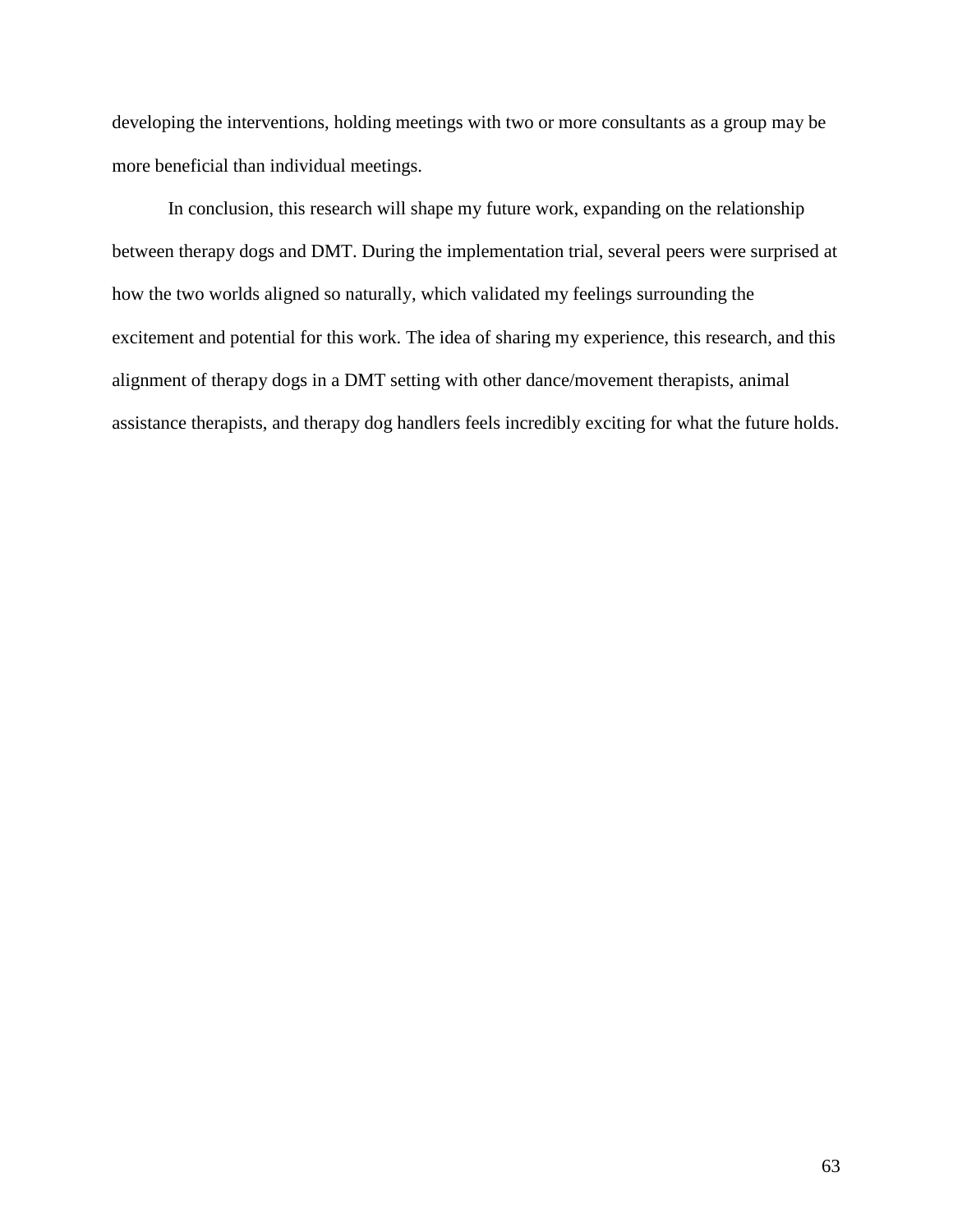#### **References**

- American Psychiatric Association. (2013). *Diagnostic and statistical manual of mental disorders* (5th ed.). Arlington, VA: American Psychiatric Association.
- Barak, M.D., Savorai, O., Mavashev, S., & Beni, A. (2001). Animal-assisted therapy for elderly schizophrenic patients: A one-year controlled trial. *The American Journal of Geriatric Psychiatry, 9(*4*)*, 439-442.
- Barker, S. B., & Dawson, K. S. (1998). The effects of animal-assisted therapy on anxiety ratings of hospitalized psychiatric patients. *Psychiatric Services*, *49*(6), 797-801.
- Bartenieff, I. with Lewis, D. (1980). *Body movement: Coping with the environment*. New York, NY: Gordon and Breach Science.
- Beck, A., Rush, J., Shaw, B., & Emery, G. (1979). Cognitive therapy of depression. *Sage Journals*, *36*(2):272-5.
- Butcher, J.N., Mineka, S., & Hooley, J.M. (2013). *Abnormal psychology*. Upper Saddle River, NJ: Pearson Education.
- Butler, K. (2014). Therapy dogs today: Their gifts, our obligation. Norman, OK: Funpuddle Publishing Associates.
- Caponigro, J.M., Moran, E.K., Kring, A.M., & Moskowitz, J.T. (2014). Awareness and coping with emotion in schizophrenia: Acceptability, feasibility, and case illustrations. *Clinical Psychology Psychotherapy*, *21* (4): 371-3280.
- Catanzaro, T.E. (2003). Human-animal bond and primary prevention. *Sage Journals*, *47(*1*),* 29- 30.
- Carpenter, P. K. (1989). Descriptions of schizophrenia in the psychiatry of Georgian Britain: John Haslam and James Tilly Matthews. *Comprehansive Psychiatry*, *30(*4*),* 332-338.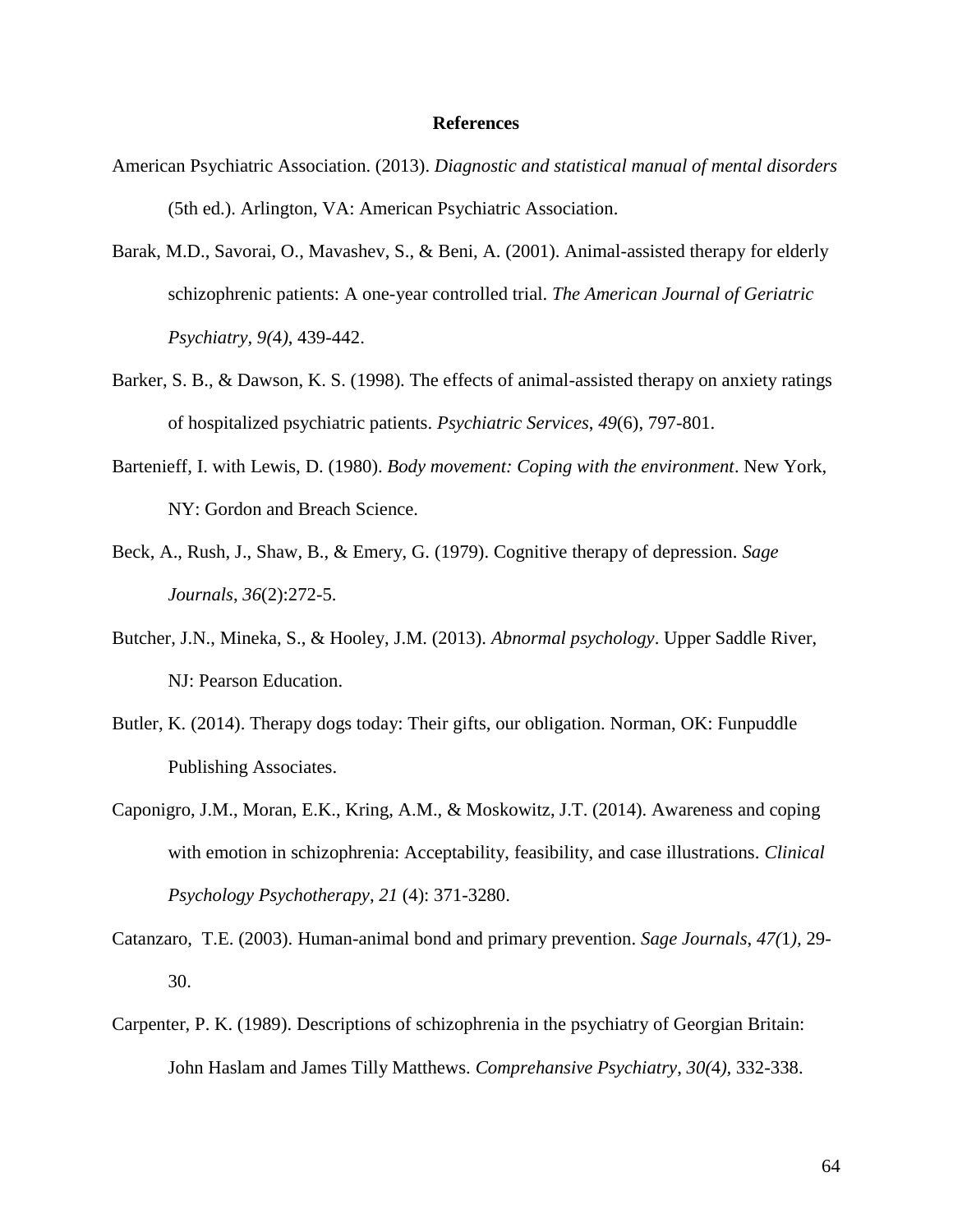Chaiklin, S. & Wengrower, H. (2009). *The art and science of dance/movement therapy: Life is dance.* New York, NY: Routledge.

Chandler, C. K. (2017). *Animal-assisted therapy in counseling*. New York, NY: Routledge.

- Chien, W.T., Leung, S.F., Yeung, F.K., Wong, W.K. (2013). Current approaches to treatments for schizophrenia spectrum disorders, part II: Psychosocial interventions and patientfocused perspectives in psychiatric care, *Neuropsychiatric Disease and Treatment*, 9: 1463-1481.
- Condon, W. S. (1968). Linguistic-kinesic research and dance therapy*. Proceedings of the Third Annual Conference of the American Dance Therapy Association*, 21-42.
- Davis, J. (1988). Animal-facilitated therapy in stress mediation. *Holistic Nursing Practice*. *2*, 75- 83.

Delta Society. (1996). *Animals in institutions*. Renton, WA: Author.

- Dixon, L.B., Holoshitz, Y., & Nossel, I., (2016). Treatment engagement of individuals experiencing mental illness: Review and update. *World Psychiatry*, *15* (1): 13-20.
- Fine, A.H. (2015). *Handbook on animal-assisted therapy: foundations and guidelines for animal-assisted interventions.* San Diego, CA: Elsevier.
- Firestone, L. (2016). The importance of the relationship in therapy. Psychology Today. Retrieved from https://www.psychologytoday.com/us/blog/compassion-matters/201612/theimportance-the-relationship-in-therapy
- Ford, C. (2013). Dancing with horses: Combining dance/movement therapy and equinefacilitated psychotherapy. *American Journal of Dance Therapy*, *35*, 93-117.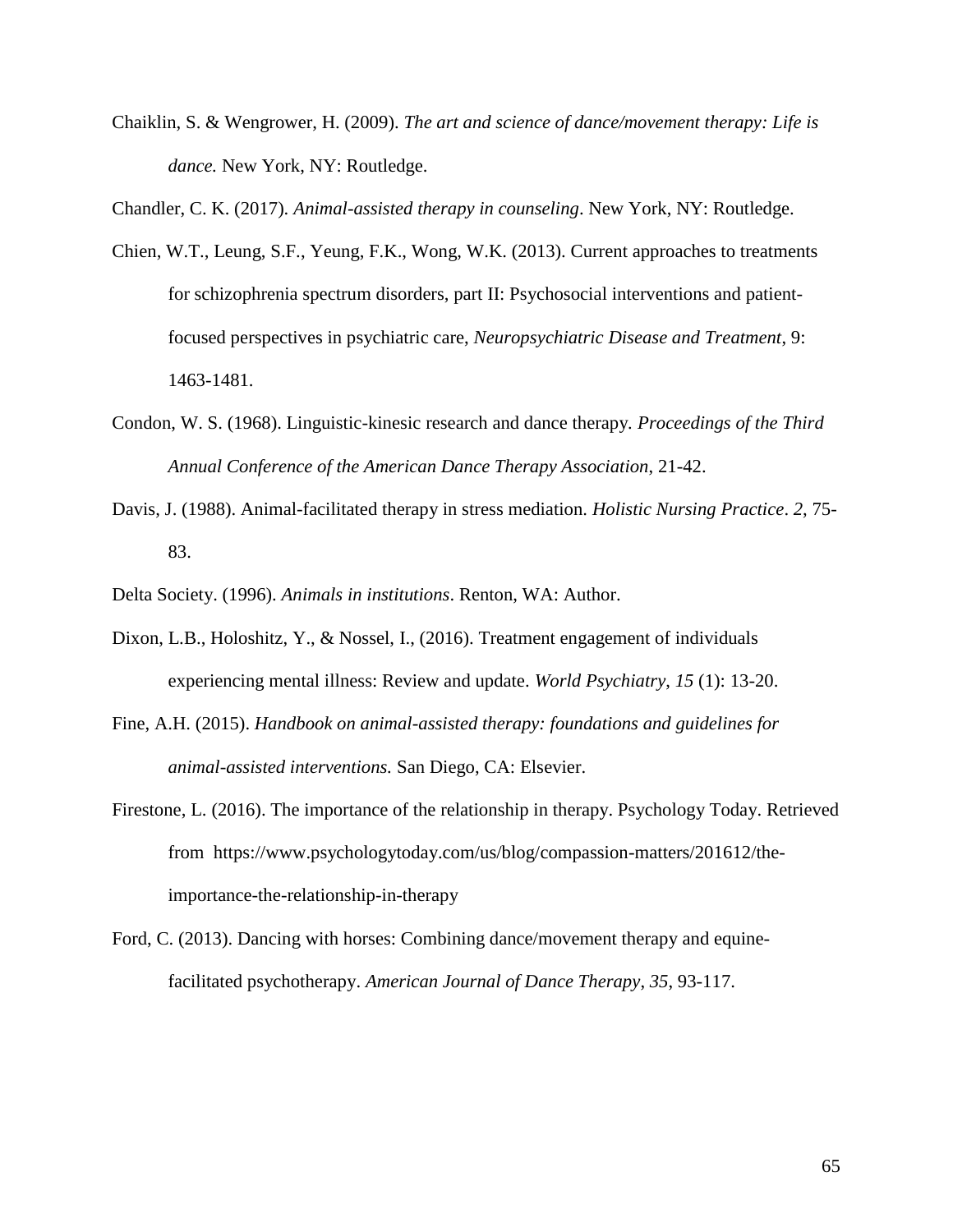- Gaiam. (2018). Meditation 101: Techniques, benefits, and a beginner's how-to. Retrieved from https://www.gaiam.com/blogs/discover/meditation-101-techniques-benefits-and-abeginner-s-how-to
- Hackney, P. (2002). *Making connections: Total body integration through Bartenieff Fundamentals.* New York, NY: Routledge.
- Hooker, S. D., Freeman, L. H., & Stewart, P. (2002). Pet therapy research: A historical review. *Holistic Nursing Practice*. *16* (5), 17-23.
- Hsu, C., & Sandford, B. A. (2007). The Delphi Technique: Making sense of consensus. *Practical Assessment, Research & Evaluation*, *12* (10). doi:10.4018/978-1-4666-0074-4.ch011
- Ivey, A. E., D'Andrea, M. J., & Ivey, M.B. (2012). *Theories of counseling and psychotherapy: A multicultural perspective.* Los Angeles, CA: SAGE Publications.
- Janssen, J. H., Bailenson, J. N., IJsselsteijn, W. A., Westerink, J. H. (2010). Intimate heartbeats: Opportunities for affective communication technology, *IEEE Transactions on Affective Computing, 1*(2), 72. doi: 10. 1109/T-AFFC.2010.13.
- Jasperson, R. A. (2010). Animal-assisted therapy with female inmates with mental illness: A case example from a pilot program. *Journal of Offender Rehabilitation*, *49* (6), 417-433. doi:10.1080/10509674.2010.499056
- Johnson, D.P., Penn, D.L., Fredrickson, B.L., Kring, A.M., Meyer, P.S. Catalino, L.I., & Brantley, M. (2011). A pilot study of loving-kindness mediation for the negative symptoms of schizophrenia. Schizophrenia research. *129* (2-3): 137-40.
- Johnson, D., & Sandel, S. (1977). Structural analysis of group movement sessions: Preliminary research. *American Journal of Dance Therapy, 1* (2), 32-36.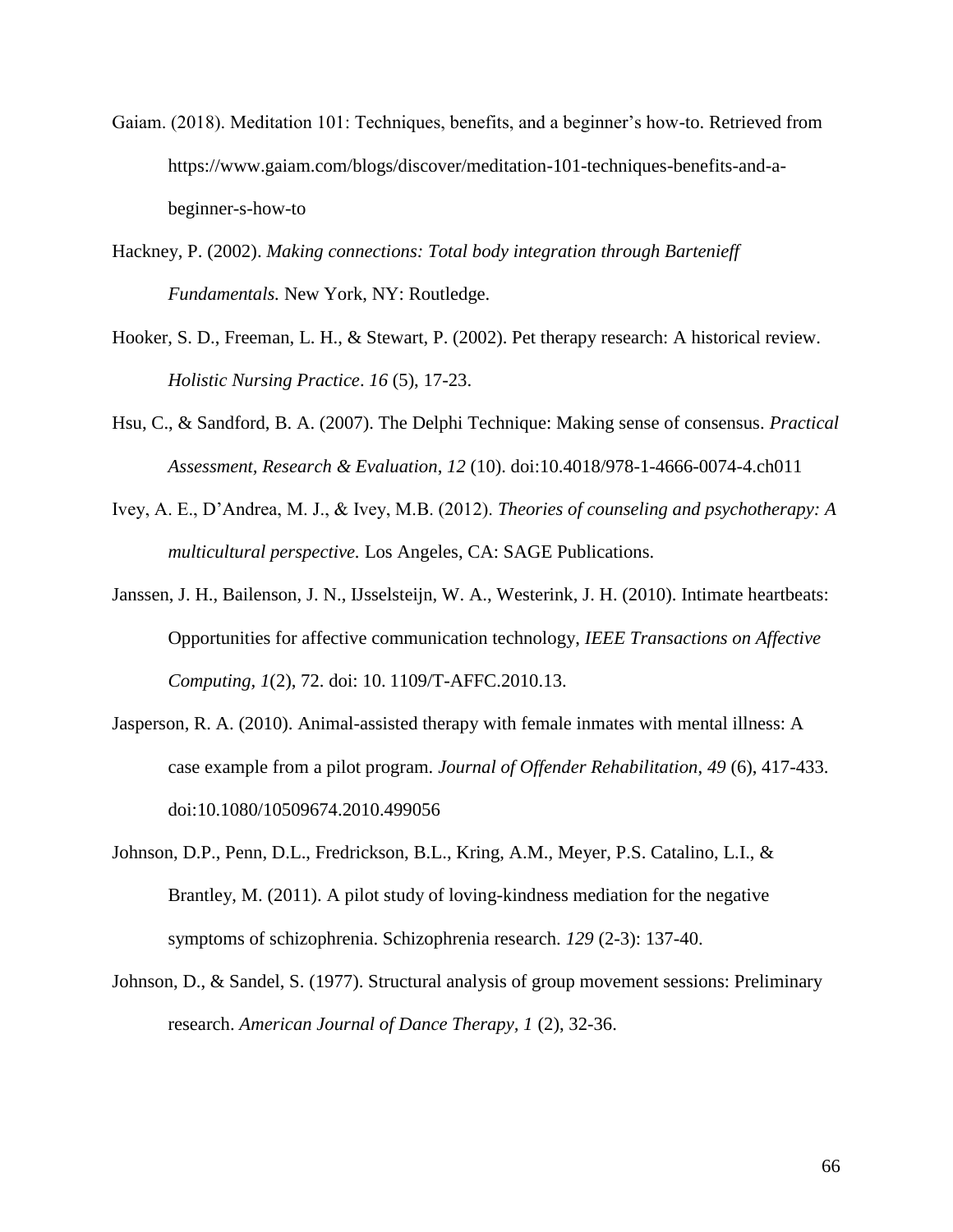- Kraeplin, E. (1896). Dementia praecox. In J. Cutting & M. Shepherd (1987). *The clinical roots of schizophrenia concept: Translation of seminal European contributions on schizophrenia.* (pp. 13-24). Cambridge, MA: Cambridge University Press.
- Laban/Bartenieff Institute (2009). Laban/Bartenieff Institue of Movement Studies. Retrieved on November 11, 2018. https://labaninstitute.org/.
- Laithwaite, H., O'Hanlon, M., Collins, P., Abraham, L., Porter, S., & Gumley, A. (2009). Recovery after psychosis (RAP): A compassion focused programme for individuals residing in high security settings. *Behavioral Cognitive Psychotherapy*, Oct. (5): 511-26.
- LaMorte, W.W. (2018). The transtheoretical model: Stages of change. Boston University. Retrieved from http://sphweb.bumc.bu.edu/otlt/MPH-Modules/SB/BehavioralChangeTheories/BehavioralChangeTheories6.html
- Lee, H-J., Jang, S-H., Lee, S-Y., & Hwang, K-S. (2015). Effectiveness of dance/movement therapy on affect and psychotic symptoms in patients with schizophrenia. *The Arts in Psychotherapy, (45,)* 64-68.
- Levinson, B. M. (1964). Pets: A special technique in child psychotherapy. *Mental Hygiene*, *(48)* 243–248.
- Levy, F. J. (2005). *Dance movement therapy: A healing art.* Reston, VA: National Dance Association.
- Lind, N. (2009). *Animal Assisted Therapy Activities to Motivate and Inspire.* Lombard, IL: PWOW Publishing.
- Louise, S., Rossell, S.L., Thomas, N. (2018). The acceptability, feasibility and potential outcomes of an individual mindfulness-based intervention for hearing voices. *Behavioural and Cognitive Psychotherapy*, 1-17.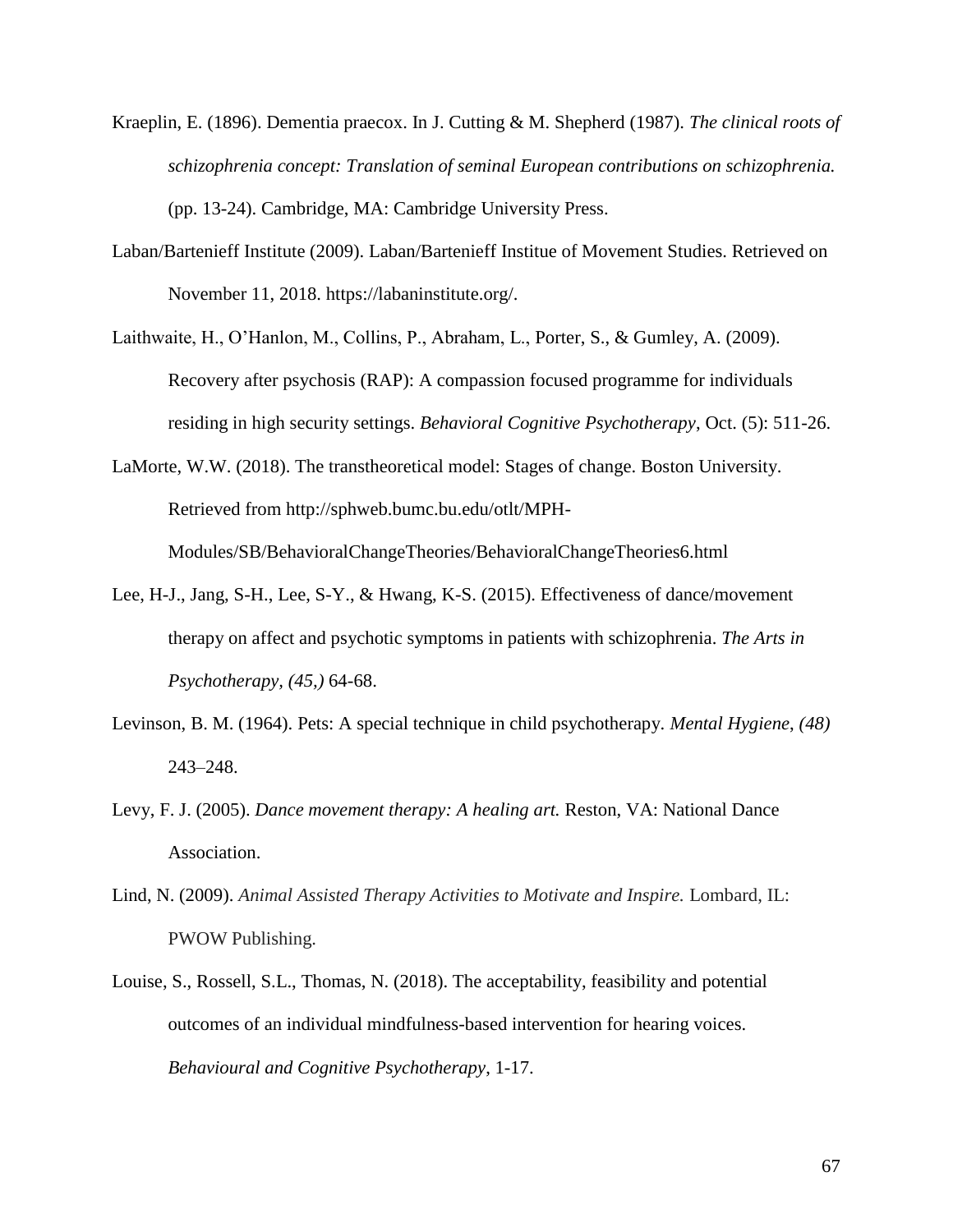McCulloch, M. J. (1986). Animal-facilitated therapy. *National Forum*. *66* (1), 19.

- Moskowitz, J.T., Hult, J.R., Duncan, L.G., Cohn, M.A., Maurer, S., Bussolari, C., & Acree, M. (2011). A positive affect intervention for people experiencing health-related stress: Development and non-randomized pilot test. Journal of Health Psychology, *17* (5): 676- 92.
- Netting, F. C., Wilson, C. C., & New, J. C. (1987). The human-animal bond: Implications for practice. *Social Work*. *32* (1), 60-64.
- Moore, C-L., Yamamoto, K. (2012). *Beyond words: Movement observation and analysis*. New York, NY: Routledge.
- Moore, C. (2014). *Meaning in motion: Introducing laban movement analysis*. Denver, CO: Movescape Center.
- O'Connor et. al. (2007). Attachment measures for research and practice. *Child and Adolescent Mental Health*, *12* (4), 154-200.
- Pet Partners (2016). *Team evaluator policies and procedures manual: Pet Partners therapy animal program for animal-assisted interventions*. Bellevue, WA: Author.
- Pichot, T. & Coulter, M. (2007). *Animal-assisted brief therapy: A solution-focused approach.* Binghamton, NY: The Haworth Press.

Psychology Today (2018). Person-Centered Therapy. Retrieved from https://www.psychologytoday.com/us/therapy-types/person-centered-therapy

Reichenberg, L.W. & Seligman, L. (2016). *Selecting effective treatments: A comprehensive, systematic guide to treating mental disorders*. Hoboken, NJ: John Wiley & Sounds.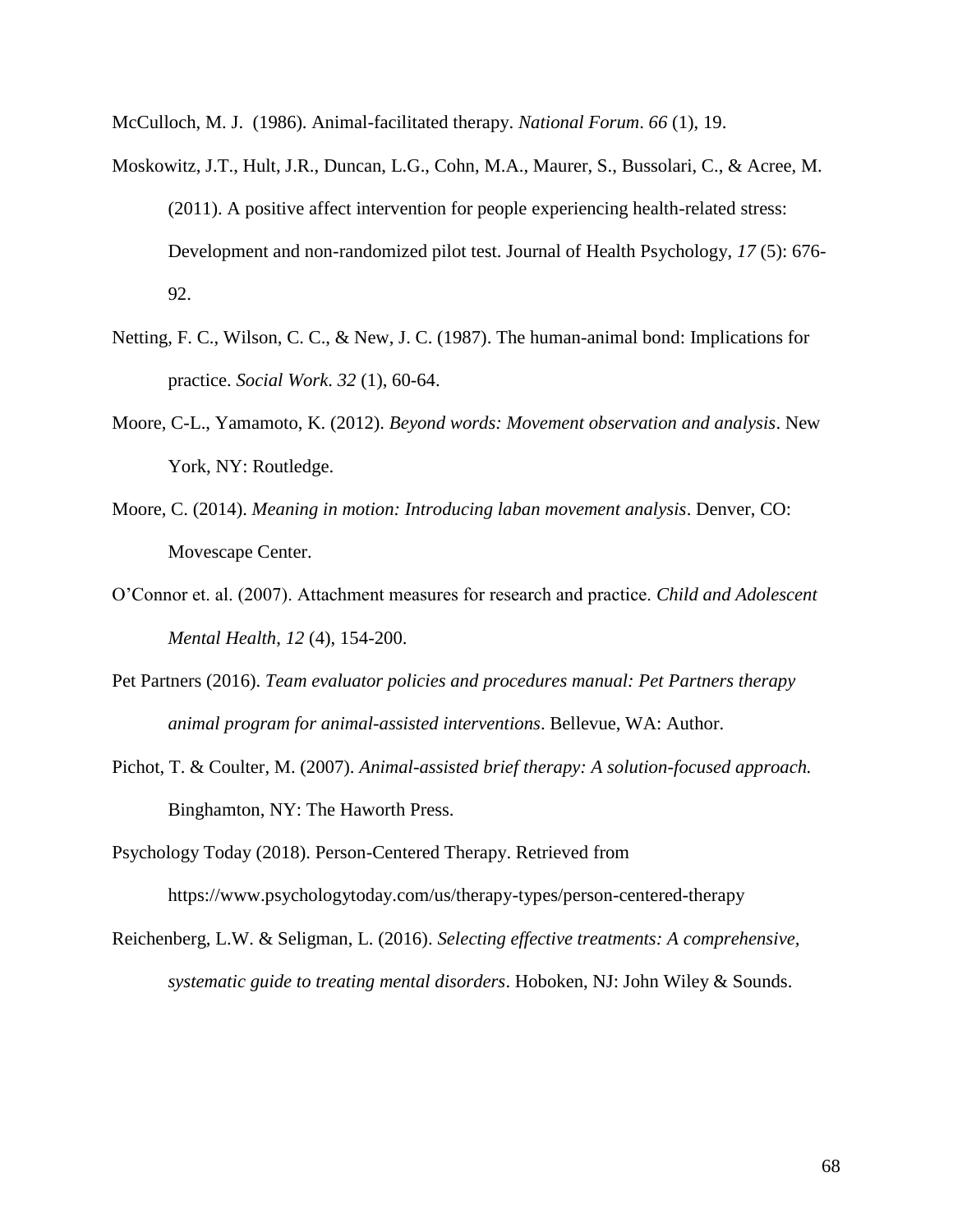- Sandel, S. L., Chaiklin, S., & Lohn, A. (Eds). (1993). *Foundations of dance/movement therapy: The life and work of Marian Chace.* Columbia, MD: The Marian Chace Memorial Fund of the American Dance Therapy Association.
- Shonin, E., Gordon, W.V., & Griffiths, M.D. (2014). Cognitive behavioral therapy (CBT) and meditation awareness training (MAT) for the treatment of co-occurring schizophrenia and pathological gambling: A case study. *International Journal of Mental Health and Addiction*, *12*(2): 181-96.
- Stark, A., & Lohn, A. F. (1989). The use of verbalization in dance/movement therapy. *The Arts in Psychotherapy, 16* (2), 105-113.
- Tannenbaum, J. (1995). *Veterinary Ethics: Animal welfare, client relations, competition, and collegiality.* St. Louis, MO: Mosby.

Therapy Dogs International (TDI). (2016). *About TDI*. Retrieved from [www.tdi-dog.org](http://www.tdi-dog.org/)

- Tuke, S. (1964). *Description of the retreat* (2nd ed.). London, England: Dawson. (This reprinted part of De la Rive's account of the Retreat that had appeared in 1798 in *Bibliothèque Britannique*: Lettre adressée aux Rédacteurs de la Bibliothèque Britannique sur un nouvel établissement pour la guérison des aliénés.)
- Turkington, D., Dudley, R., Warman, D.M., & Beck, A.T. (2006). Cognitive-behavioral therapy for schizophrenia: A review. *Focus*, *4* (2): 223-33.
- Uvnas-Moberg, K. (2010). Coordinating role of oxytocin. *In Twelfth International Conference of the International Association of Human-Animal Interaction Organizations (IAHAIO),* Stockholm, Sweden.
- Waller, H., Freeman, D., Jolley, S., Dunn, G. & Garety, P. (2011). Targeting reasoning biases in delusions: A pilot study of the Maudsley Review Training Programme for individuals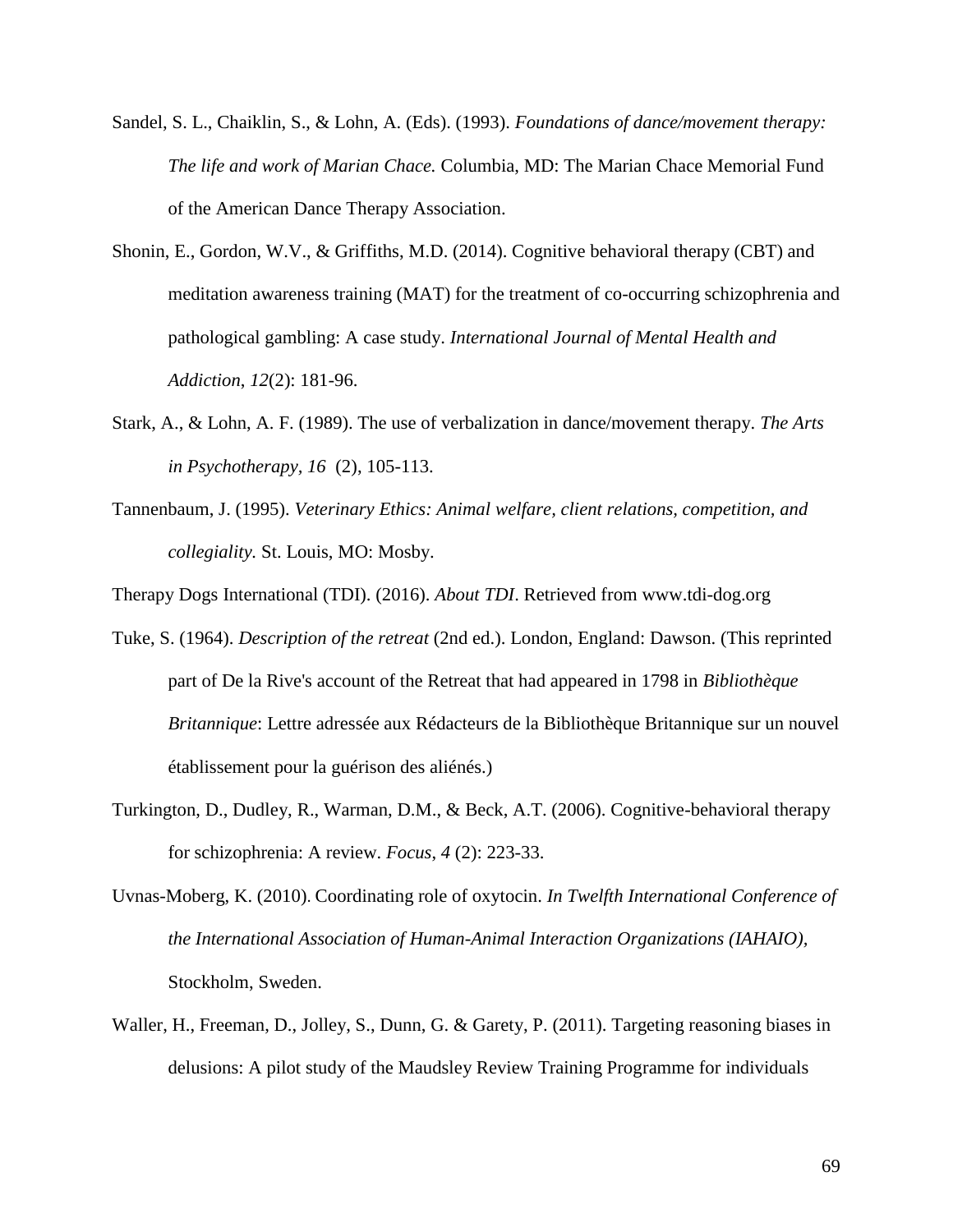with persistent, high conviction delusions. *US National Library of Medicine*. *42*(3), 414- 421.

- Walter, J.L., & Peller, J.E. (1992). Becoming solution-focused in brief therapy. New York, NY: Taylor & Francis Group.
- Wesley, M. (2007). Animal-assisted therapy and the therapeutic alliance in the treatment of substance dependence. Dr. Martin Cortez Wesley.
- Yalom, I.D., & Leszcz, M. (2005). *The theory and practice of group psychotherapy* (5th ed). New York, NY: Basic Books.
- Zilcha-Mano, S., Mikulincer, M., and Shaver, P. (2011). Pet in the therapy room: an attachment perspective on animal-assisted therapy. *Attachment and Human Development*, *13*(6), 541- 561.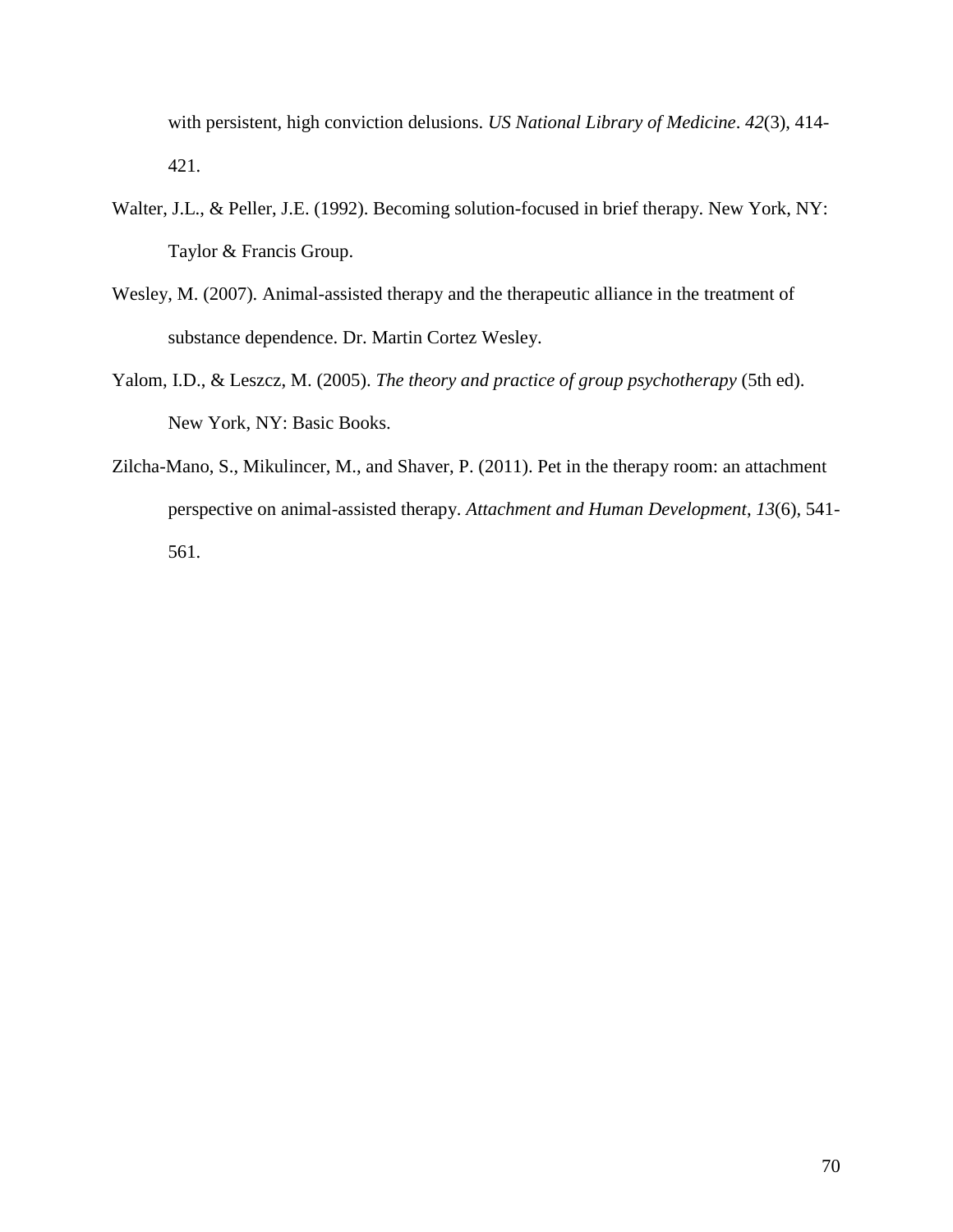### **Appendix A**

# **Definition of Terms**

## **Accelerating**

Categorized under the Effort element of time, accelerating is when the body moves with quickness, speed, urgency, or suddenness (Moore, 2014).

## **Attunement**

A way of empathizing with another through movement that includes kinesthetic identifications within the muscles (Chaiklin & Wengrower, 2009).

## **Animal-Assisted Therapy**

Taken from The Delta Society, Pichot and Coulter (2007) provide the definition of animal-assisted brief therapy (AAT) as, "…a goal-directed intervention in which the animal meeting specific criteria is an integral part of the treatment process. AAT is delivered and/or directed by a health or human service provider working within the scope of his/her profession. AAT is designed to promote improvement in human physical, social, emotional, and/or cognitive functioning. AAT is provided in a variety of settings and may be group or individual in nature. The process is documented and evaluated" (Delta Society, 1996, p.79 as cited in Pichot and Coulter, 2007, p. 18-19).

#### **Binding Flow**

Categorized under the Effort element of flow, bound flow is when the body moves with controlled, restrained, or careful movements (Moore, 2014).

# **Body Knowledge/Body Prejudice**

Our body knowledge is making sense of movement through connecting physical experiences with abstract concepts in order to draw upon generalizations based on our movement

71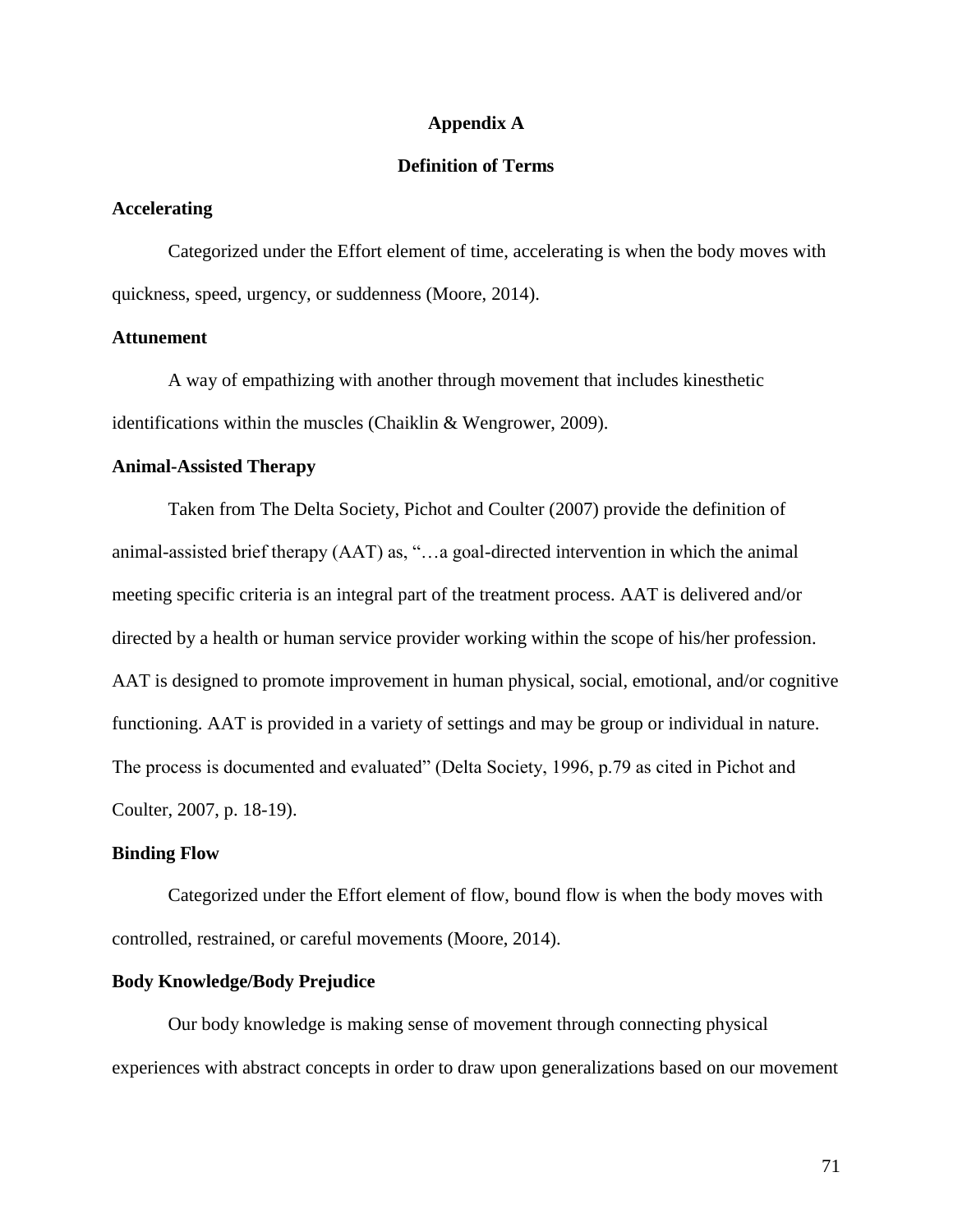experiences. Body prejudice involves the biased negative or positive associations with our body knowledge (Moore & Yamamoto, 2012).

### **Client-Therapy Animal Relationship**

Not to be confused with the human-animal bond where the owner and animal have a strong attachment to one another, but the client-therapy animal relationship is a social connection that is formed through the human-animal attachment process. "The therapy pet can facilitate the client's exploration of interpersonal relational dynamics and move the client toward greater functionality in relationships (Chandler, 2017).

### **Dance/Movement Therapy**.

For the purpose of this project, dance/movement therapy(DMT) is defined as a therapeutic process that the therapist and client embark on together to creatively explore and express thoughts, emotions, and movements, which are expressed through the whole self - body, mind, and spirit- to achieve greater healing and enhance the client's well-being.

#### **Decelerating**

As related to the Effort element of time, decelerating is when the body moves with prolonging movements, slowing down, or graduality (Moore, 2014).

#### **Decreasing Pressure**

Categorized under the weight Effort element, decreasing pressure is when an individual moves their body with lightness or delicacy (Moore, 2014).

# **Delusions**

"Delusions are fixed beliefs that are not amenable to change in light of conflicting evidence. Their content may include a variety of themes (e.g., persecutory, referential, somatic, religious, or grandiose)" (American Psychiatric Association, 2013, p. 87).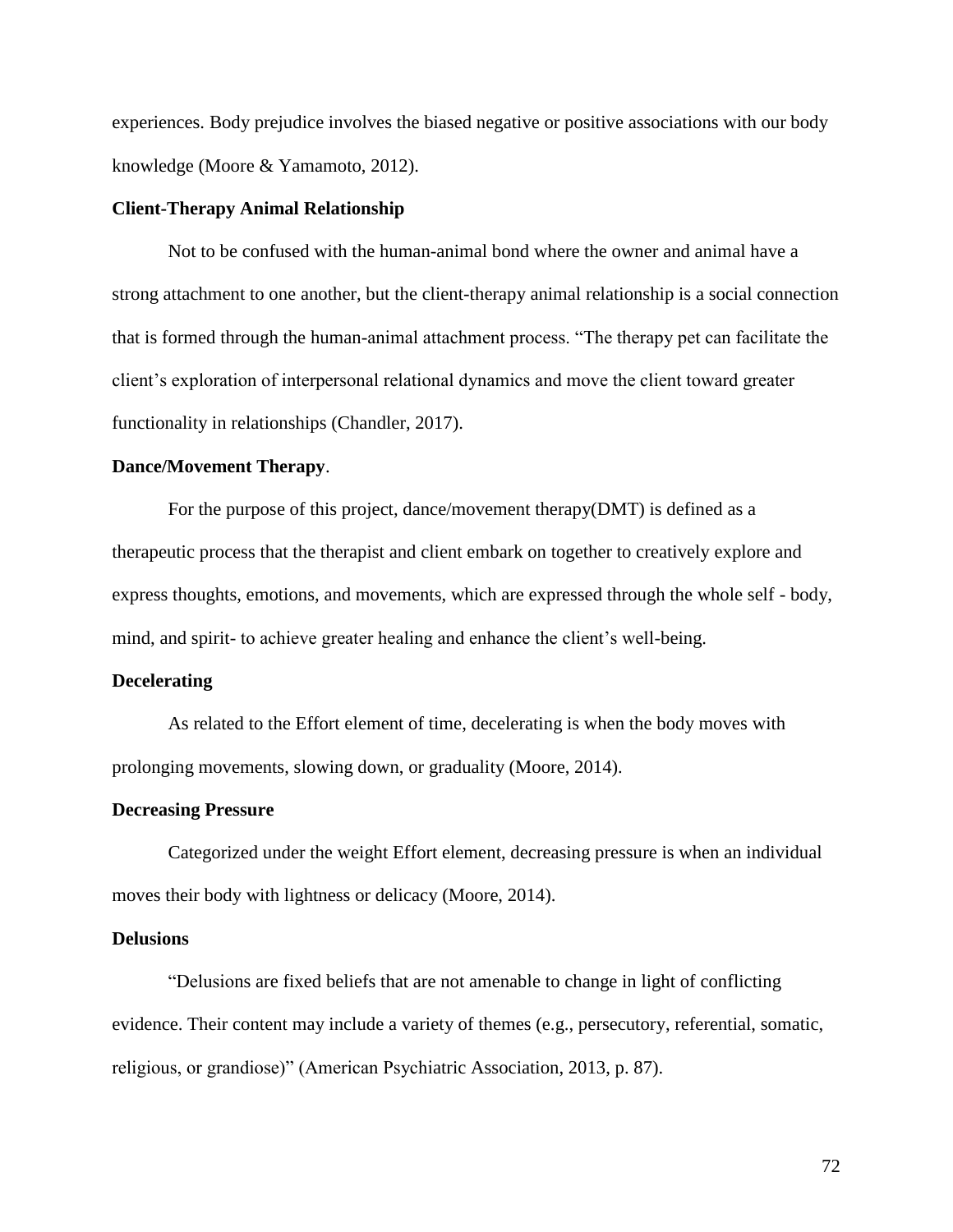## **Effort Elements**

Developed by Rudolf Laban, Effort is the term used to describe how an individual moves their body (Moore, 2014). Effort includes four elements of space, time, weight, and flow which are the four movement qualities that an individual can move within. These Effort qualities may be used, and generally are used in combination.

## **Effort Qualities**

Effort qualities describe an individual moving within the same motion factor while fluctuating between the two differing attitudes (Moore, 2014).

# **Flow**

Flow is the Effort element that describes the body's control when moving. Its effort qualities include bound and free flow (Moore, 2014).

## **Freeing Flow**

Categorized under the Effort element of flow, free flow is when the body moves freely, fluently, or in a relaxed manner (Moore, 2014).

## **Group Cohesion**

"The result of all the forces acting on all the members such that they remain in the group, or, more simply, the attractiveness of a group for its members" (Yalom, 2005, p.55). This includes the relationship between group members, relationship between therapist and clients, and the individual's regard for the entire group itself. The importance of group cohesion is so that individuals may find the ability to share their inner world, so that it is received by other group members (Yalom, 2005).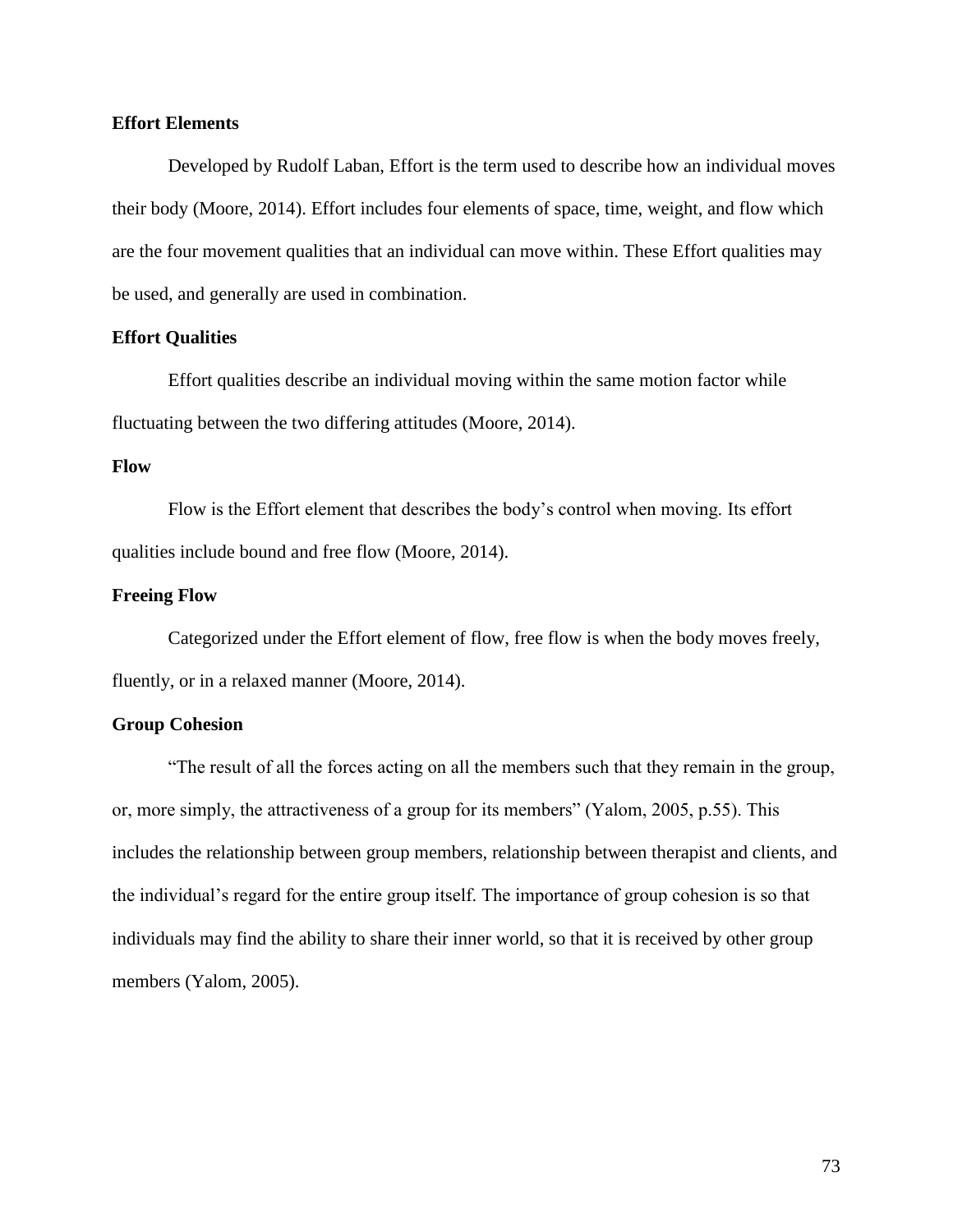# **Group Rhythmic Activity**

It is a shared rhythm while engaging in movement within a group with the goal of increasing awareness of oneself, such as integrating the mind, body, and spirit (Sandel et al., 1993). Group rhythmic activity enables a group bond through empathic responses within the body towards others (Sandel et al., 1993).

## **Hallucinations**

"Hallucinations are perception-like experiences that occur without an external stimulus. They are vivid and clear, with the full force and impact of normal perceptions, and not under voluntary control" (American Psychiatric Association, 2013, p. 87). The most common type of hallucinations are auditory hallucinations. "Auditory hallucinations are usually experienced as voices, whether familiar or unfamiliar, that are perceived as distinct from the individual's own thoughts" (American Psychiatric Association, 2013, p. 87).

## **Human-Animal Bond**

This is the term used to describe the bond that occurs between a pet and their owner that involves an on-going relationship that is voluntary and benefits both sides (Tannenbaum, 1995).

### **Increasing Pressure**

Increasing pressure falls under the weight Effort element, which is described as moving the body with strength, firmness, or force (Moore, 2014).

### **Laban Movement Analysis**

"Laban Movement Analysis provides a comprehensive vocabulary and analytic framework for the description of human movement. Using LMA, one can systematically look at a unit or phrase of movement in terms of the four major movement components: Body, Effort,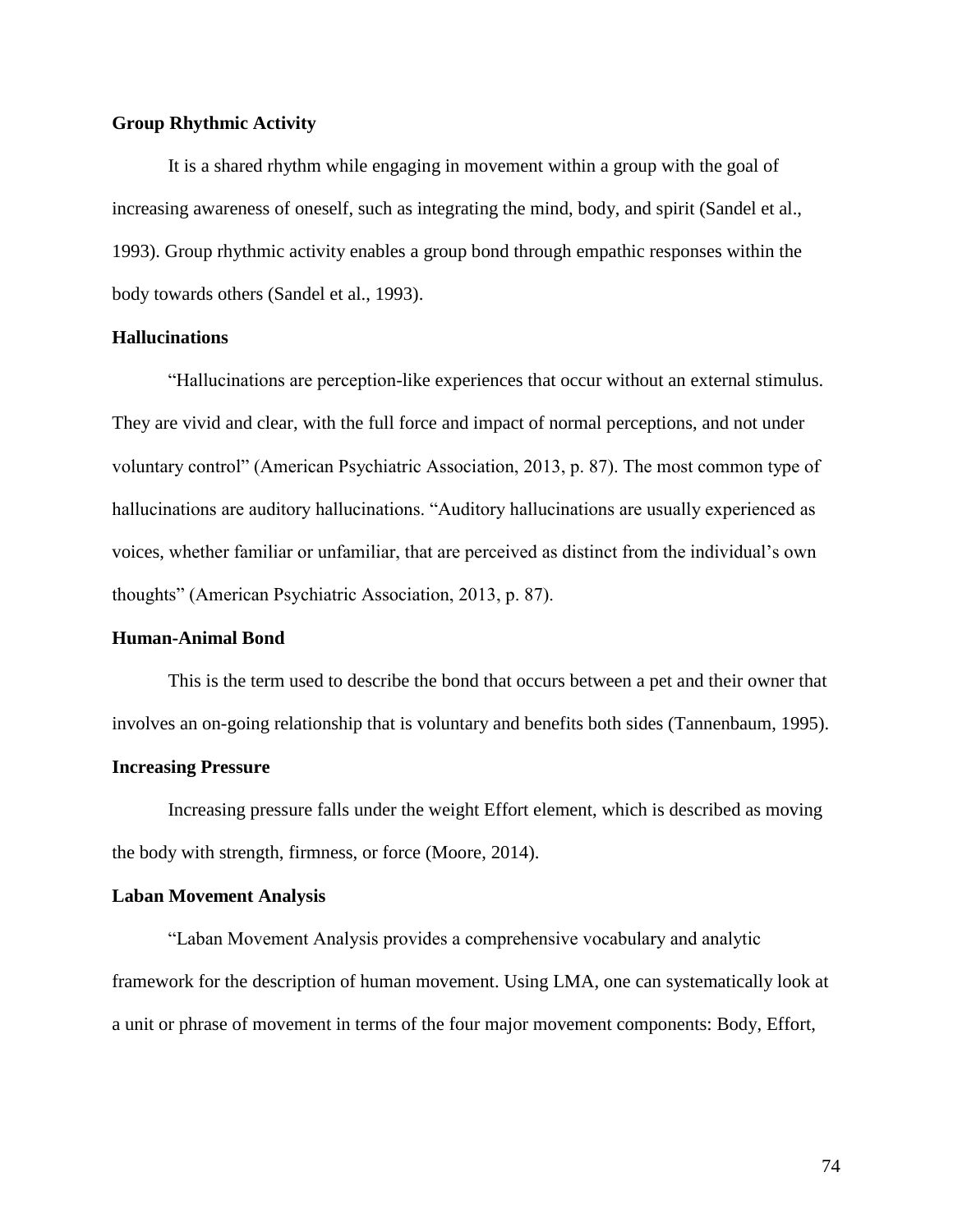Shape and Space. These basic components can be identified and examined alone and in relationship to each other" (Laban/Bartenieff Institute, 2009).

### **Present Moment Awareness**

For the purpose of this project, present moment awareness is a moment where a patient is able to tolerate their psychotic symptoms in order to orient to person, time, and space.

## **Schizophrenia Spectrum and Other Psychotic Disorders**

"Schizophrenia Spectrum and Other Psychotic Disorders include schizophrenia, other psychotic disorders, and schizotypal (personality) disorder. They are defined by abnormalities in one or more of the following five domains: delusions, hallucinations, disorganized thinking (speech), grossly disorganized or abnormal motor behavior (including catatonia), and negative symptoms" (American Psychiatric Association, 2013, p. 87).

## **Shape**

Shape has been redefined by movement experts as the formation the body molds into, or can be used to describe the pathway the body takes when in motion (Moore, 2014).

# **Space**

Space is the Effort element used to describe the orientation of movement. This includes the effort qualities of direct and indirect (Moore, 2014).

## **Therapy Dog**

"Therapy dogs are usually the personal pets of their handlers and work with their handlers to provide services to others. They function to enhance the lives of human beings through emotional and physical support. They differ from service dogs, which are trained to do work or perform specific physical tasks for the benefit of an individual with a disability" (Wesley, 2007, p. 26-27).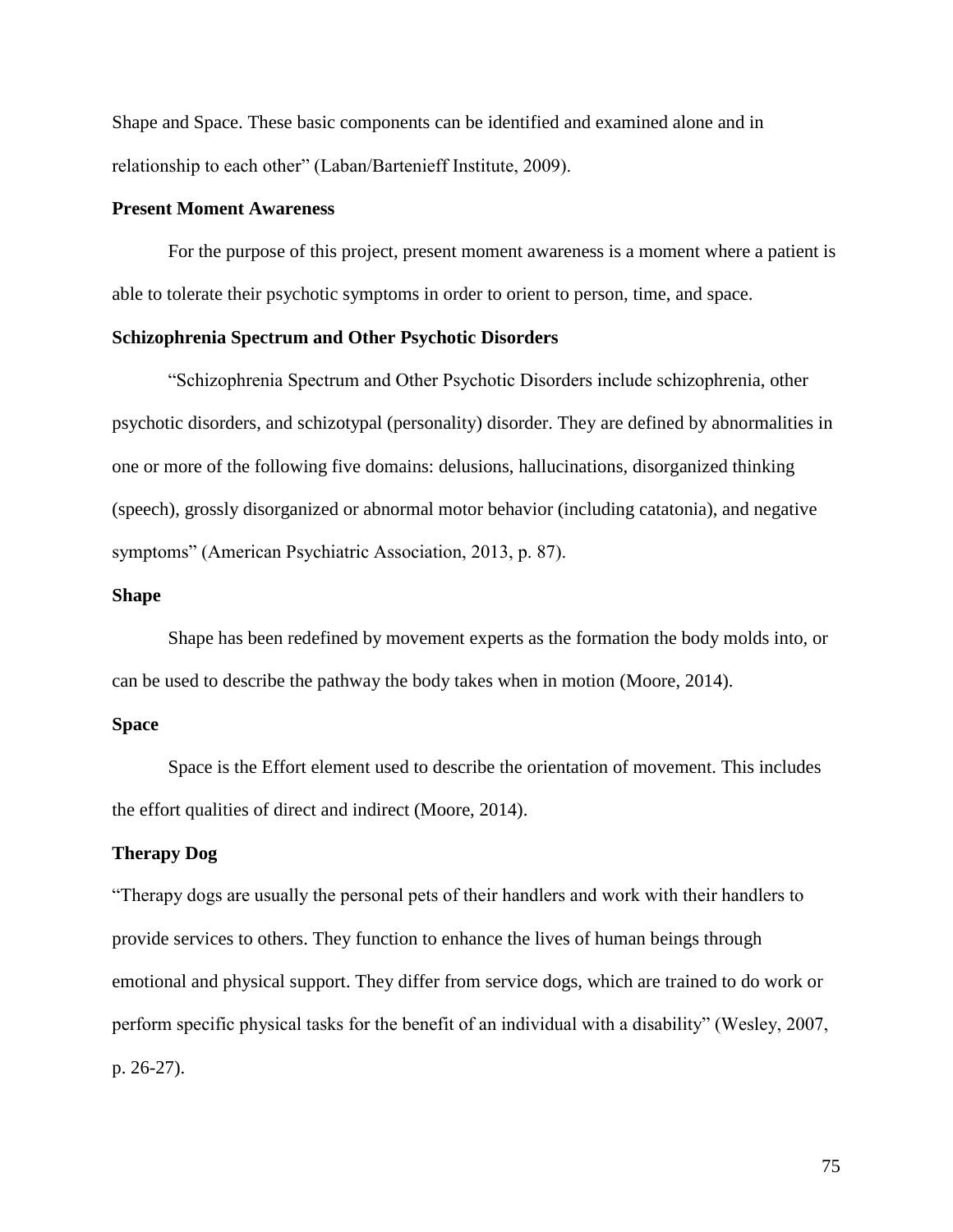# **Therapeutic Relationship**

The therapeutic relationship is the relationship established over time between the client and therapist in the treatment setting. This relationship is essential in the therapy setting and aids in client's treatment success (Firestone, 2016).

# **Three-Dimensional Breathing**

Breath that flows throughout the entire body through the vertical, sagittal, and horizontal dimensions with the goal of releasing tension and centering the mind and body (Hackney, 2002).

# **Time**

Time is the Effort element that describes the pace the body is moving. This includes effort qualities of accelerating and decelerating (Moore, 2014).

# **Weight**

Weight is the Effort element that describes the amount of pressure used when the body is in motion. Its effort qualities include increasing pressure and decreasing pressure (Moore, 2014).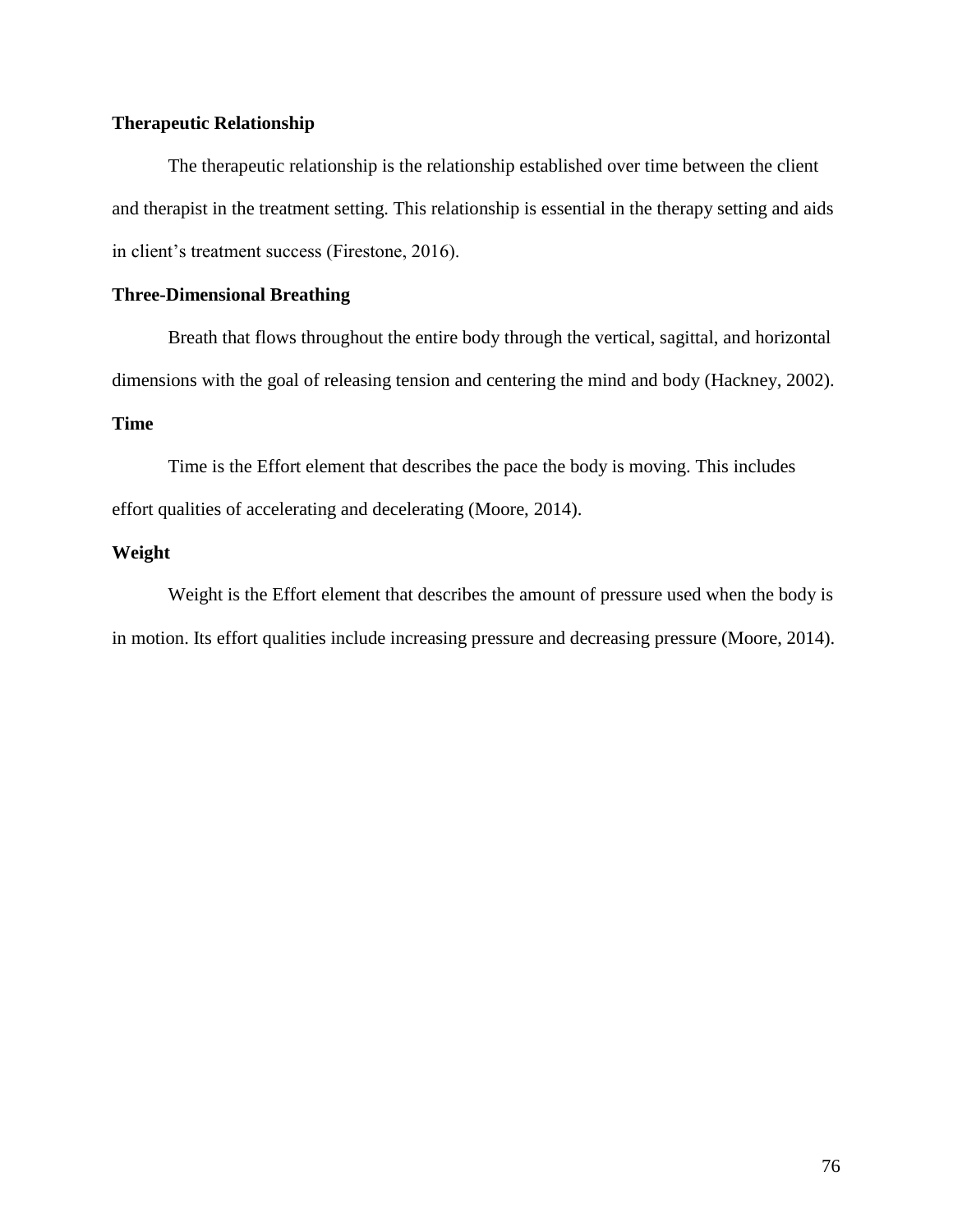## **Appendix B**

### **Interview Questions**

How did you come to find animal-assisted therapy?

How long have you been a therapy dog handler?

Where have you worked/are currently working?

What is your counseling approach or what approaches have you seen/know about?

What is your definition of animal-assisted therapy?

What are your general group goals when holding therapy dogs in a session?

What have you found most important about integrating animals into the therapy setting?

What are strengths about having therapy dogs?

What is your approach when introducing the animal to the patients?

Are other staff informed when you bring the animal onto the unit?

How is safety of the patients, yourself, and the animal incorporated into your approach?

What shift occurs in the patients when the animal interacts with them?

For the goal of increasing present moment awareness, what have you witnessed when bringing the animal into the room?

What challenges have you witnessed with therapy dogs and this population?

How does this work look in various settings with adults diagnosed with psychotic disorders?

What challenges have you witnessed with therapy dogs and working in various settings?

What do you know about dance/movement therapy?

How do you envision therapy dogs in a DMT session?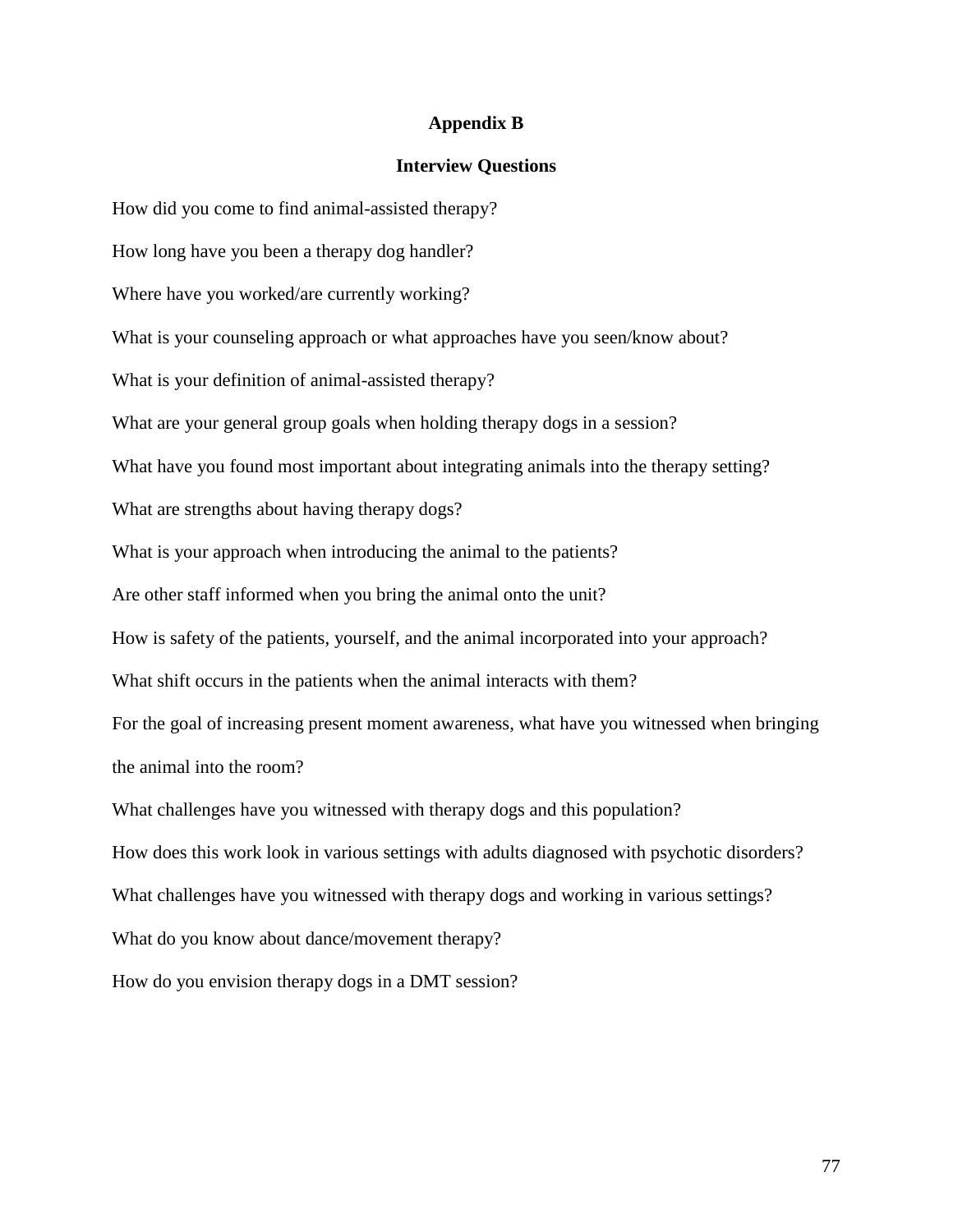# **Appendix C**

# **Agreement with Consultants/Therapy Dog Handlers**

I agree to be a contributing role with Dani Owens for her thesis exploring the development of interventions that integrate the use of therapy dogs into dance/movement therapy. In this contributing role, I will share my experiences and knowledge of working with therapy dogs and am aware that my information given may be used in her thesis. I will not share any identifying information about clients who have been a part of therapy dog interactions. I am a therapy dog owner and handler and have worked/am currently working with psychiatric patients. I agree to meet with Dani on 10/13/2017 and five times after the initial meeting for the purpose of: educating Dani on how I utilize my therapy dog(s), discussing my experience as a therapy dog handler, and collaborating with her to aid in discovering overlaps that the use of therapy dogs and dance/movement therapy may have. I understand and give permission that my direct words may be used and referenced for this thesis and any other future publications. I understand that this is part of her requirement to fulfill her Master's Degree in Dance/Movement Therapy and Counseling. I understand that my name and identifying information will not be shared.

| Signature                 | Date |  |
|---------------------------|------|--|
|                           |      |  |
| Signature (Thesis Author) | Date |  |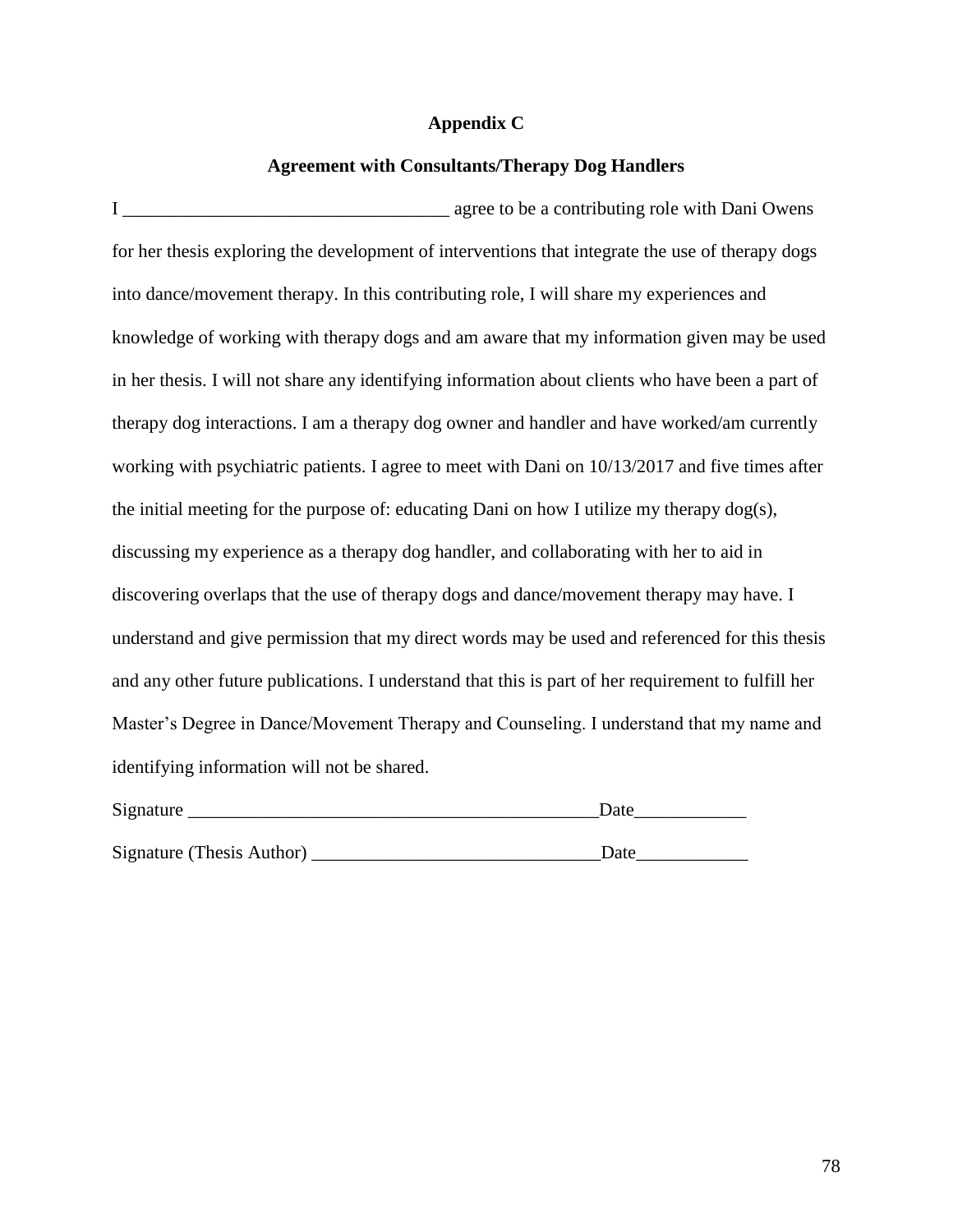# **Appendix D**

# **Volunteer Animal Handler Agreement Form**

I \_\_\_\_\_\_\_\_\_\_\_\_\_\_\_\_\_\_\_\_\_\_\_\_\_\_\_\_\_\_\_\_\_\_\_ agree to obtain the role as a volunteer animal handler for Dani Owens' pre-implementation trial on **January 28, 2018**. This trial serves the purposed of integrating therapy dogs into dance/movement therapy interventions to help adults diagnosed with psychotic disorders increase and/or maintain present moment awareness. I understand that participants will be mindful of adults diagnosed with psychotic disorders, not fully role-playing or embodying this population. As an experienced dog therapy handler, I agree to aid participants in demonstrating skills the therapy dog exhibits, aid participants in working with the therapy dog, and any other roles Dani may request of me when leading the interventions. I understand and give permission that my direct words may be used and referenced for this thesis and any other future publications. I understand that this is part of her requirement to fulfill her Master's Degree in Dance/Movement Therapy and Counseling. I understand that my name and identifying information will not be shared.

| Signature                 | Date |  |
|---------------------------|------|--|
|                           |      |  |
| Signature (Thesis Author) | Date |  |